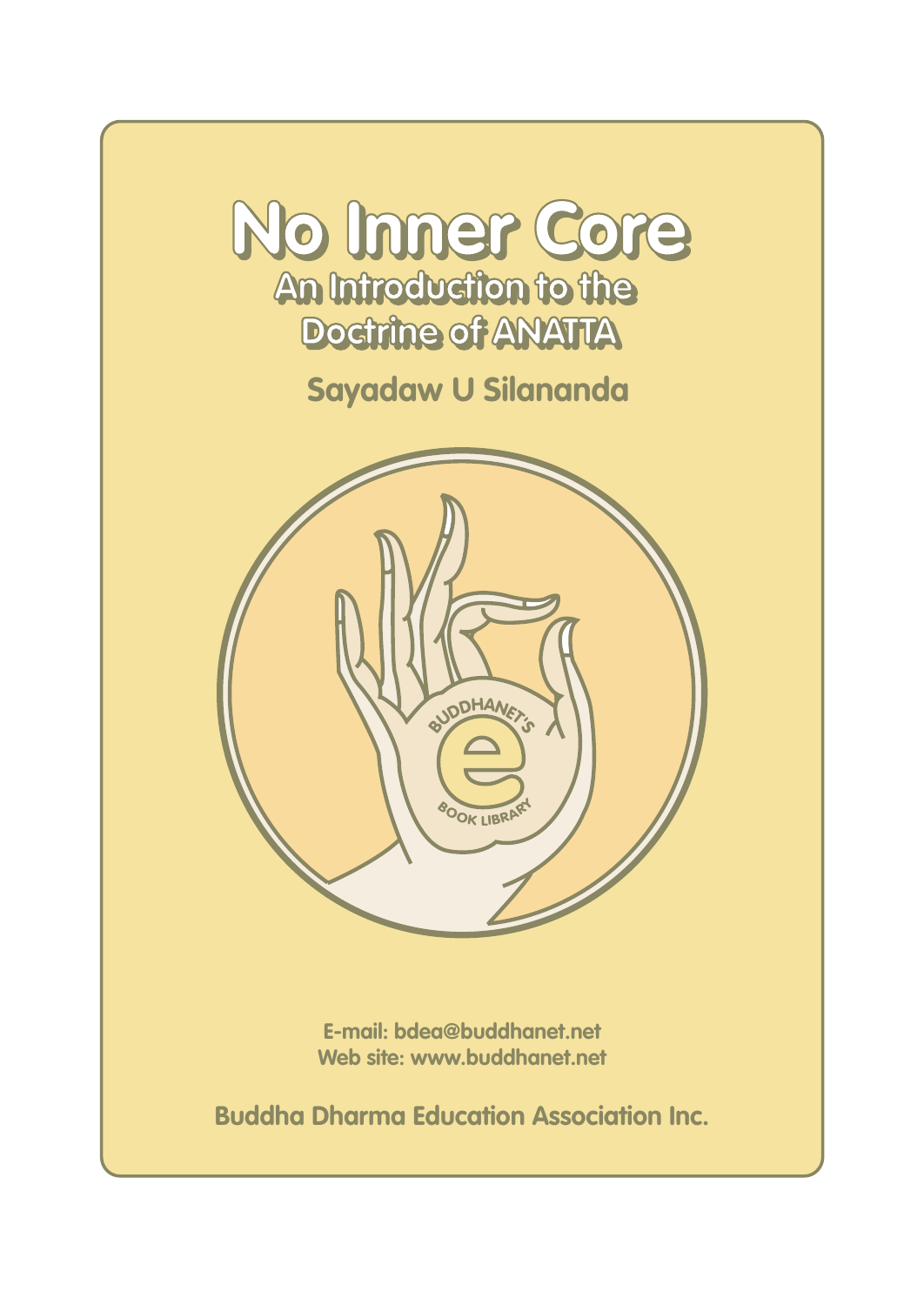### AN INWARD JOURNEY BOOK

### Published by INWARD PATH PUBLISHER

P.O. Box 1034, 10830 Penang, Malaysia.

Tel/Fax: 04 890 6696 • Email: InwardPath@hotmail.com

Special Thanks to Sarah E Marks (Dhammachakka Meditation Centre, USA), on behalf of the Sayadaw U Silananda for the kind permission given to us, the Inward Path Publisher to re-print and publish this booklet in Malaysia. Venerable Suvano and Sayalay Dhammadinna (Mitosi & Buddhist Hermitage Lunas); Stephen Gerber (Bodhisara), Pauline Chong and Sabrina Ooi for their support, assistance and for making this Dhamma Book available for Free Distribution.

© 1999 Sayadaw U Silananda, USA.

All Rights Reserved. No part of this book may be reproduced in any manner without written permission from the publisher. For additional information please contact the publisher.

Perpustakaan Negara Malaysia Cataloguing-in-Publication Data: Silananda, Sayadaw U No inner core: an introduction to the doctrine of anatta / Sayadaw U Silananda; edited by Anthony Billings & Maung Tin-Wa ISBN 983-9439-09-X 1. Buddhism – Psychology. I. Soul (Buddhism). II. Billings, Anthony. III. Tin-Wa, Maung. III. Title 294.3

First Edition: 3,000 copies 1995 (Dhammacakkha Meditation Centre, USA).

Second Edition: 3,000 copies 1999 (IJ016/98).

Book Layout and Design by Sunanda Lim Hock Eng.

Printed in Penang, Malaysia.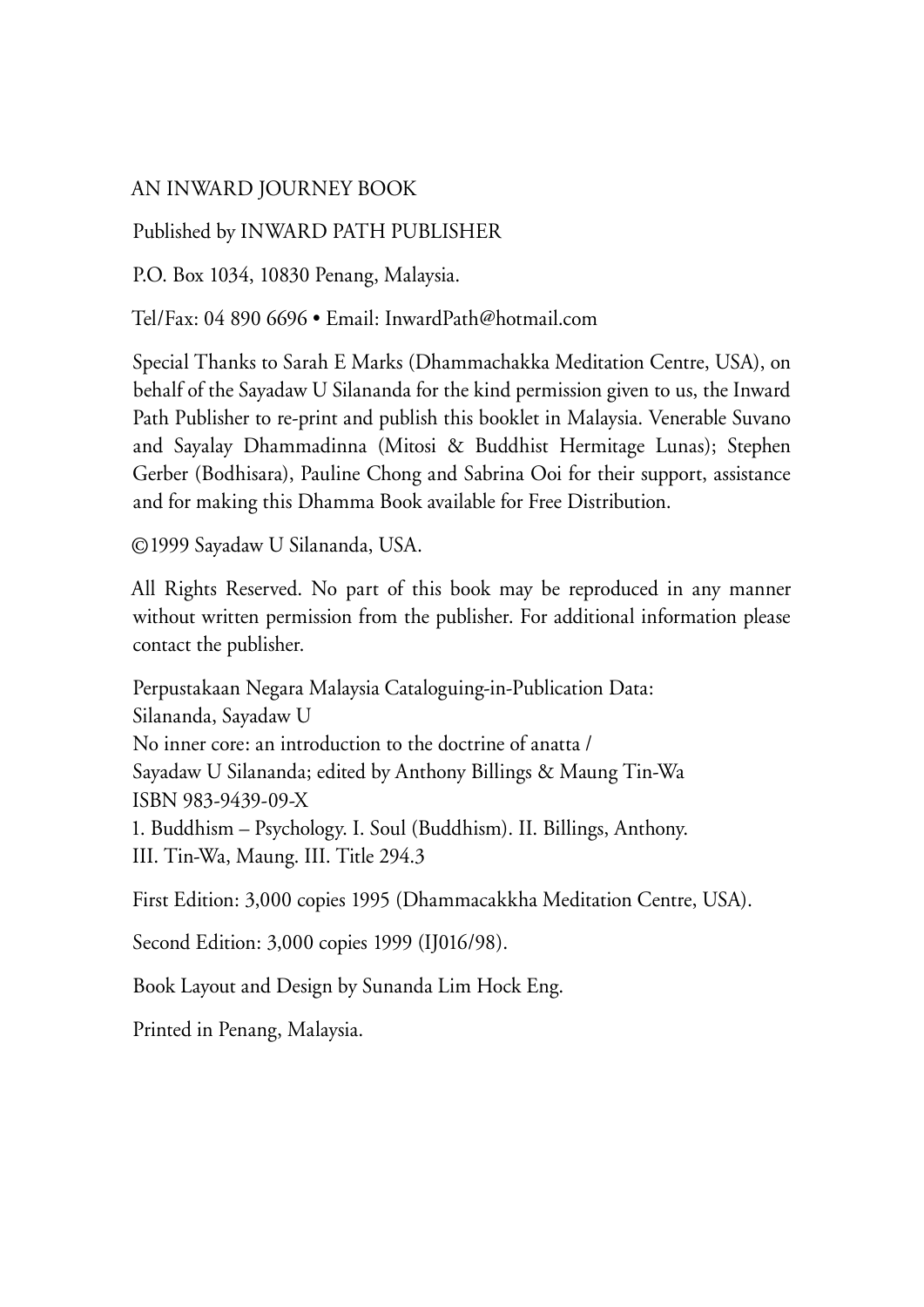

### **~ NO INNER CORE ~ An Introduction to the Doctrine of Anatta**

*by* Sayadaw U Sãlànanda

*edited by* Anthony Billings & Maung Tin-Wa

*published by* INWARD PATH PUBLISHER Penang • Malaysia

AN INWARD JOURNEY BOOK IJ016/98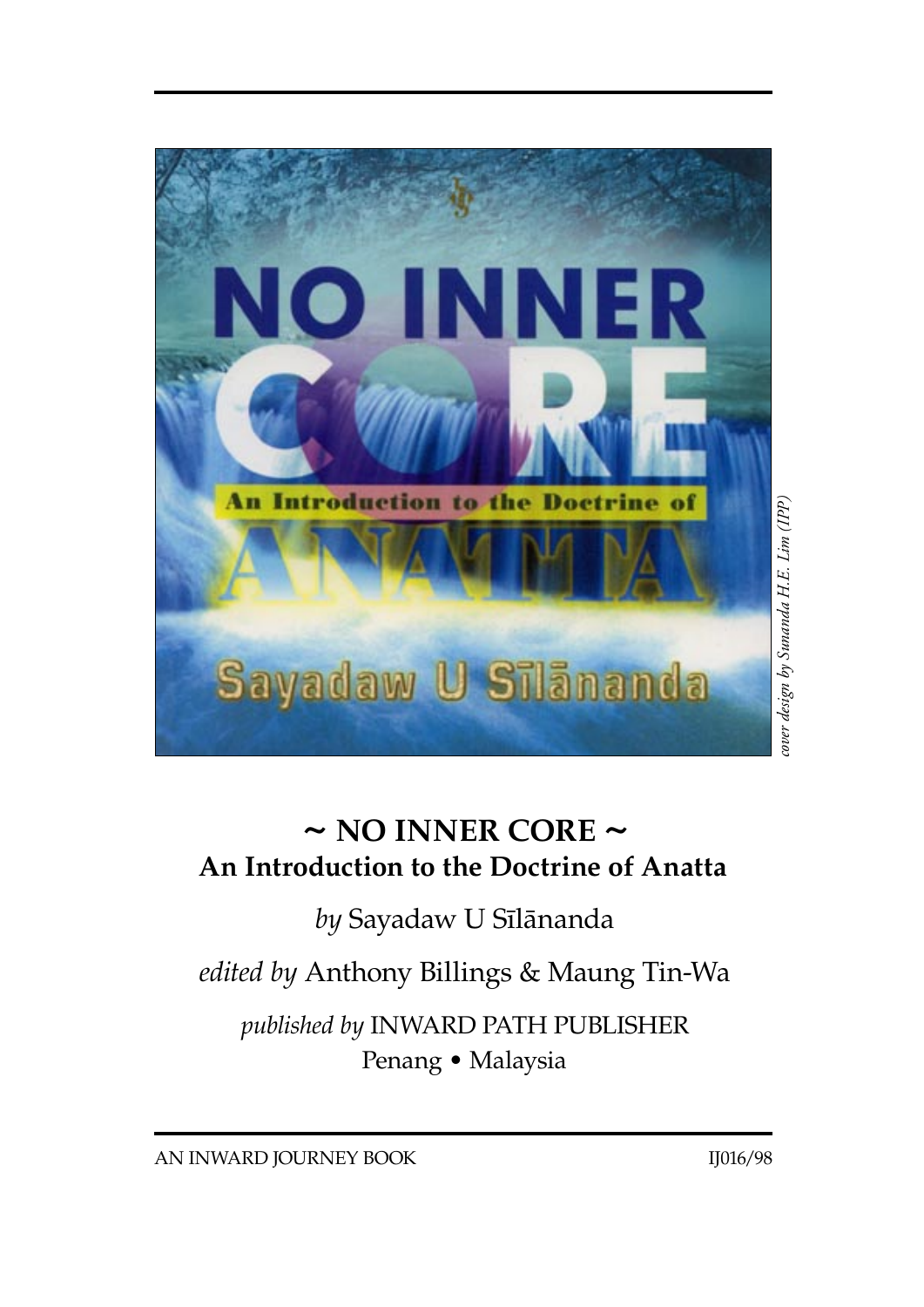# Contents

| Impermanence, Suffering and No-Soul  35 |
|-----------------------------------------|
|                                         |
|                                         |
|                                         |
|                                         |
|                                         |
|                                         |
|                                         |
|                                         |
|                                         |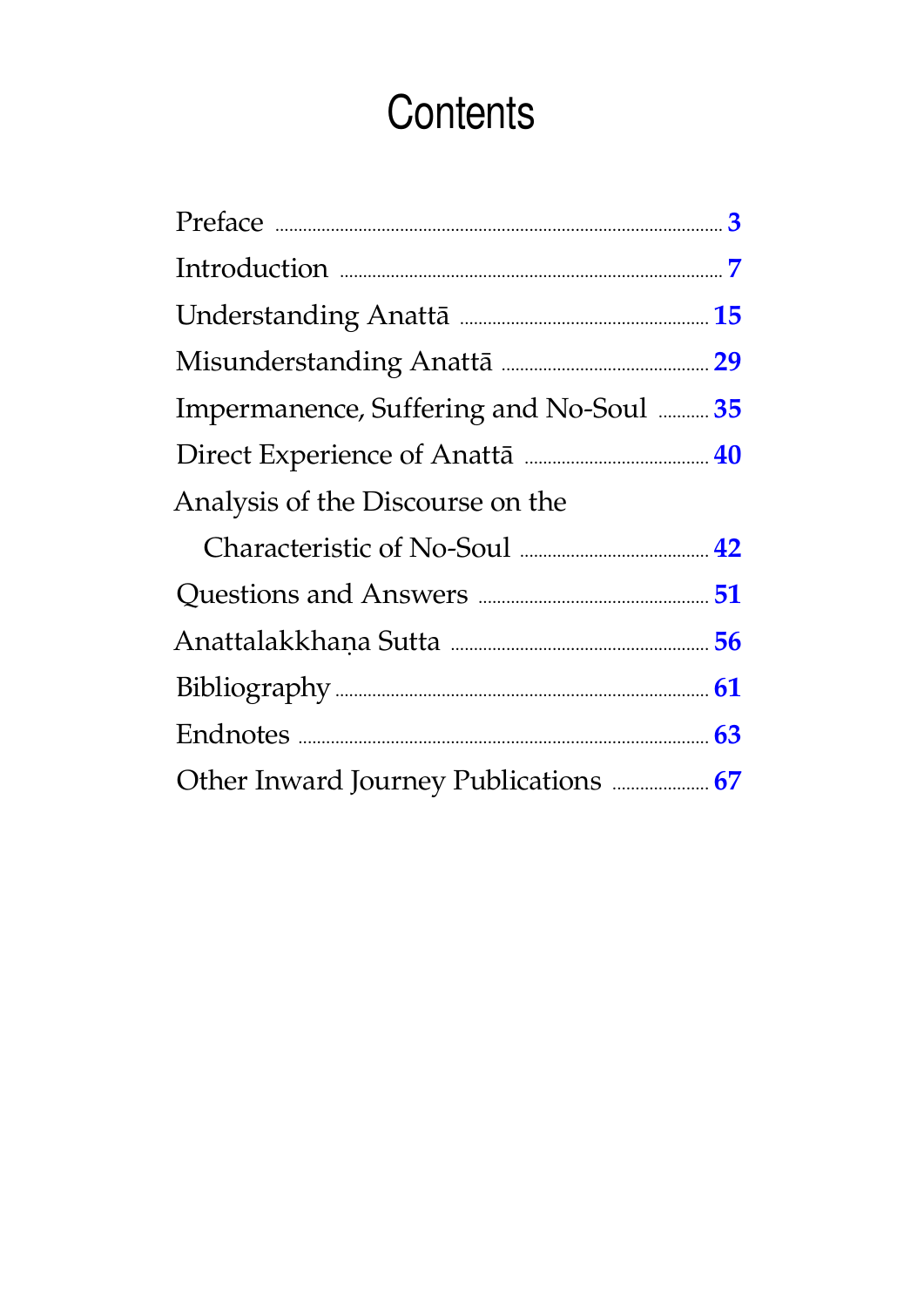# Preface

<span id="page-4-0"></span>The *anattā* doctrine is one of the most important teachings of Buddhism. It is the most distinctive feature of Buddhism for, as many scholars have recognized, it makes Buddhism different from all other religions. Although the *anattà* doctrine is so important, so distinctive, and supposedly so universally accepted by Buddhists, it is still the most misunderstood, the most misinterpreted, and the most distorted of all the teachings of the Buddha. Some scholars who have written on Buddhism had a great respect for the Buddha, liked His teachings, revered Him and honoured Him, but they could not imagine that such a profound thinker had actually denied the existence of a soul.

Sayadaw U Sãlànanda is the Abbot of the Dhammananda Vihara, Half Moon Bay, California, and the Spiritual Director of Dhammachakka Meditation Center, Theravada Buddhist Society of America and Tathagata Meditation Center, having been chosen by the renowned Burmese meditation master, the Most Venerable Mahasi Sayadaw, to teach in America and spread the Dhamma in the West.

Sayadaw has been a Buddhist monk since 1947. He holds two *Dhammàcariya* (Master of Dhamma) degrees and has taught at the Atithokdayone Pāļi University and was an External Examiner at the Department of Oriental Studies, University of Art and Sciences, Mandalay, Myanmar. Sayadaw was the chief compiler of the comprehensive *Tipițaka Pāļi-Burmese Dict-*

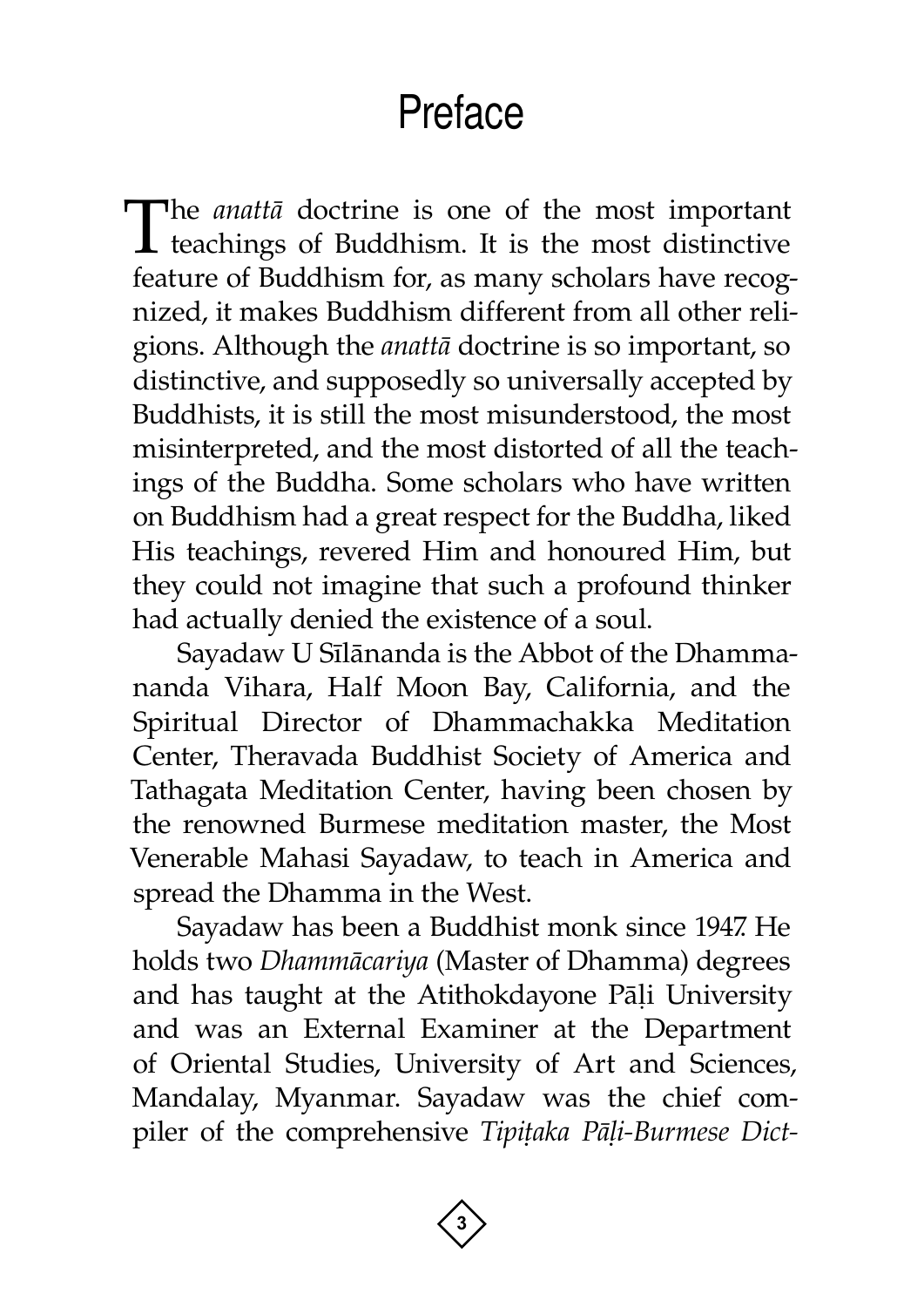*ionary* and one of the final editors of the Pāļi Texts, Commentaries, and Sub-Commentaries at the Sixth Buddhist Council, held in 1954.

Sayadaw is the author of seven scholarly Buddhist books in the Burmese language and an English publication on the Four Foundations of Mindfulness, in 1990.

Since his arrival in America in 1979, Sayadaw has been teaching *Vipassanà* (Insight) meditation, *Abhidhamma* (Buddhist psychology), and other aspects of Theravàda Buddhism, and leading meditation retreats throughout the country and in Japan, Europe and Asia. Sayadaw is actively engaged in teaching a broad range of students in English, Burmese, Pāļi and Sanskrit. Sayadaw is loved by his students as a skilled, patient and compassionate teacher.



Sayadaw U Sīlānanda

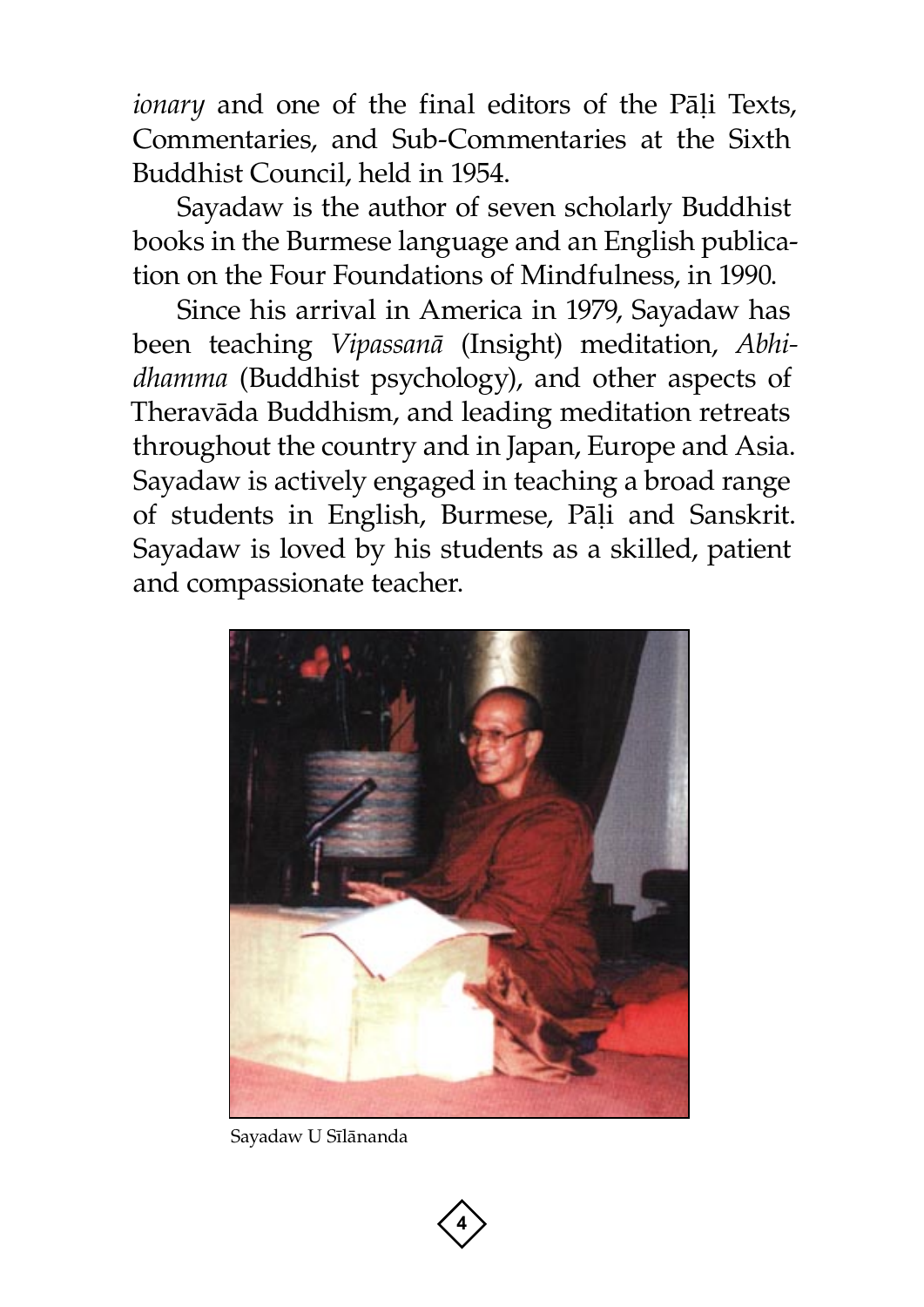The understanding of *anatta*, the theory of no-soul  $\perp$  or non-self, is a tough nut to crack. Yet only with a correct understanding of this key Buddhist issue can we open the door to the profound and liberating teachings of the Buddha.

Knowing about the crucial importance of the doctrine of *anattà*, the reader might gather his or her courage to work through Sayadaw's scholarly introduction to this central teaching.

Do not feel disheartened should the text be difficult for you at a first reading. If you want to practise insight meditation it is good enough to have a basic right feel about *anattà*. It is the suspension of disbelief in the idea of *anattà*, non-self, which is the key to the door of insight. Once you are inwardly open to the possibility of there being no soul or lasting ego-entity in you, then your investigation of reality through insight meditation will be free to unfold. It is actually only through such a meditative investigation and the resulting personal, intuitive experience of *anattà* that your preliminary openness and theoretical understanding can graduate into a verified and direct one.

You should return to Sayadaw's text after having had your own insight into the selfless nature of things, as you will find that understanding the text will then be much easier for you.

*Bodhisara Stephen Gerber*

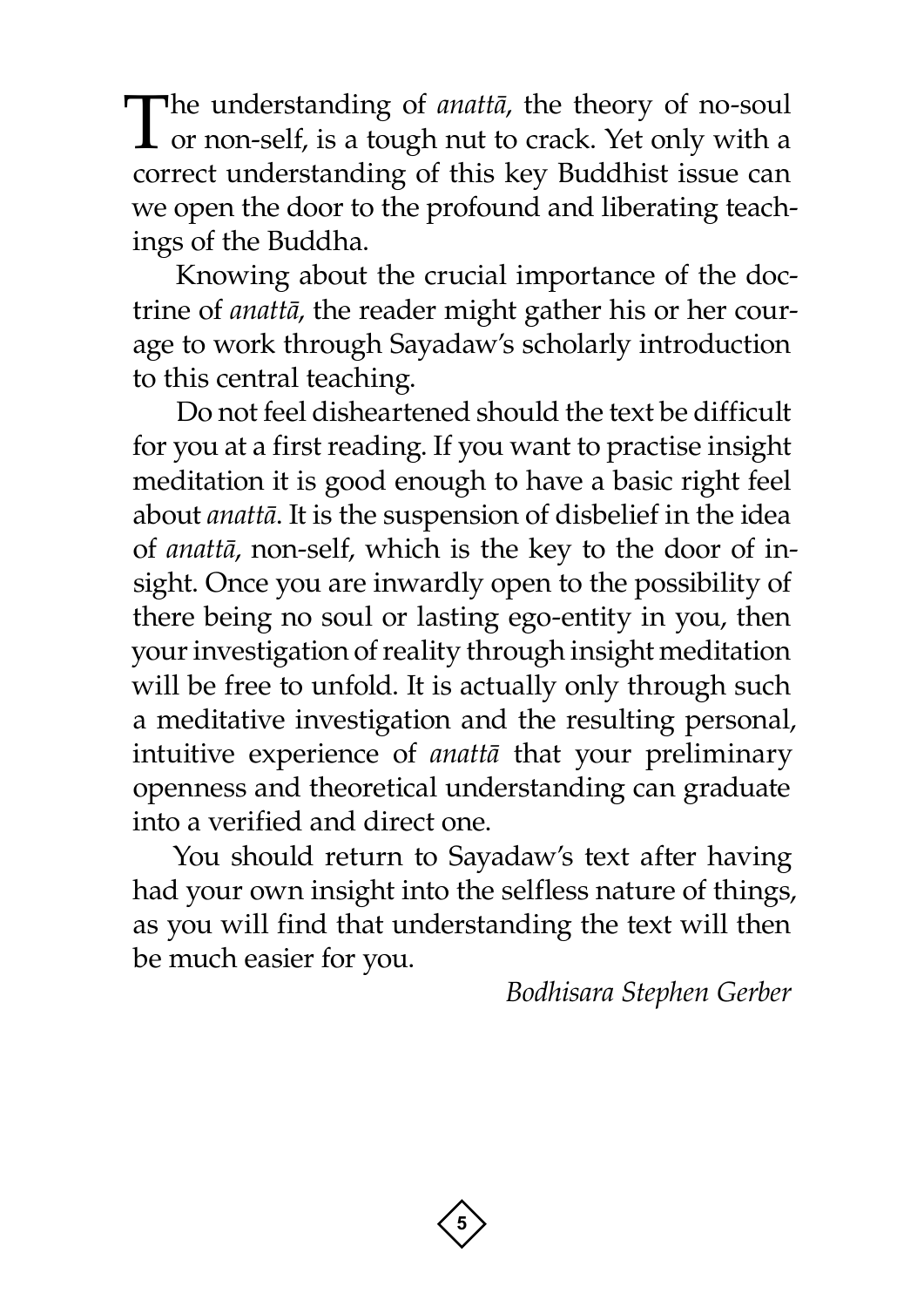Sharing of Merits…

May this booklet be of help to many for deepening their understanding of the Buddha Dhamma. May this knowledge of the Buddha Dhamma open the path to liberation and lead to the attainment of Nibbana. The sponsors of this booklet share the merit of this dàna with all beings. May they too, by understanding the Buddha Dhamma, be able to put it into practice, and may it finally lead them to the attainment of Nibbana, the path to the Happiness of Peace.

> May all beings be well and happy. Sadhu! Sadhu! Sadhu!

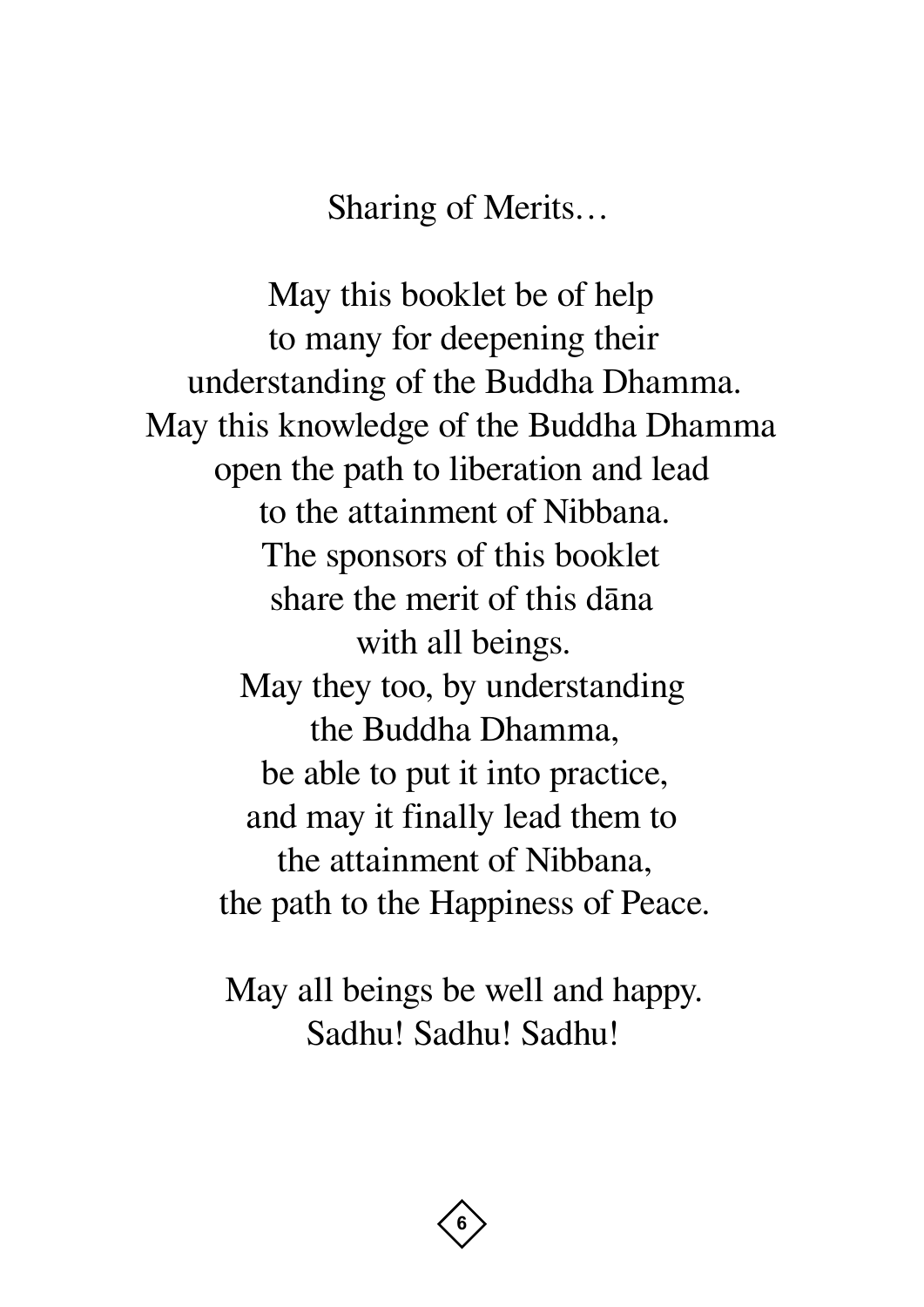### **Introduction**

<span id="page-8-0"></span>The following discourse is based on a collection of lectures on the *Anattā* doctrine given by Sayadaw U Sīlānanda. *Anattā* is a Pāļi word consisting of a negative prefix, '*an*' meaning not, plus *atta*, soul, and is most literally translated as no-soul. The word *atta*, however, has a wide range of meanings, and some of those meanings cross over into the fields of psychology, philosophy, and everyday terminology, as, for example, when *atta* can mean *self*, *being*, *ego*, and *personality*. Therefore, in this preface, we will examine and elucidate the wide range of meanings which *atta* can signify in order to determine exactly what the Buddha denied when He proclaimed that He teaches *anattà*, that is, when He denied the existence of *atta*. We will examine both Buddhist and non-Buddhist definitions of the term *soul*, and we will also examine modern definitions of terms such as *ego* and *self*.

Most writers in the field of religion, when writing about *soul* or *anattà* specifically, use the terms *self*, *ego*, *being* and *soul* interchangeably, while psychologists define those terms as totally different entities. If we define *atta* as including the terms *self*, *ego*, *personality*, and *being*, we may make the mistake of claiming that Buddha denied the phenomena of individual differences, individual personalities, individual *kamma* and other features of individuality in people. But if we say that Buddha denied only the theological entity of a

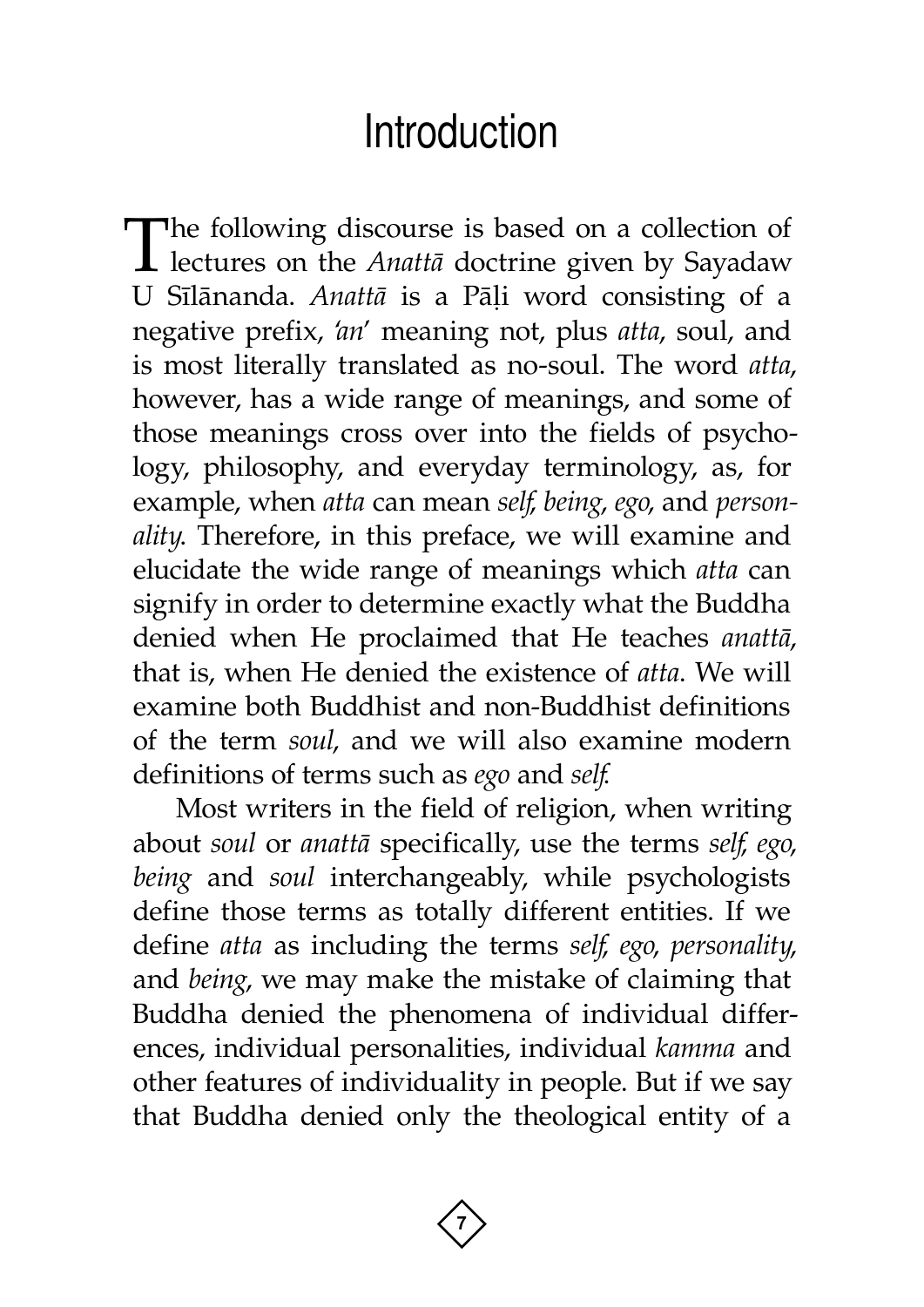soul, while leaving intact a psychological entity such as an ego or self, then we are also mistaken.

The resolution of this dilemma lies in the fact that we must deal with two levels of reality simultaneously, the ultimate level and the conventional level. In the absolute sense, the *anattà* doctrine denies any and all psychological entities or agents inside the person. In the absolute sense, all phenomena, including what is called a person, are composed of elements, forces, and a stream of successive states. The Buddha organized these phenomena into conceptual groups, known as *khandhas* (aggregates), and they are: (1) material processes, also known as bodily form, corporeality or matter; (2) feeling; (3) perception; (4) mental formations; and (5) consciousness. Most importantly, when all mental and physical phenomena are analyzed into those elements, no residual entity, such as a soul, self, or ego, can be found. In short, there are actions executed by these groups, but no actor. The workings of these groups of forces and elements appear to us as an ego or personality, but in reality, the ego or self or agent of the actions has only an illusory existence.

However, on the conventional level, the workings of these forces, elements, and states are organized by causal laws, and, although they in no way constitute any extra-phenomenal self or soul, they do produce a human individual, a person – if we want to call a certain combination of material and mental processes a person. This complex combination of material and mental processes is dependent entirely on previous processes, especially the continuity of *kamma* which is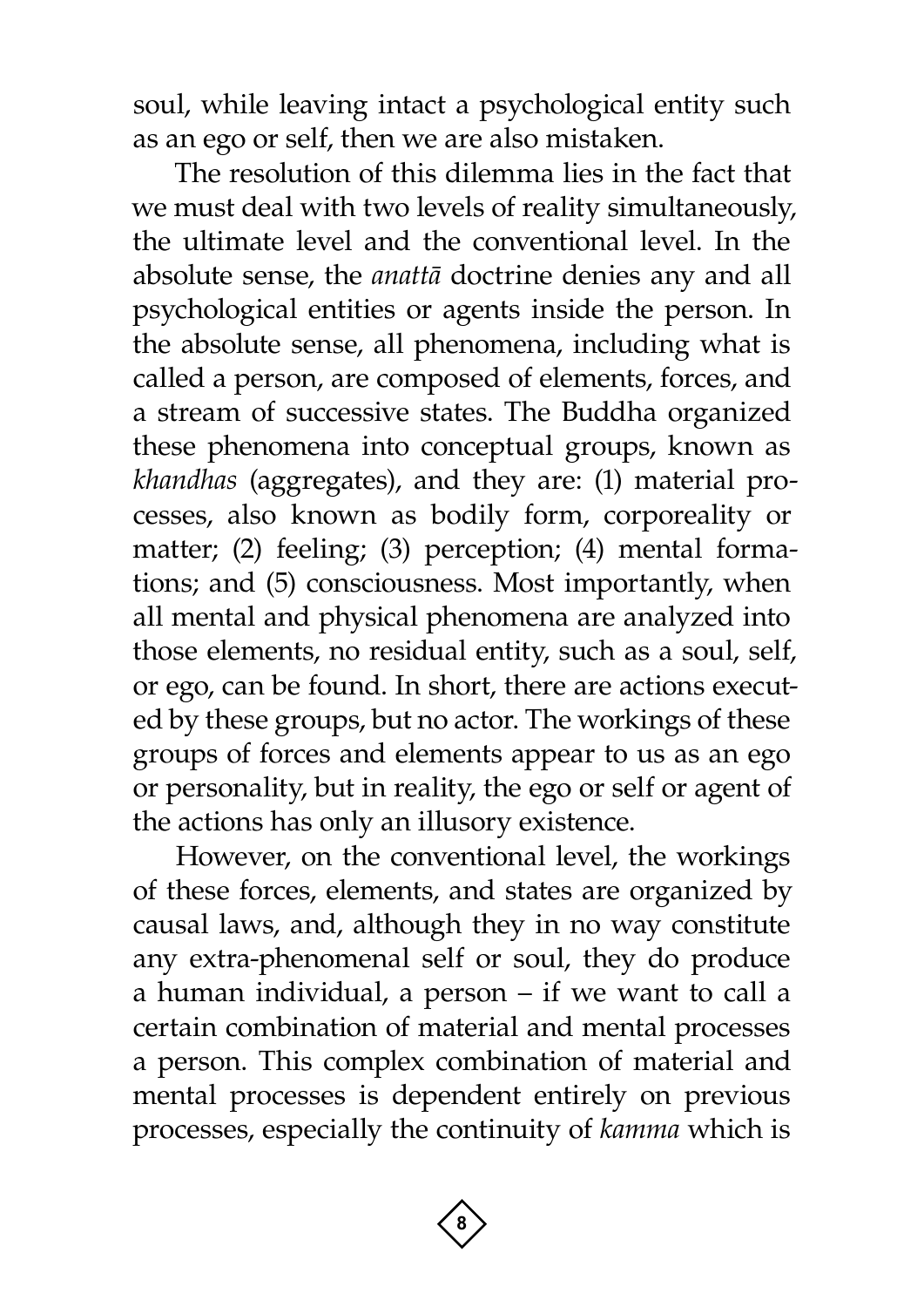the process of ethical volitions and the results of those volitions. Thus individual differences are accounted for even though the self or ego or personality is, in the ultimate sense, denied. An individual may be an angry, hot-tempered person, for example, because in the past he or she has performed actions which leave conditions for traits, which are *kamma* results, to arise in the present. But this happens because *kamma* leaves a potential for those traits of anger and ill will to arise, not because any kind of self of the person is continuing. Actually, the human individual does not remain the same for two consecutive moments; everything is a succession of forces and elements, and there is nothing substantial. Therefore, on the conventional level, we may say that individual differences have an illusory existence. Common everyday conceptions, such as ego, self, and personality, seem to be very real, obvious, and well-defined by psychologists and laymen alike, but they are, on the absolute level and in the eyes of those who have achieved enlightenment, illusory.

<span id="page-10-0"></span>Another way to approach Buddhist psychology is to examine the very complex and technical psychological system known as *Abhidhamma*. The *Abhidhamma* is, in the words of Narada Maha Thera, "a psychology without a psyche.["](#page-64-1) **<sup>1</sup>** *Abhidhamma* teaches that ultimate reality consists of four elementary constituents. One, *Nibbàna* (in Sanskrit, *Nirvàõa*) is unconditioned, and the other three, *citta*, *cetasika*, and *råpa* – consciousness, mental factors, and matter, respectively – are conditioned. These elementary constituents, called *dhammas*, alone possess ultimate reality. The familiar world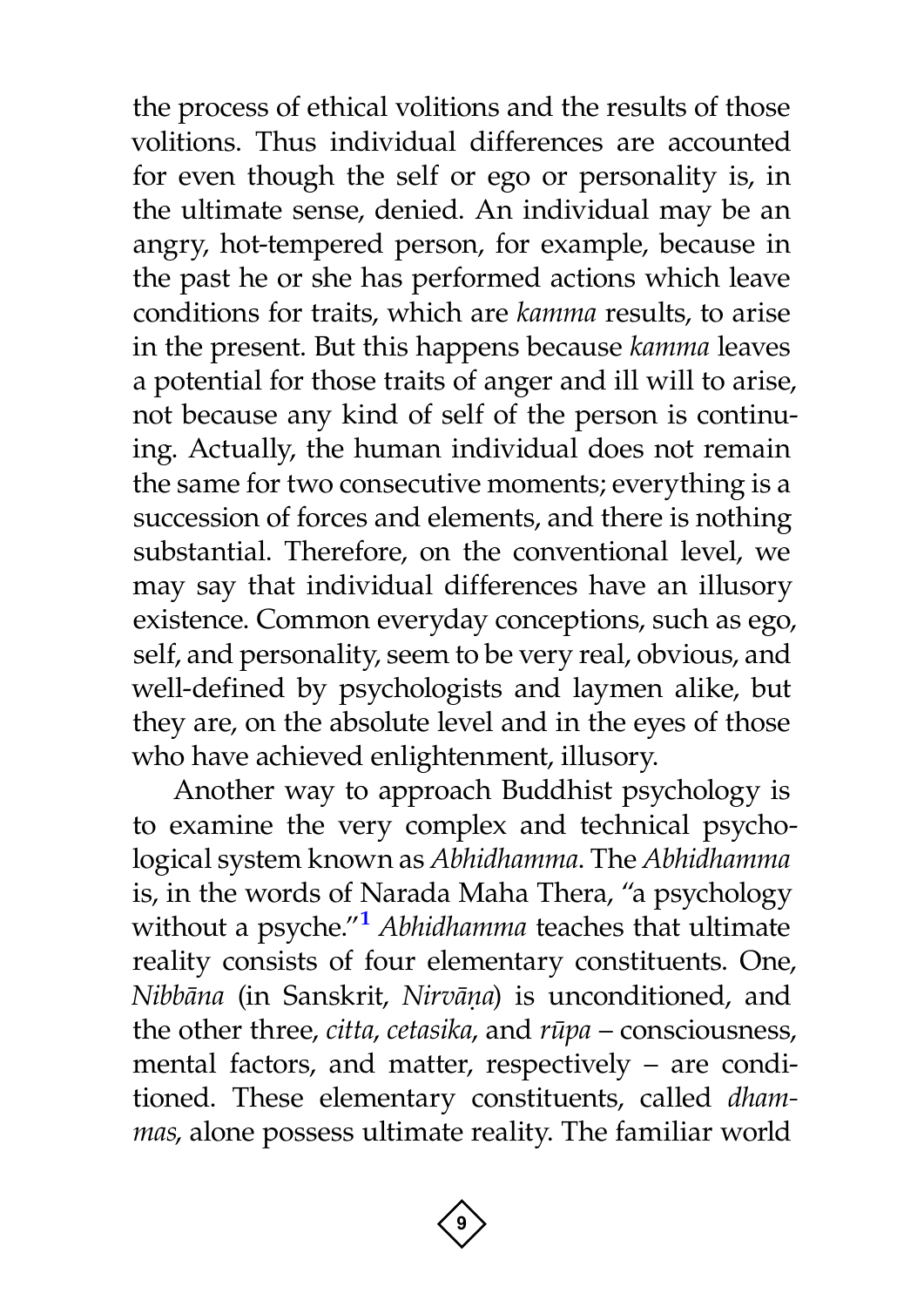of objects and persons, and the interior world of ego and self, are only conceptual constructs created by the mind out of the elemental *dhammas*. *Abhidhamma* thus restricts itself to terms that are valid from the standpoint of ultimate realities: it describes reality in terms of ultimate truth. Thus it describes *dhammas*, their characteristics, their functions, and their relations. All conceptual entities, such as self or being or person, are resolved into their ultimates, into bare mental and material phenomena, which are impermanent, conditioned, dependently arisen, and empty of any abiding self or substance. Consciousness, for example, which seems like one continual flow, is described as a succession of discrete evanescent mental events, the *cittas*, and a complex set of mental factors, the *cetasikas*, which perform more specialized tasks in the act of consciousness. There is no self, soul, or an[y k](#page-64-2)ind of agent inside a person involved in this process.**<sup>2</sup>**

<span id="page-11-0"></span>Now let us examine some of the terms related to *atta* that we find in various sources. The definition of *Soul*, *Spirit* given in the *Abingdon Dictionary of Living Religions* is as follows: "That which gives life to any animate thing; or the inner, essential, or noncorporeal part or dimension of any animate thing; or a noncorporeal but animate substance or entity; or a noncorporeal but individuated personal being.["](#page-64-3) **<sup>3</sup>**

<span id="page-11-2"></span><span id="page-11-1"></span>Another definition of soul comes from Richard Kennedy in *The International Dictionary of Religion*: "Many religions teach that man is composed of a physical body, which does not survive death, and an eternal, invisible core which is the true self or soul.["](#page-64-4)**[4](#page-64-4)**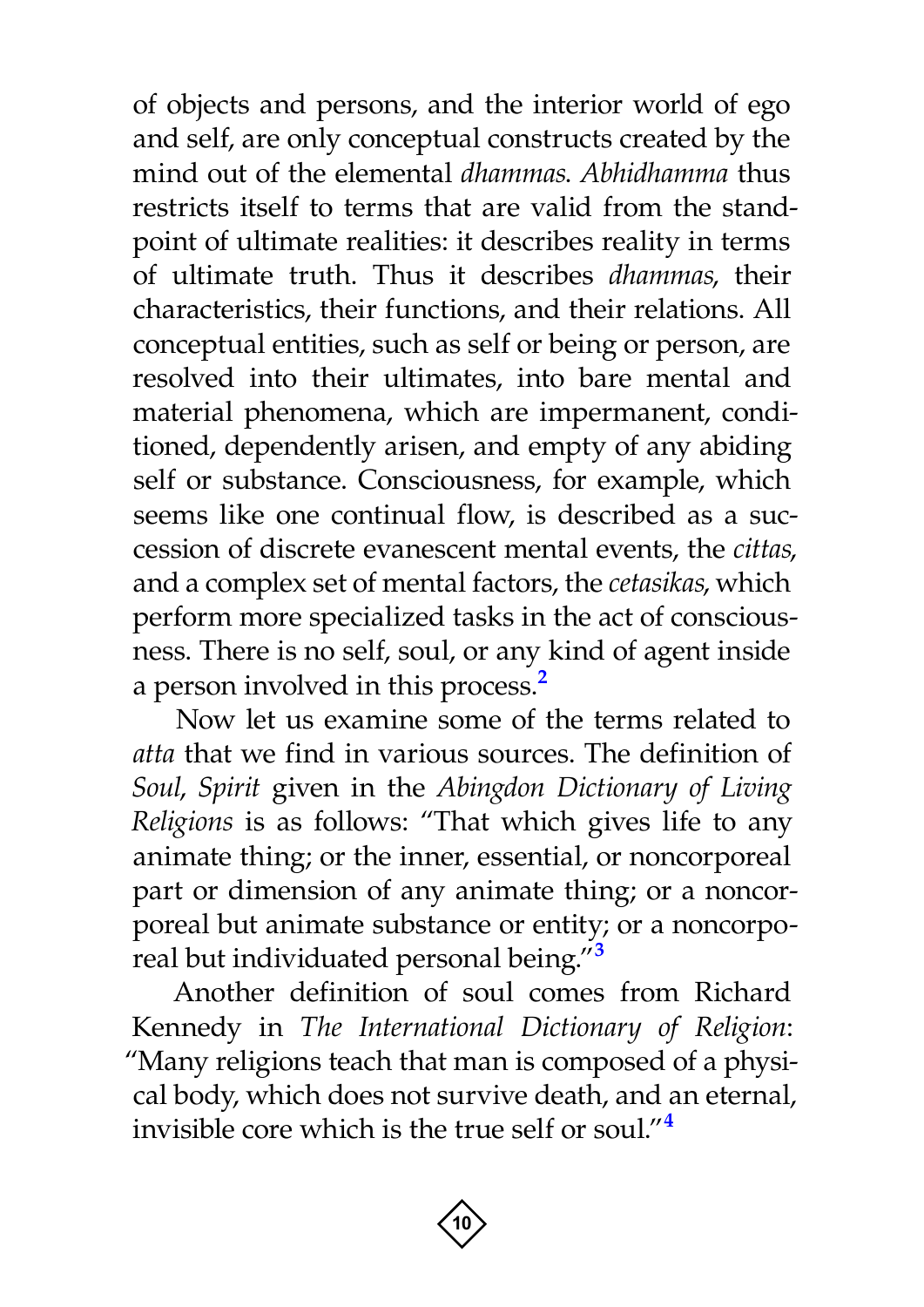Donald Watson, in *A Dictionary of Mind and Spirit*, writes, in the entry *Soul*: "It goes by many names: *jãva* (Jain), *âtman* (Hindu), Monad, Ego, Self, Higher Self, Overself, elusive self, psyche, or even Mind.["](#page-64-5) **<sup>5</sup>**

<span id="page-12-0"></span>In these non-Buddhist definitions of soul, we see many terms interchanged, such as *core*, *ego*, and *essence*. Sayadaw U Sīlānanda will elaborate on these meanings in his lectures.

Two Buddhist definitions of *atta* are here given. The first is from Nyanatiloka's *Buddhist Dictionary*. "… anything that in the ultimate sense could be regarded as a self-existing, real ego-entity, soul or any other abiding substance."**[6](#page-64-6)**

<span id="page-12-2"></span><span id="page-12-1"></span>In *The Truth of Anatta*, Dr. G.P Malalasekera states that *atta* is "self, as a subtle metaphysical entity, soul."**[7](#page-64-7)** These definitions also cover a wide range of meanings of the term *atta* and of the usual translations of *atta* as *soul* and *self*.

The above definitions of *atta*, *soul*, sometimes cross over into the realm of psychology when the authors define *soul* as *self*, *ego*, *psyche* or *mind*. Did the Buddha deny that such conceptions as ego and self are real when He proclaimed the *anattà* doctrine? Once again, the answer depends on whether we are speaking of absolute or conventional reality. But first we will examine some definitions from psychology to see what was actually denied both implicitly and explicitly by the *anattà* doctrine.

<span id="page-12-3"></span>According to the *Dictionary of Psychology*, *self* is: "(1) the individual as a conscious being. (2) the ego or I. (3) the personality, or organization of traits."<sup>[8](#page-64-8)</sup> The defi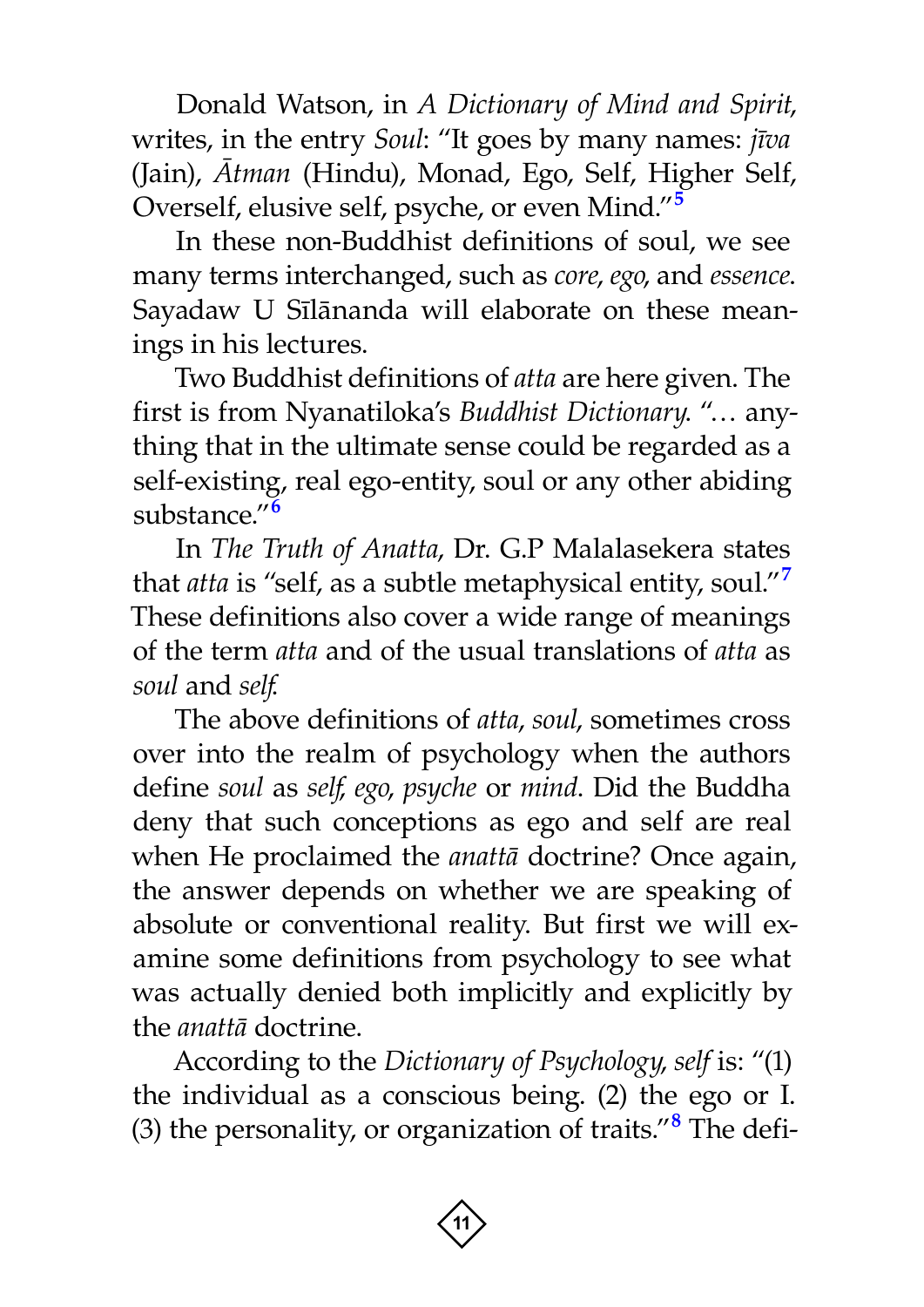<span id="page-13-2"></span><span id="page-13-1"></span><span id="page-13-0"></span>nition of *ego* is "the self, particularly the individual's conception of himself.["](#page-64-9)**[9](#page-64-9)** *Personality* is defined as "the dynamic organization within the individual of those psychophysical systems that determine his characteristic behavior and thought.["](#page-64-10)**[10](#page-64-10)** Another definition of personality is "that which permits a prediction of what a person will do in a given situation." **[11](#page-64-11)** These psychological terms correspond to some of the terms used in Buddhism to deal with the conventional life of sentient beings. They have a useful purpose as labels, but in the ultimate sense, these labels are, as we shall see, mere designations which have only an illusory reality.

<span id="page-13-3"></span>In Pàëi, we have the terms *satta*, *puggala*, *jãva* and *atta* to describe the conventional psychology of beings. *Satta*, according to Nyanatiloka, means "living being." **[12](#page-64-12)** *Puggala* means "individual, person, as well as the synonyms: personality, individuality, being (*satta*), self (*atta*).["](#page-64-13)**[13](#page-64-13)** *Jãva* is "life, vital principle, individual soul."**[14](#page-64-14)**

<span id="page-13-5"></span><span id="page-13-4"></span>Some uses of *atta* also fall within the realm of psychology. *Atta* can mean, according to Dr. Malalasekera, "one's self or one's own, e.g. attahitāya pațipanno no para*hitàya* (acting in one's own interest, not in the interest of others) or *attanà* '*va akataÿ sàdhu* (what is done by one's own self is good)." *Atta* can also mean "one's own person, the personality, including body and mind, e.g. in *attabhava* (life), *attapatilabha* (birth in some form of life).["](#page-64-15)**[15](#page-64-15)**

<span id="page-13-7"></span><span id="page-13-6"></span>Pāļi has some terms which correspond to the psychological notions of traits. For example, the concept of nature or character is called *carita*. **[16](#page-64-16)** Using this term, we can speak of different types of persons.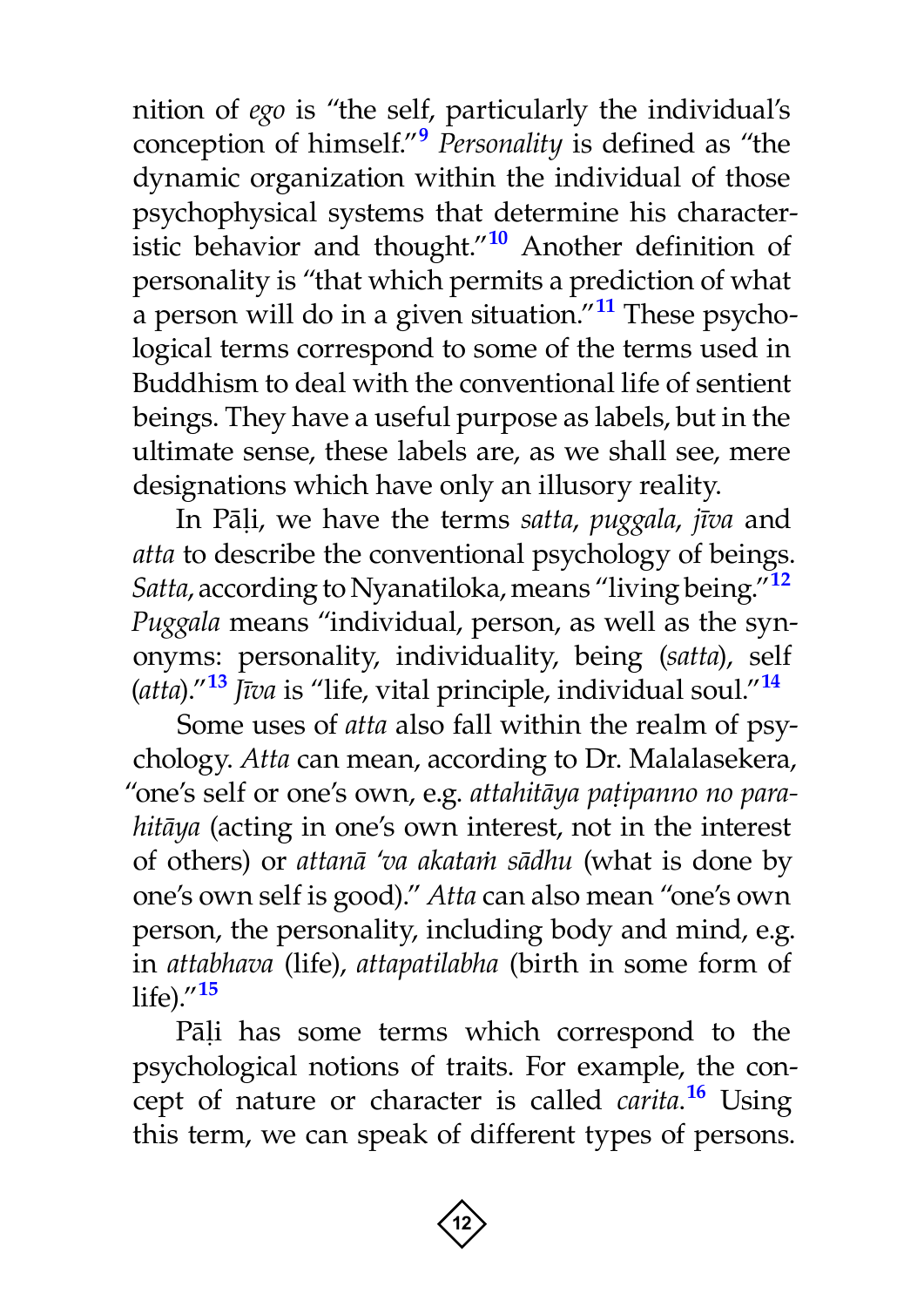For example, we may describe a person as *ràga-carita* (greedy-natured), *dosa-carita* (hateful-natured), *mohacarita* (dull-natured), *saddhà-carita* (faithful-natured), *buddhi-carita* (intelligent-natured), and *vitakka-carita* (ruminating-natured) – six types altogether. Different people are at different stages of development, according to their *kamma*.

Buddhism does not deny that such conceptions of individuality have validity, but they have validity only in the conventional sense. Dr. Malalasekera writes: "Buddhism has no objection to the use of the words *atta*, or *satta*, or *puggala* to indicate the individual as a whole, or to distinguish one person from another, where such distinction is necessary, especially as regards such things as memory and *kamma* which are private and personal and where it is necessary to recognize the existence of separate lines of continuity (*santàna*). But, even so, these terms should be treated only as labels, binding-conceptions and conventions in language, assisting economy in thought and word and nothing more. Even the Buddha uses them sometimes: 'These are worldly usages, worldly terms of communication, worldly descriptions, by which a Tathàgata communicates without misapprehending them' (D. I, 195f)." **[17](#page-64-17)**

<span id="page-14-0"></span>Nyanatiloka adds to this idea when writing about the term *satta*: "This term, just like *atta*, *puggala*, *jãva* and all other terms denoting 'ego-entity,' is to be considered as a merely conventional term (*vohàra-vacana*), not possessing any reality value."**[18](#page-64-18)**

<span id="page-14-1"></span>All of the various conceptions of psychology and religion regarding a *self* or *soul* of any kind were in-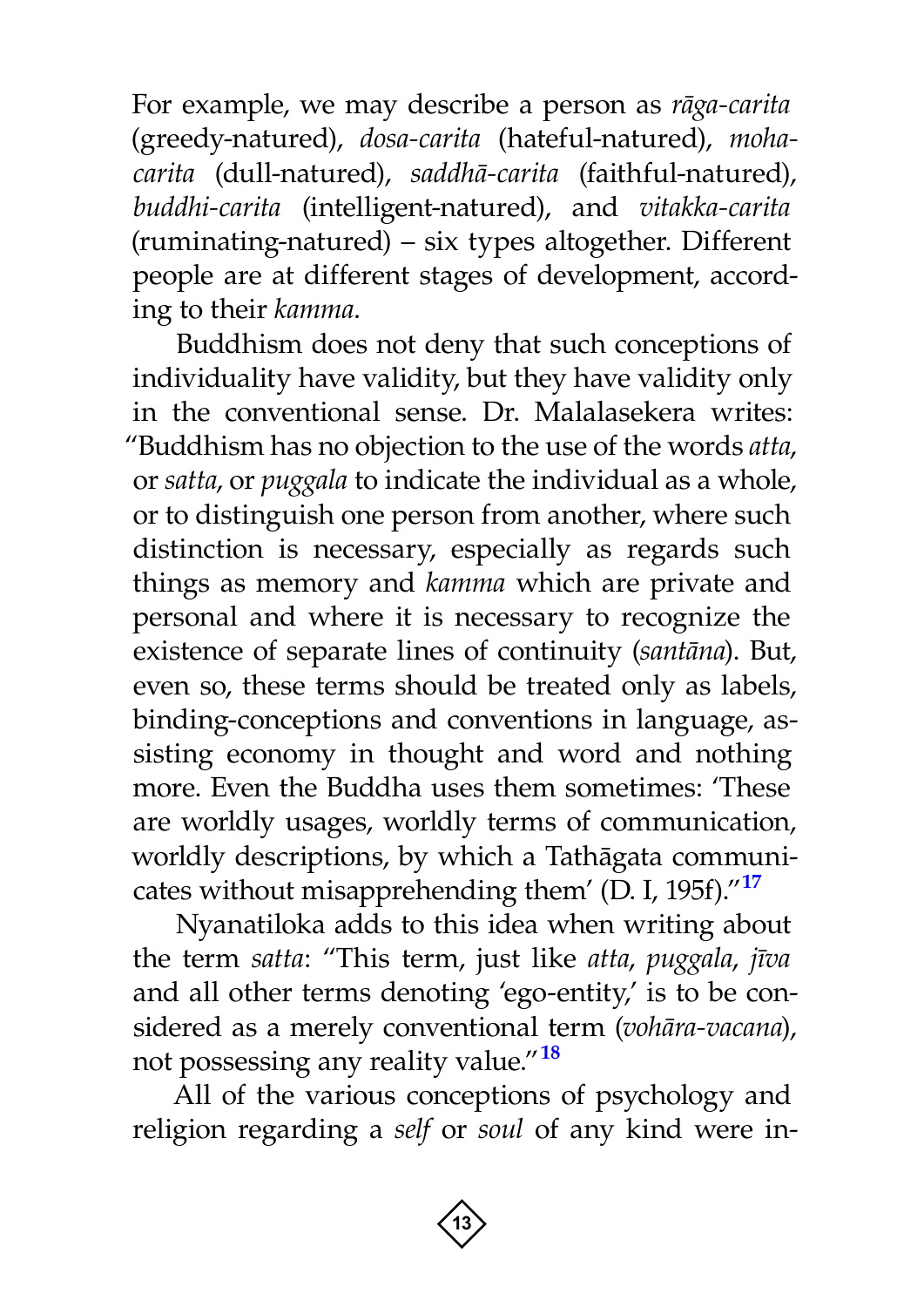deed denied existence in the ultimate sense by the Buddha. But we may use terms such as self and ego to describe a particular arrangement of the five *khandhas* (aggregates) which give the illusory appearance of an individual. As Sister Vajirà, an *Arahant* at the time of the Buddha, said:

<span id="page-15-0"></span>When all constituent parts are there, The designation 'cart' is used; Just so, where the five groups exist, Of 'living being' do we speak.**[19](#page-64-19)**

In conclusion, the Sayadaw U Sīlānanda has given us lectures on the *anattà* doctrine in which he uses terms such as soul and self interchangeably. This is because the doctrine of *anattà* was taught by the Buddha from the point of view of the Fully Enlightened One, a view which saw that all things are *anattà*. It is with this wisdom that the lectures are given.

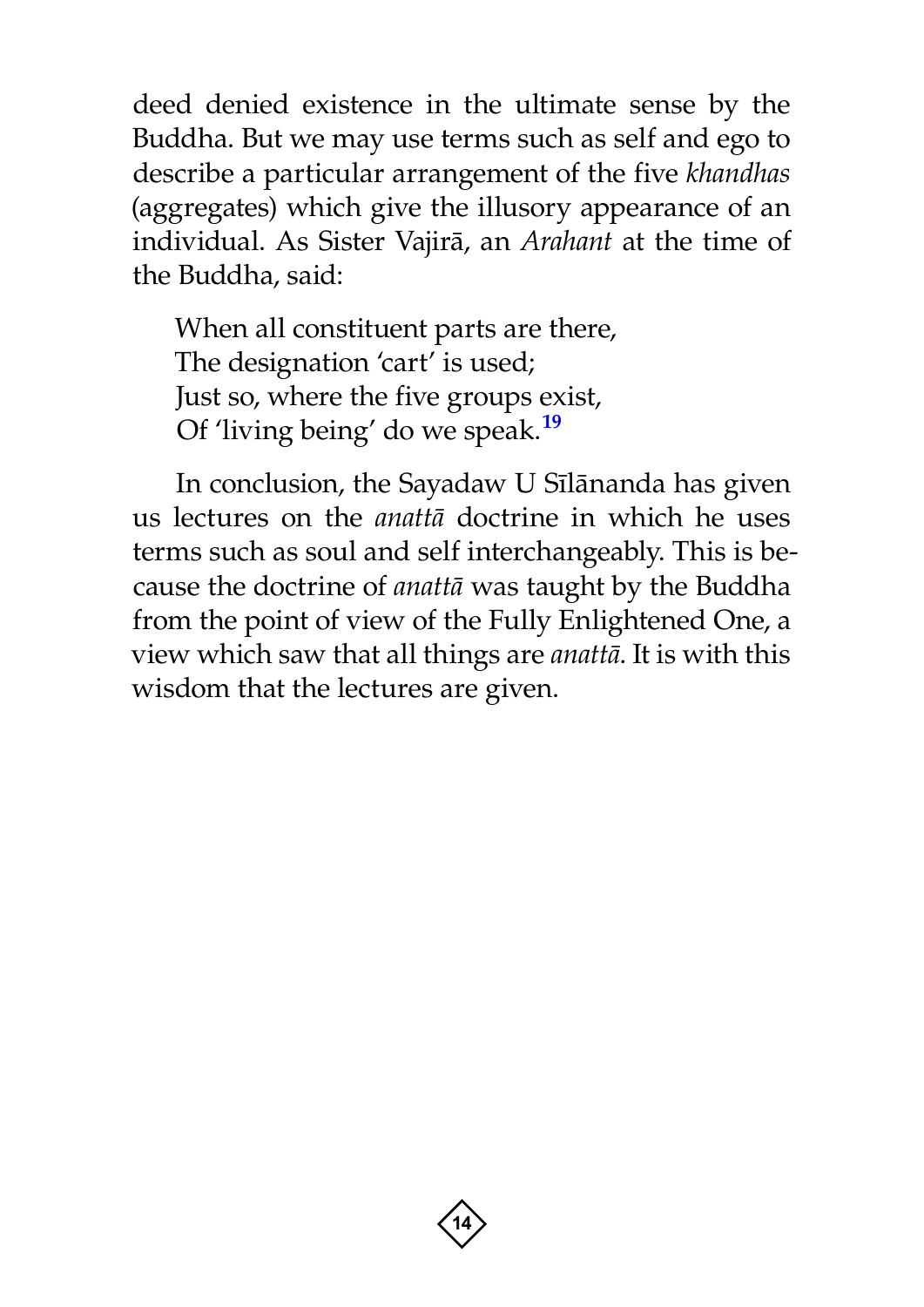# Understanding Anattà

<span id="page-16-0"></span>The *anattā* doctrine is one of the most important teachings of Buddhism. It is the most distinctive feature of Buddhism, for, as many scholars have recognized, it makes Buddhism different from all other religions. Scholars write that all other religions accept the existence of some kind of spiritual, metaphysical, or psychological entity or agent or being inside and, in some cases, simultaneously outside of sentient beings. That is, most religions accept the existence of a soul or self.

<span id="page-16-1"></span>Donald Watson writes: "Of the world's major religions, only Buddhism denies or is agnostic about the existence of a soul."**[20](#page-64-20)**

Another scholar, Richard Kennedy, writes: "According to Christianity, Islam, and Judaism, each soul will be judged at the end of the world…. It is the soul which will determine whether the individual is punished by hell or rewarded by eternal life in heaven…. Buddhism teaches that there is no such thing as a soul or true, permanent self."**[21](#page-65-0)**

<span id="page-16-2"></span>The *Encyclopedia Americana* writes: "In Buddhism there is no perduring or surviving self such as the *àtman*. Meditation leads to the awareness that the idea of self, or *àtman*, is mere illusion." **[22](#page-65-1)**

<span id="page-16-3"></span>In *A Dictionary of Comparative Religion*, the teaching of the existence of the soul is traced through every major religion throughout history: primitive animistic, Egyptian, Mesopotamian, Hebrew, Greek religion in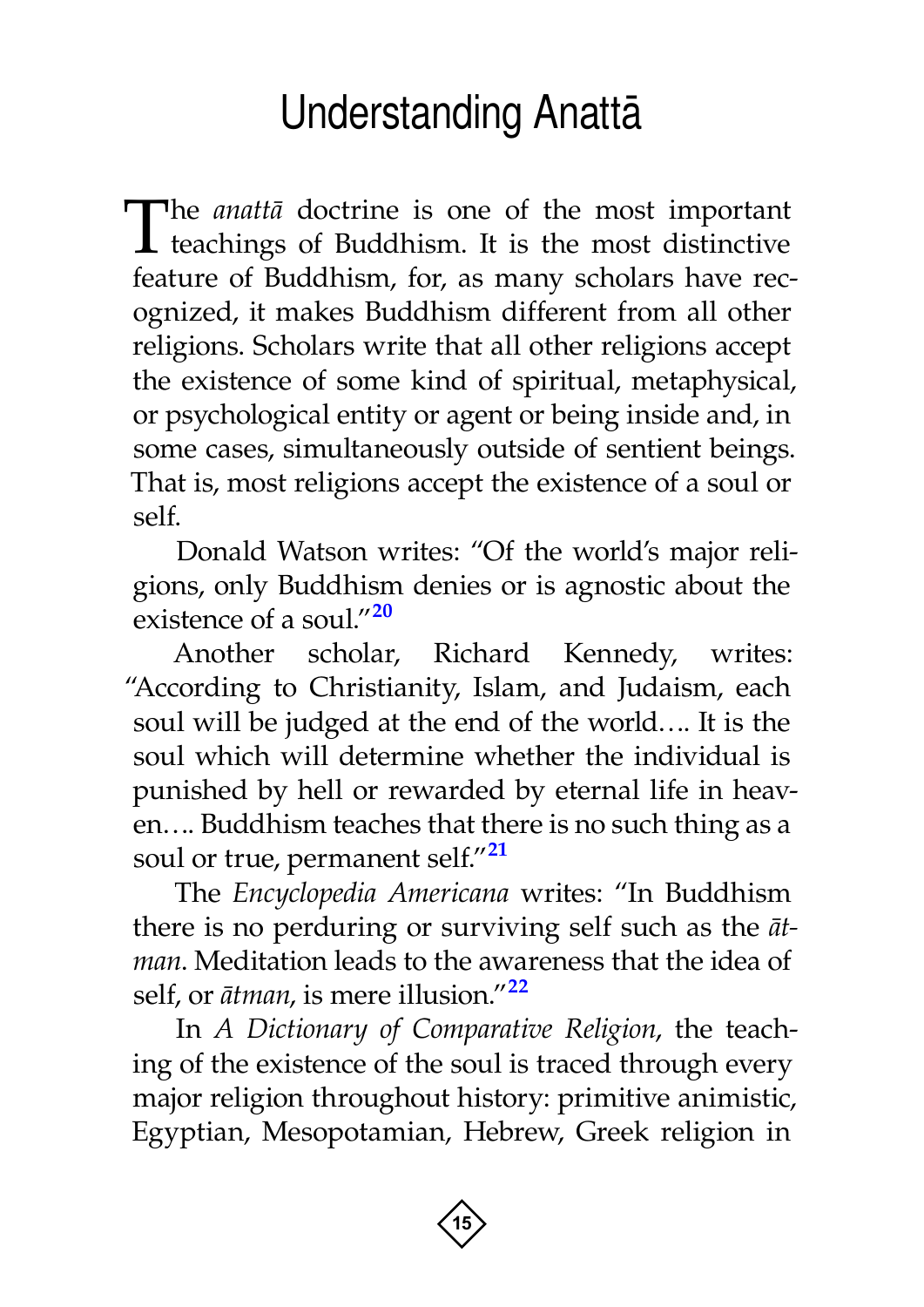Homeric, Orphic, Pythagorean, and Platonic versions; Hindu, Zoroastrian, Chinese, Muslim, Japanese, and Christian. But, as the writers state, "Buddhism, in its classic form, rejected the Hindu concept of *atman* as the essential, immortal self…." **[23](#page-65-2)**

<span id="page-17-0"></span>As we can see, Buddhism is the only major religion that denies the existence of a metaphysical entity which is usually called a self or soul.

Buddhism is divided into two major schools, Theravàda and Mahàyàna, which have, in some cases, major differences. But both schools adhere to the *anattà* doctrine. H. von Glasenapp writes: "The negation of an imperishable *âtman* is the common characteristic of all dogmatic systems of the Lesser as well as the Great Vehicle [meaning here Theravàda and Mahàyàna, respectively], and, there is, therefore, no reason to assume that Buddhist tradition which is in complete agreement on this point has deviated from the Buddha's original teaching." **[24](#page-65-3)**

<span id="page-17-1"></span>Although the *anattà* doctrine is so important, so distinctive, and supposedly so universally accepted by Buddhists, it is still the most misunderstood, the most misinterpreted, and the most distorted of all the teachings of the Buddha. Some scholars who have written on Buddhism had a great respect for the Buddha, liked His teachings, revered Him and honored Him, but they could not imagine that such a profound thinker had actually denied the existence of a soul.

Consequently, they have tried to find apparent loopholes in the teachings through which they have tried to insert the affirmation of *attà* by the Buddha. For exam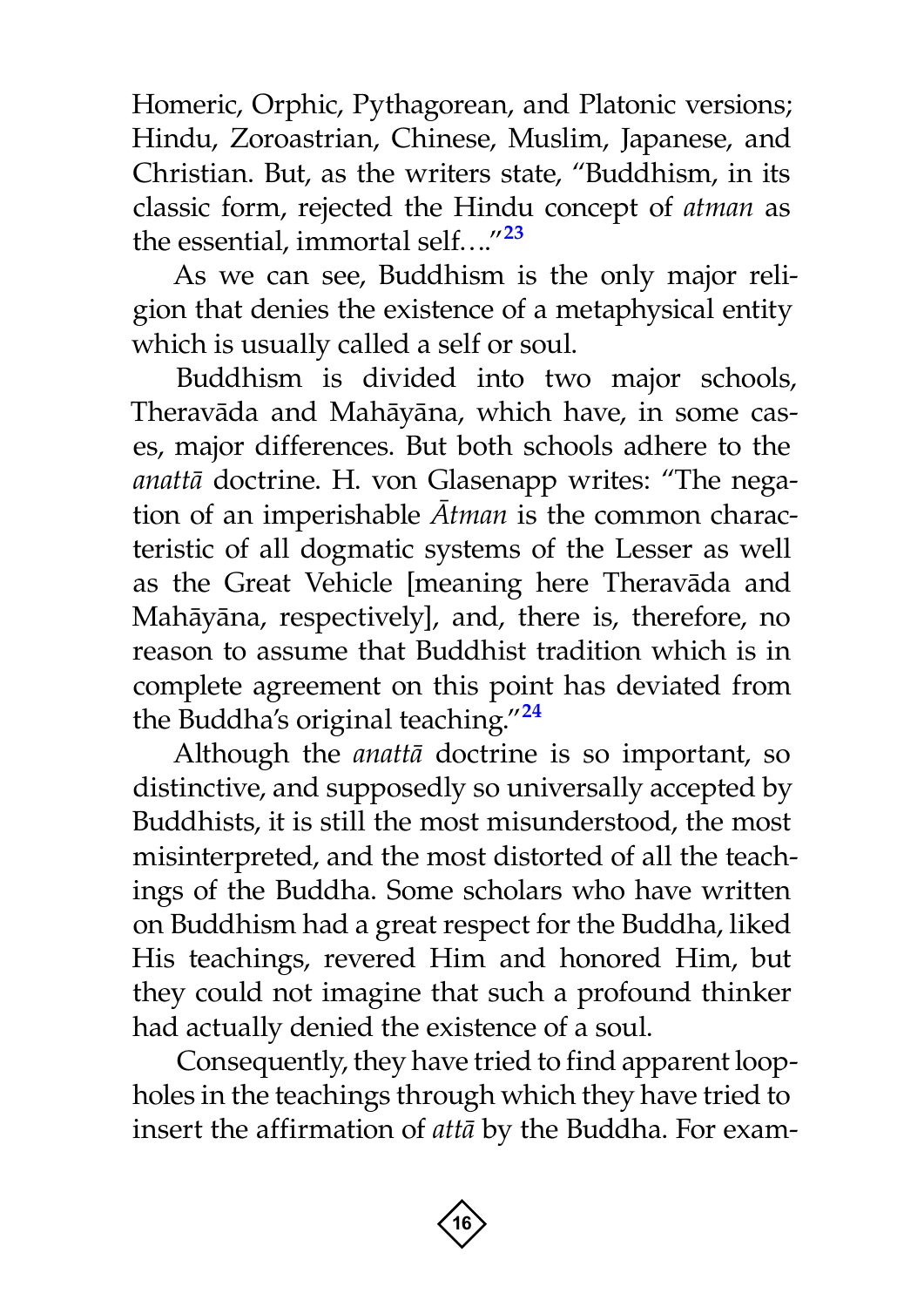ple, two modern scholars, Ananda K. Coomaraswamy and I. B. Horner, in their book, *The Living Thoughts of Gotama the Buddha*, have devoted much of the book to the idea that Buddha taught a doctrine of two selves, the great Self, spelled with an upper case 'S' to signify the spiritual self or soul, and a small self, the personal ego, spelled with a lower case 's'. They claim that Buddha denied only this personal self or ego when He spoke of *anattà*. These scholars base their ideas on mistranslations of Pāļi terms, and later in these lectures I will devote considerable time to analyzing the Pāļi passages which they have mistranslated.

Another scholar, John Blofeld, also claims that Buddha was really teaching a doctrine of two selves, one true Self or Soul, and one false personal self or ego. Notice in the following quote how he must clarify that the Zen doctrine of Self or One Mind is not in reality the *âtman* of the Hindu Brahmins:

The doctrine of *âtman* has always been the centre of Buddhist controversy. There is no doubt that Gautama Buddha made it one of the central points of his teaching, but the interpretations of it are various. The Theravàdins interpret it not only as "no self," but also as "no Self," thereby denying man both an ego and all participation in something of the nature of Universal Spirit or the One Mind. The Mahàyànists accept the interpretation of "egolessness," holding that the real "Self" is none other than that indescribable "non-entity," the One Mind; something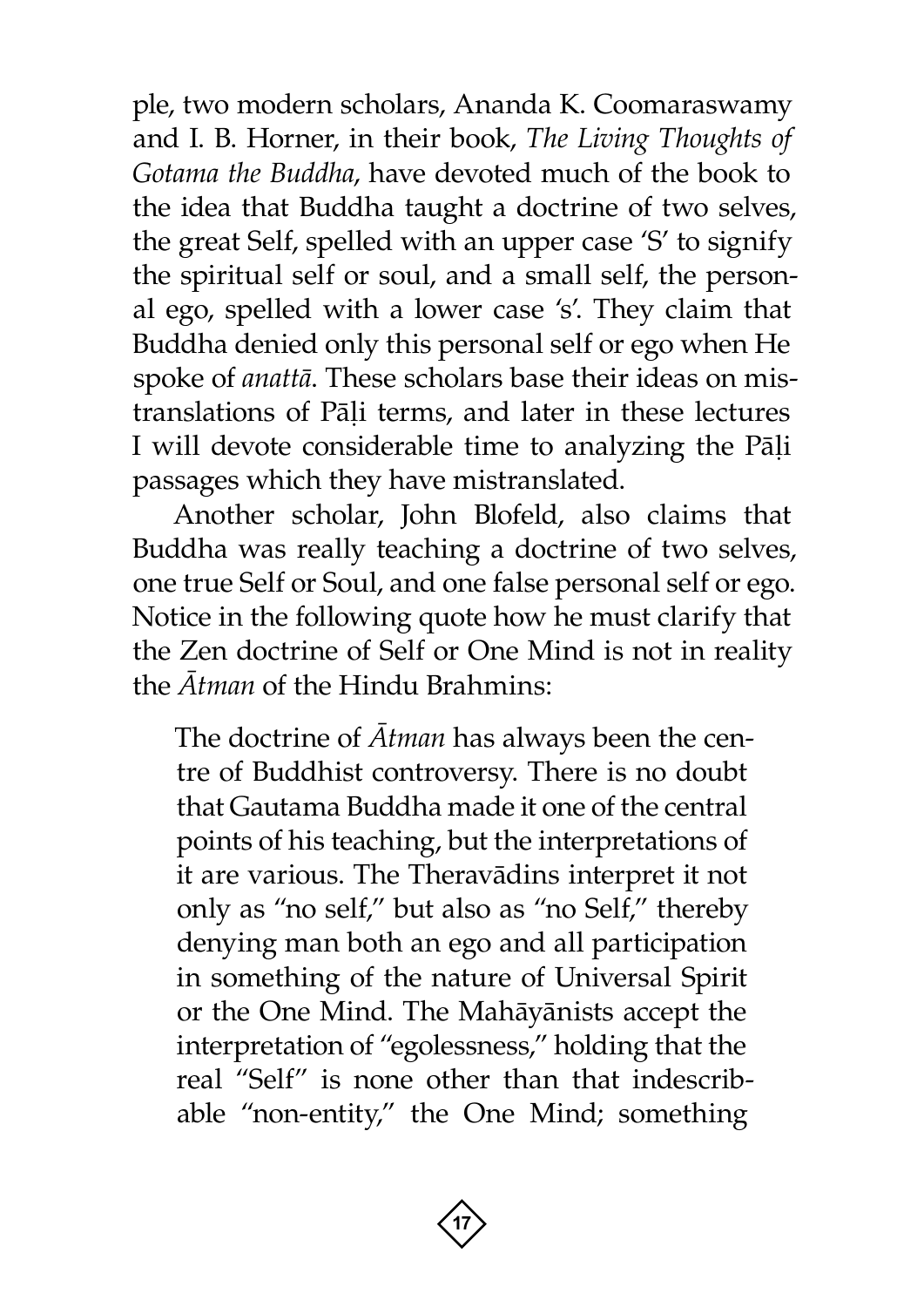<span id="page-19-0"></span>far less of an "entity" than the *âtman* of the Brahmins. **[25](#page-65-4)**

The "Universal Spirit," "One Mind," and "Self" which Blofeld finds within the *anattà* doctrine are really an *âtman*, an *atta*, of a finer substance, "less of an entity," as he says, but nevertheless an *âtman*. These ideas of *atta* are therefore in conflict with the *anattà* doctrine of the Buddha. As mentioned before, most Mahàyànists accept the doctrine of *anattà*, but later schools of Mahàyàna, such as the Chinese Zen of which Blofeld writes, may have drifted into a soul-like theory.

The controversy over the *anattà* doctrine seems to be based on a deep fear of the denial of the existence of a soul. People are often very attached to their lives, so they like to believe that there exists something everlasting, eternal, and permanent inside them. When someone comes along and tells them that there is nothing permanent in them, nothing by which they will continue eternally, such as a soul, they may become frightened. They wonder what will become of them in the future – they have the fear of extinction. Buddha understood this, as we can see in the story of Vacchagotta, who, like many other people, was frightened and confused by the *anattà* doctrine.**[26](#page-65-5)**

<span id="page-19-1"></span>Vacchagotta was an ascetic who once went to the Buddha to discuss some important matters. He asked the Buddha, "Is there *atta*?" Buddha remained silent. Vacchagotta then asked, "Is there no *atta*?" But Buddha again remained silent. After Vacchagotta went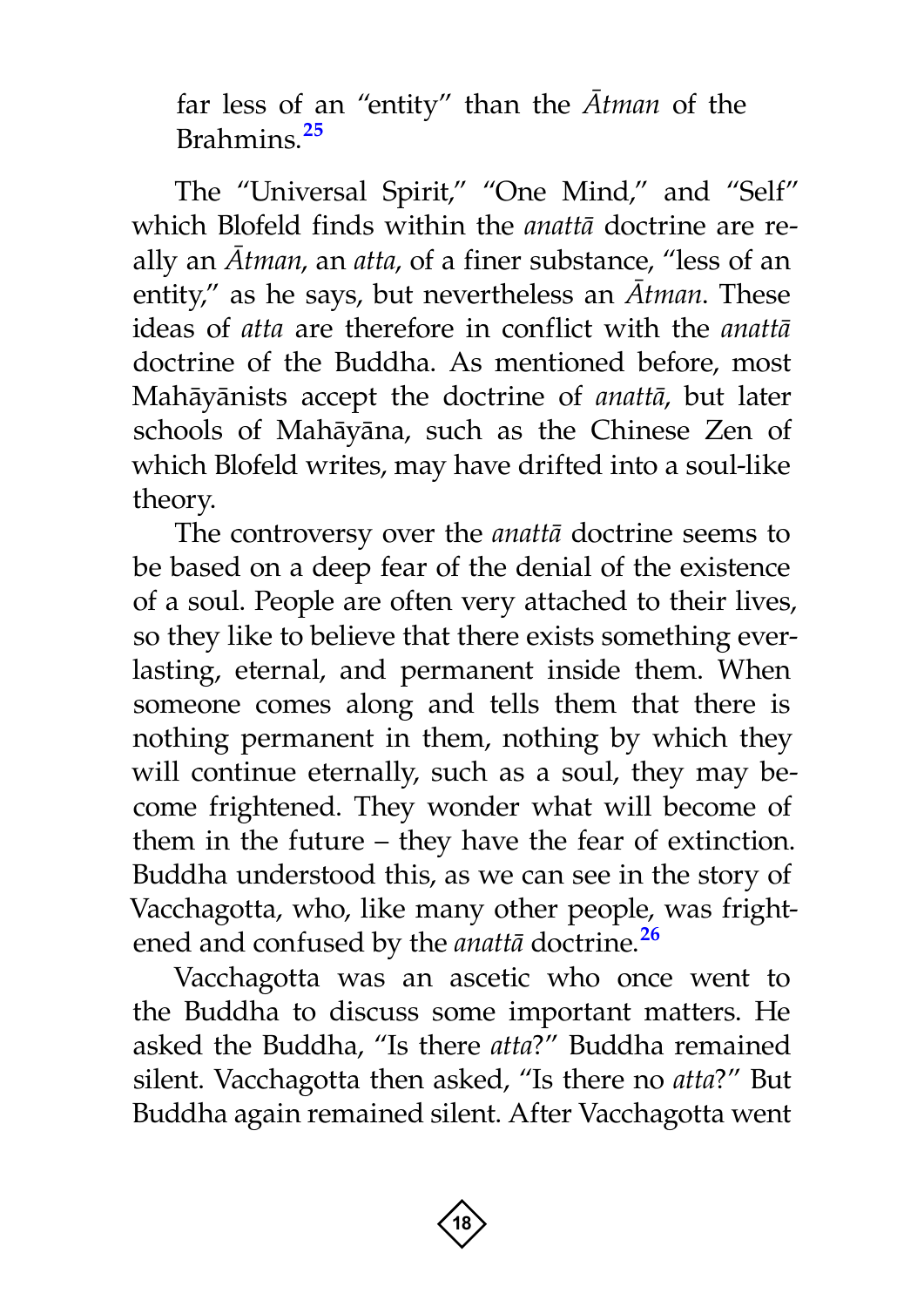away, Buddha explained to Ananda why he had remained silent. Buddha explained that He knew that Vacchagotta was very confused in his thinking about *atta*, and that if He were to respond that there does exist *atta*, then He would be expounding the eternalist view, the eternal soul theory, with which He did not agree. But if He were to say that *atta* did not exist, then Vacchagotta might think that He was expounding the annihilationist view, the view that a person is nothing but a psychophysical organism which will be completely annihilated at death.

Since this latter view denies *kamma*, rebirth, and dependent origination, Buddha did not agree with this. Buddha teaches, in fact, that people are reborn with *pațisandhi*, "relinking consciousness," a rebirth consciousness which does not transmigrate from the previous existence, but which comes into existence by means of conditions included in the previous existences, conditions such as *kamma*. Thus a reborn person is not the same as the one who has died, nor is the reborn person entirely different from the one who has died. Most importantly, no metaphysical entity, no soul, and no kind of spiritual self continues from one existence to another in Buddha's teaching.

But this teaching was too difficult for Vacchagotta, and Buddha wanted to wait for a time when Vacchagotta would mature in intellect. Buddha was not a computer who gave automatic answers to every question. He taught according to the circumstances and temperaments of the people, for their benefit. As it happened, Vacchagotta advanced spiritually through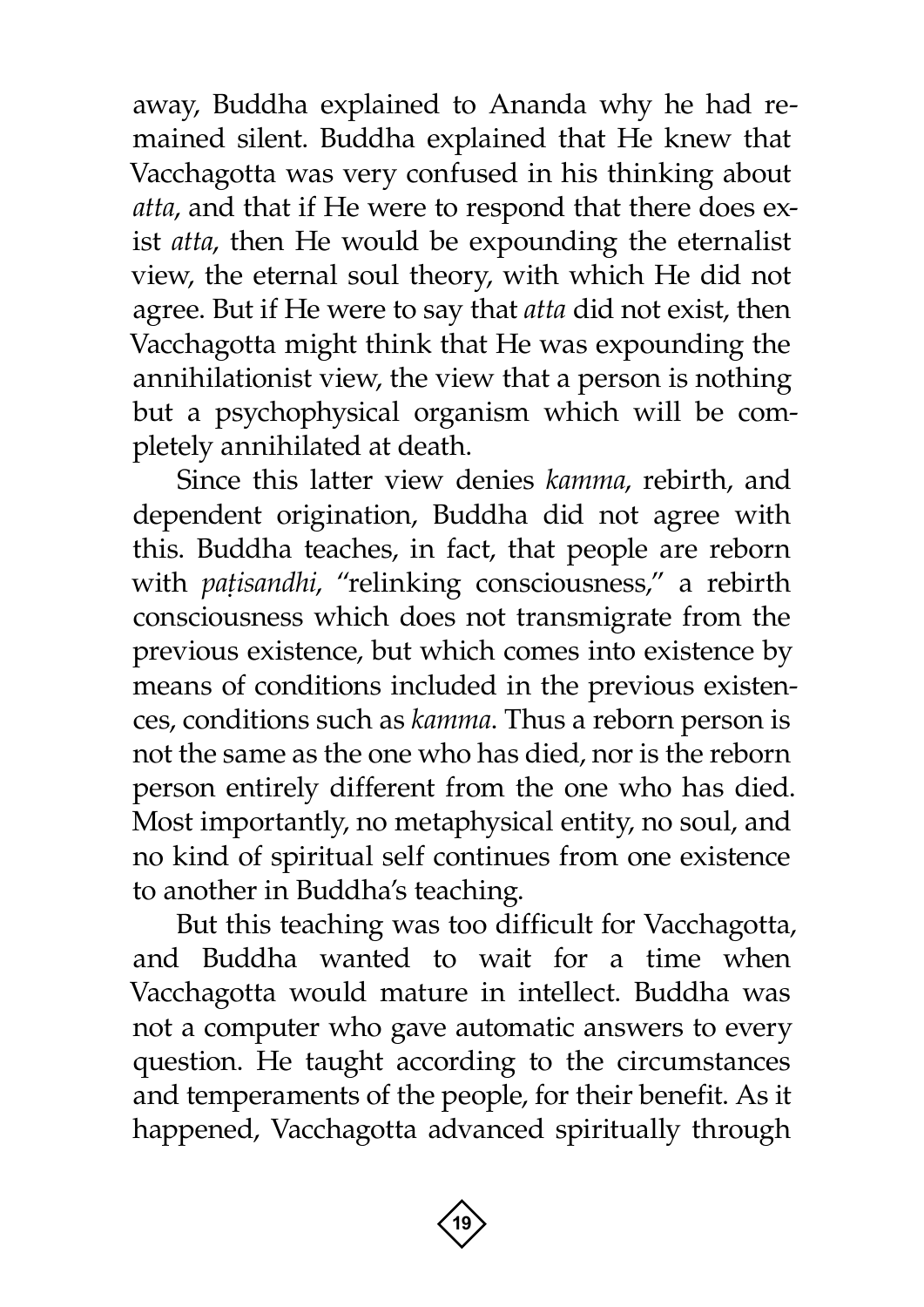*Vipassanà* meditation, which allowed him to realize the suffering, impermanent, and no-soul nature of all things, and he later became an *Arahant*. Unfortunately, this story is used by some scholars to try to prove that Buddha did not really deny the existence of *atta*. **[27](#page-65-6)**

<span id="page-21-0"></span>Let us now examine the ideas contained in the term *atta*, Before Buddha appeared in this world, Brāhmanism, which was later to be called Hinduism, prevailed in India. Brāhmaņism teaches the doctrine of the existence of *atta* (in Sanskrit, *àtman*), which is usually translated as *soul* or *self*. When Buddha appeared, He claimed that there is no *àtman*. This doctrine was so important that Buddha proclaimed it only five days after His first sermon, the sermon on the Four Noble Truths. The five disciples who heard that first sermon became "streamwinners" (*Sotàpannas*) – persons who have attained the first stage of enlightenment. Five days later, Buddha assembled the five disciples and taught them the *anattà* doctrine. By the end of that *Sutta*, all five became *Arahants*, persons who have attained the highest stage of enlightenment.

What is this *atta* which the Buddha negated? The word *anattà* is a combination of two words: *an* (< *na*) and *atta*. *An* means *not* or *no*, and *atta* is usually translated as *soul* or *self* (sometimes with upper case 'S' to signify a spiritual entity). But *atta* has a wide range of meanings, which we will now examine. These terms are discussed in two famous books of Hindu scripture, the Upanishads **[28](#page-65-7)** and the Bhagavad Gita **[29](#page-65-8)**. Many views of *atta* are found in the Buddhist *Brahmajàla Sutt[a](#page-65-9)***[30](#page-65-9)**, which I will discuss later.

<span id="page-21-3"></span><span id="page-21-2"></span><span id="page-21-1"></span>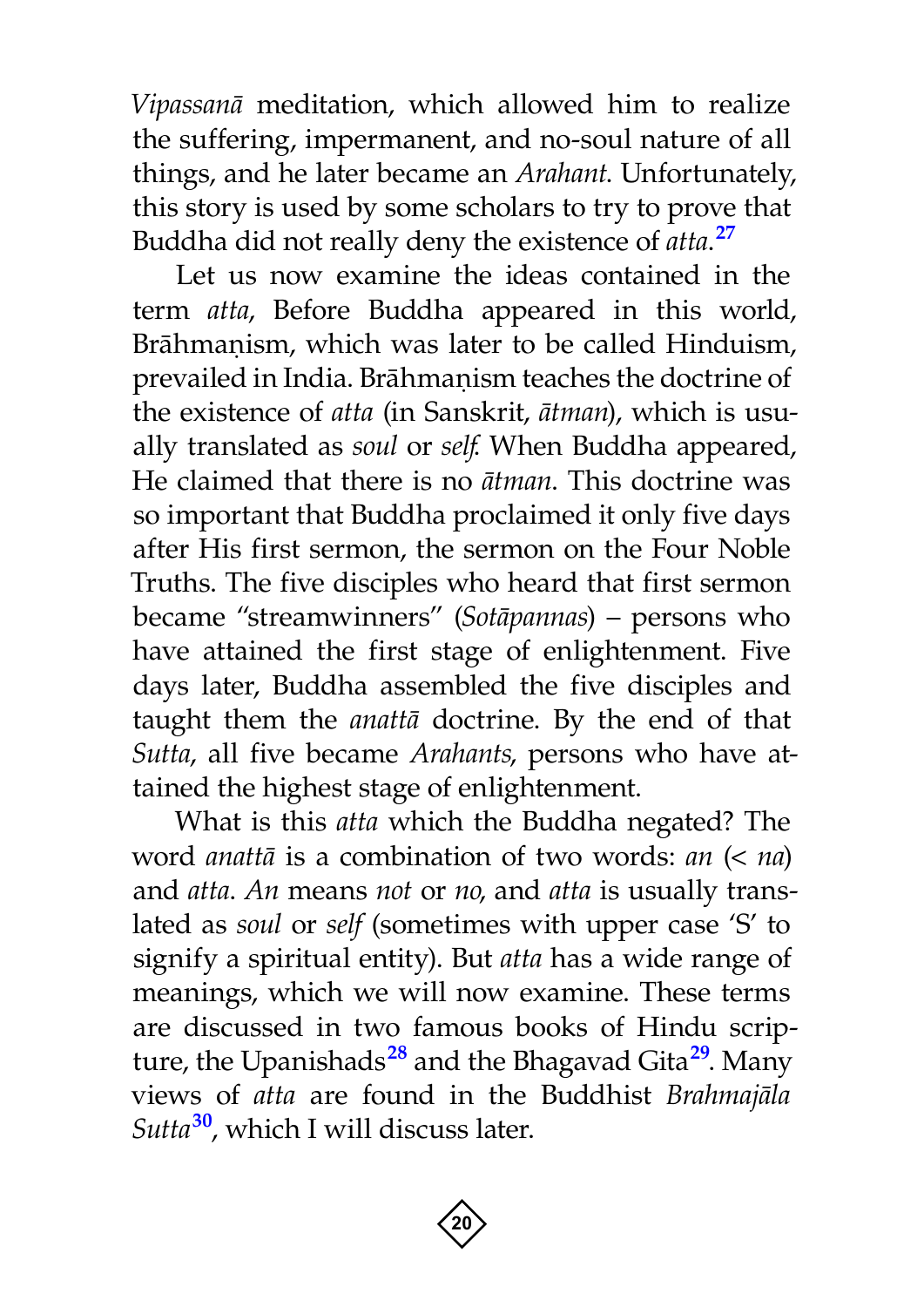*Atta* is the inner core of anything. The inner core of a tree is the hardest part and thus the core of something can imply permanency. The core may also imply the best part of something, the part which is the essence, the part which is pure, real, beautiful, and enduring. The idea of *atta* as the core of things is found in the *Chandogya* and *Brihadaranyaka Upanishads*. **[31](#page-65-10)**

<span id="page-22-2"></span><span id="page-22-1"></span><span id="page-22-0"></span>Another implication of *atta* is that of authority. Authority is the ability to make others follow orders. If anything is to be called *atta*, it must have the power to exercise authority over the nature of things, as stated in the *Kena Upanishad*. **[32](#page-65-11)** In addition, *atta* is not subject to any other authority: it is the highest authority (sayam*vasã*) – one who is his own master. It is like a lord or owner (*sàmã*). *Atta* is the lord of ourselves.**[33](#page-65-12)** It is distinct from ourselves and abides in ourselves. It is the dweller (*nivàsã*) which is not part of the five aggregates. *Atta* is also the agent of action, a doer (*kàraka*) and it is *atta* which actually does everything, good or bad. *Atta* is that by which we act, that by which we enjoy or suffer. In ignorance we identify ourselves with the body and ego, forgetting that we are really *atta*. When we do something, it is really at the command of *atta*, but we ignorantly believe that we as individuals actually control our lives. *Atta* is thus a director and an experiencer. **[34](#page-65-13)**

<span id="page-22-3"></span>Another meaning of *atta* is that of soul, a spiritual entity inside of all people. The soul, called *àtman* in Hindu scriptures, is the individual self, and it is identical with the Universal Self, the Supreme Being, called *Brahman*. *âtman* resides in everyone and in every liv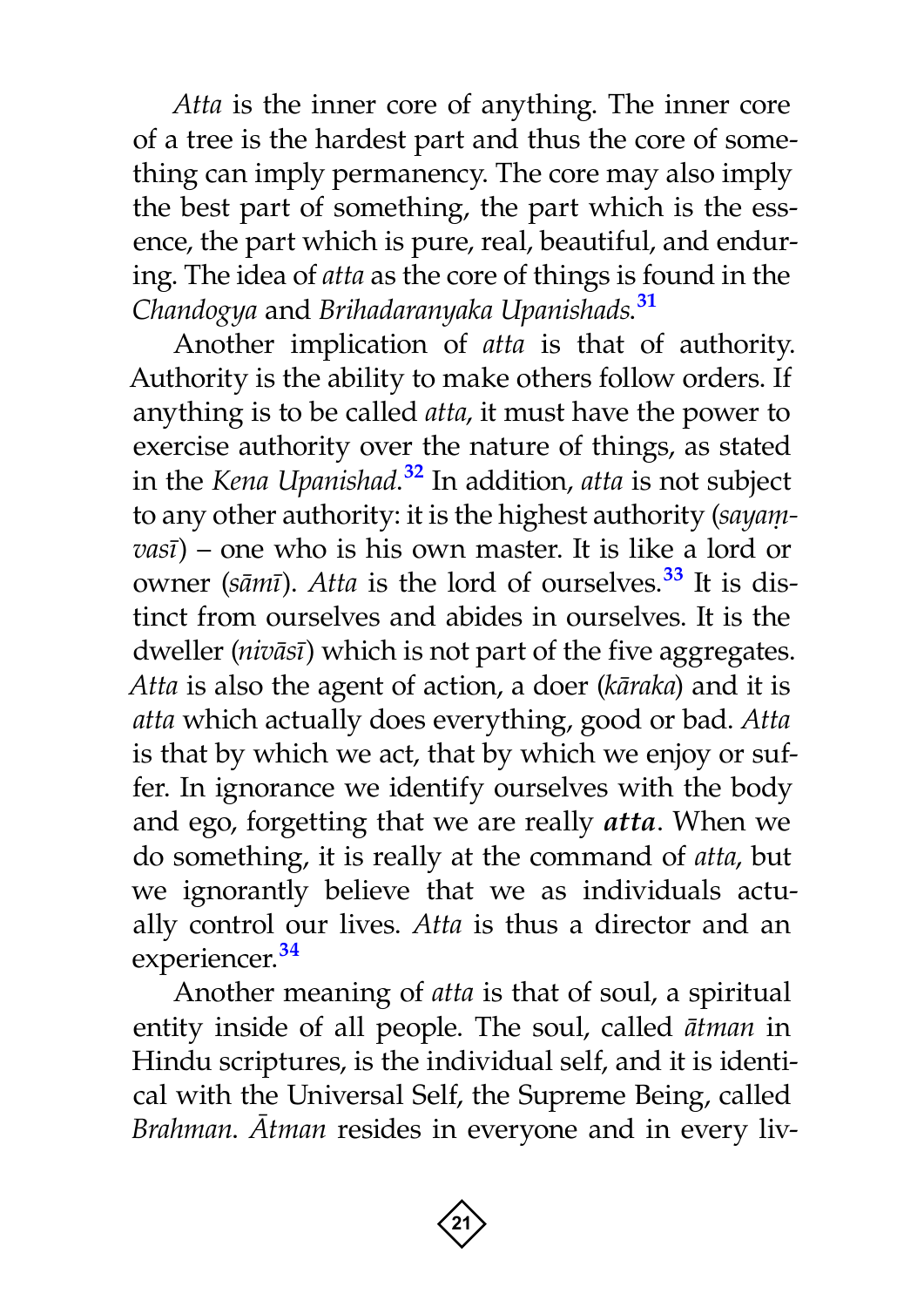ing being. Like *Brahman*, *àtman* is eternal. When the body dies, *àtman* moves to another body and makes that body its new home. In this way, it moves from one body to another, discarding the worn-out body and taking a new one. Liberation is, according to Hinduism, the realization that *àtman* is identical with the Universal *âtman* or *Brahman*, or that the individual *àtman* is part of *Brahman***[35](#page-65-14)**.

<span id="page-23-0"></span>*âtman* is eternal – no one can kill or wound *àtman*. In the *Bhagavad Gita*, Krishņa, one incarnation of the god Vishņu, has this in mind when he instructs the great warrior, Arjuna, to go into battle. Arjuna was at first reluctant to go into battle in order to fight against his own cousins, but Krishna tells him that no weapon can cut *àtman*, no fire can burn *àtman*. Even if you kill someone, you kill only the body:

"If any man thinks he slays, and if another thinks he is slain, neither knows the way of truth, The Eternal in man cannot kill; the Eternal in man cannot die. He is never born, and he never dies. He is in Eternity: he is forever more." **[36](#page-66-0)**

Krishņa then urges Arjuna to do his honorable duty as a member of the warrior caste and go into battle, which Arjuna does.

Buddha denied the *àtman* theory. According to Buddha, there is nothing we can call an inner core which is eternal and blissful. There is also nothing we can call upon to exercise authority over the nature of things. In Buddhism, there is no doer apart from doing, and no experiencer apart from the experiencing. There

<span id="page-23-1"></span>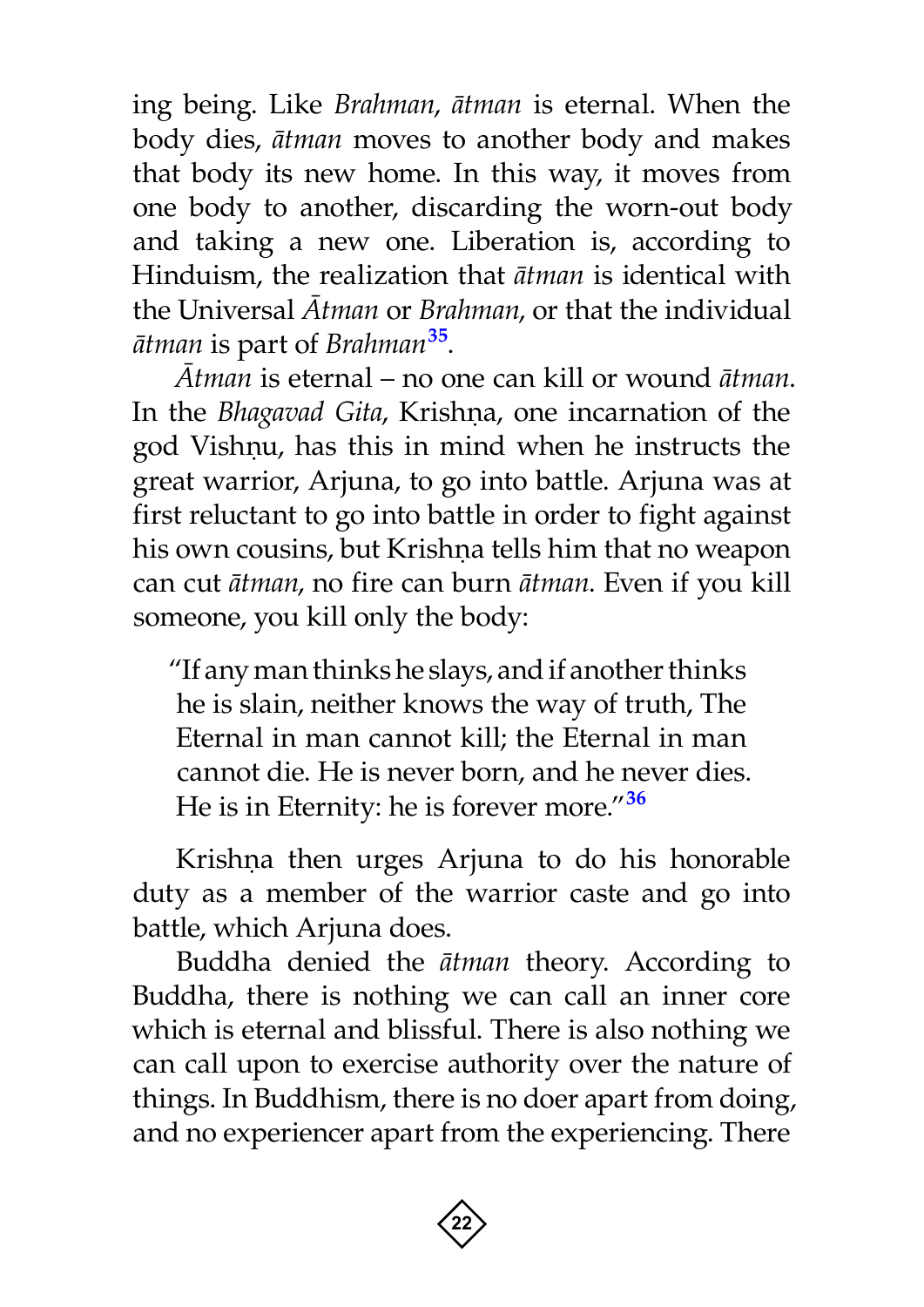is nothing or no one which is omnipotent because everything is at the mercy of the constant creation and dissolution of conditioned things.

Buddha taught that there are only five aggregates (*khandhas*): (1) corporeality (material process, or form); (2) feelings; (3) perceptions; (4) mental formations; and (5) consciousness. Less specifically, we may say that there are only two groups of phenomena in this existence: mind and matter, *nàma* and *råpa*. Apart from mind and matter, there exists nothing whatsoever that we can call *atta*. The only thing that exists outside of the realm of *nàma* and *råpa* is the unconditioned (*asaïkhata*) *Nibbàna*, Absolute Truth, but, as I will discuss later in these lectures, even *Nibbàna* is *anattà*.

Buddha taught that, for us, there are only the five aggregates. We are a compound of five aggregates, and after we analyze and observe them one by one with the deep insight of meditation, we will realize that there remains nothing: no soul, no self, apart from the aggregates. The combination of the five aggregates is what we call a person, a being, a man, or a woman. There is nothing apart from the five aggregates – corporeality, feelings, perceptions, mental formations, and consciousness – which are interacting and dependent upon each other. No director, no doer, no experiencer, and no essence can be found. *Atta* is merely an idea which has no corresponding reality whatsoever.

<span id="page-24-0"></span>In the *suttas***[37](#page-66-1)**, we find a story of a very famous ascetic-scholar named Saccaka. One day he heard that Buddha taught the *anattà* doctrine. Since he was a very sharp debater, he decided that he would go to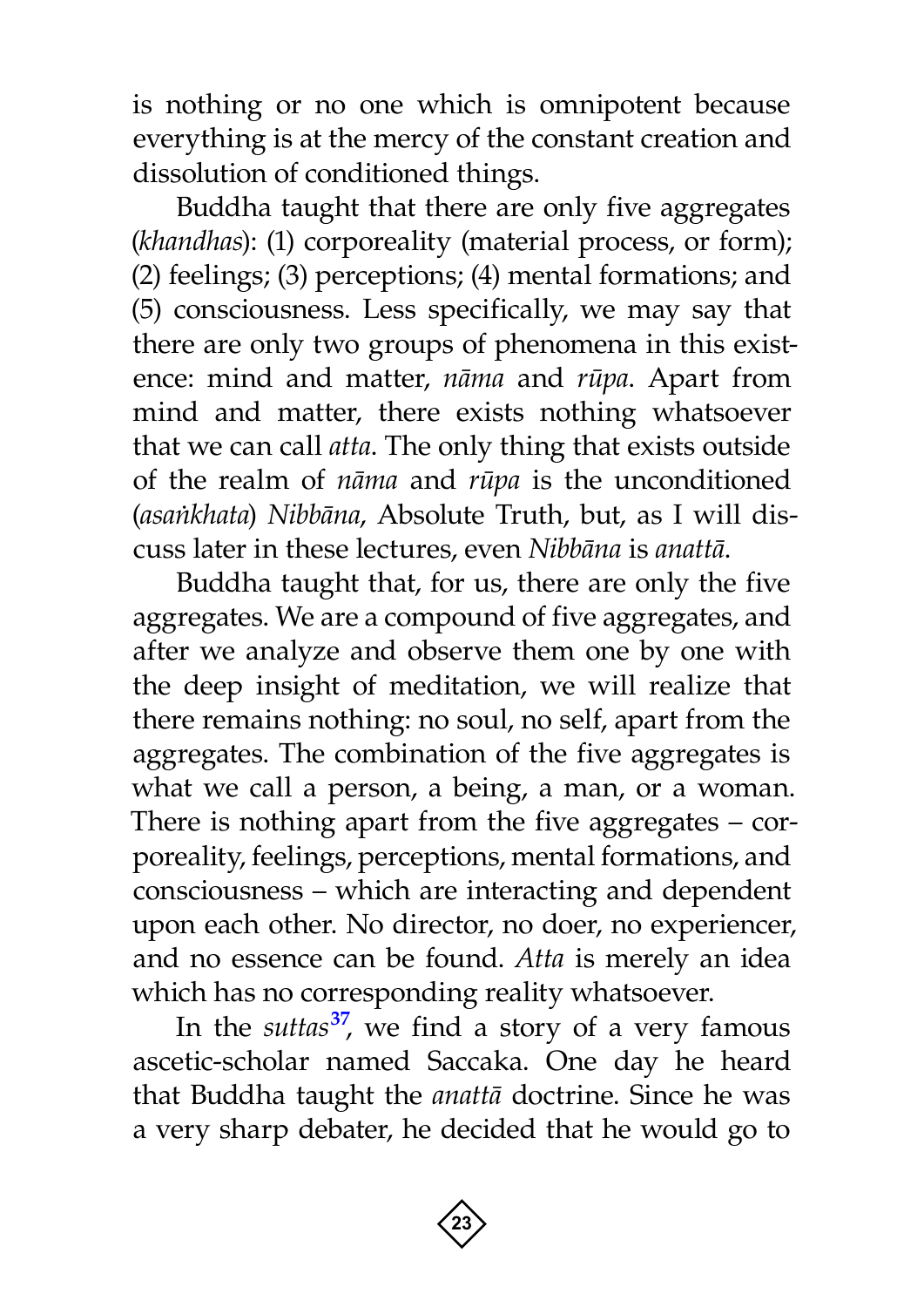the Buddha and convince Him that the *anattà* doctrine was wrong. He was very confident; he claimed that if he were to debate with a stone pillar, that pillar would sweat from fear. He claimed that, just as a strong man takes a goat and flings it around his shoulders, so he would take hold of Gotama and fling Him around in debate.

Saccaka and his followers went to the Buddha, and there exchanged greetings. He asked Buddha to explain the doctrines He taught. Buddha replied that He taught *anattà*. Saccaka countered, "No. There is *atta*. The five aggregates are *atta*." Buddha replied, "Do you really think that *råpa* (corporeality) is *atta*?" As it happened, Saccaka was very ugly, and if he said that corporeality was *atta*, then Buddha could counter, "Then why don't you make yourself more handsome?" Thus Saccaka was forced to say that *råpa* is not *atta*. Here we can see Buddha striking down several characteristics that are attributed to *atta*. If Saccaka had an *atta*, he could call upon it to exercise authority and power in order to change his appearance. After all, *atta* is identical to *Brahman*, the supreme ruler, the infinite, omnipotent creator and source of all things, as explained in the *Bhagavad Gita*. **[38](#page-66-2)**

But, according to Buddha, there exist only the five aggregates, the five *khandhas*, and these are not *atta* because they are subject to the laws of impermanence, suffering, and no-soul. *Råpa* (material form) is not *atta*; it is not master and ruler of itself, and it is subject to affliction. The other *khandhas* – feeling, perception,

<span id="page-25-0"></span>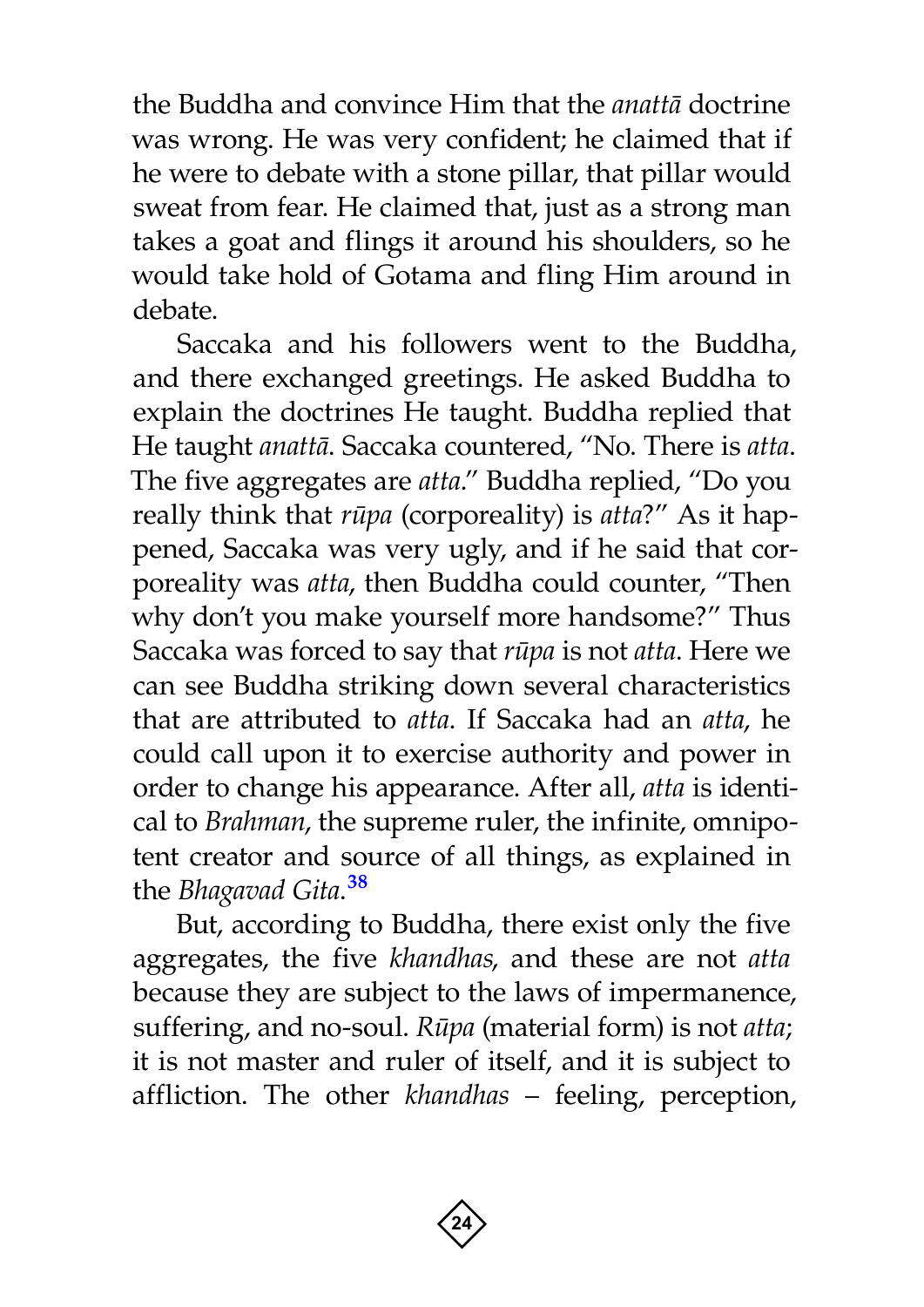mental formations, and consciousness – are also subject to the same laws. Saccaka was therefore defeated.

Although it may be easy to understand that *råpa* (material form) is not *atta*, some people may find it difficult to understand why the other *khandhas* – feeling, perception, mental formations, and consciousness – which we may summarize as simply *nàma* (mind) do not constitute an entity which can be called *atta*. After all, many people believe that mind and soul are identical or interrelated, and they define mind and/or soul as that part of a person which gives life and consciousness to the physical body, and they further believe that, as such, it is the spiritual and psychological center of the person.

But, according to the Buddha, *nàma* is not *atta* for the same reasons that *råpa* is not *atta*: *nàma* is equally subject to the laws of impermanence, suffering, and no-soul, as we shall study further when we analyze the *Anattalakkhaõa Sutta* in depth. Buddha treats *nàma* and *råpa* equally, and they are mutually dependent upon each other:

<span id="page-26-0"></span>"Just as a wooden puppet, though unsubstantial, lifeless, and inactive, may by means of pulling strings be made to move about, stand up, and appear full of life and activity; just so are mind and body, as such, something empty, lifeless and inactive; but by means of their mutual working together, this mental and bodily combination may move about, stand up, and appear full of life and activity."**[39](#page-66-3)**

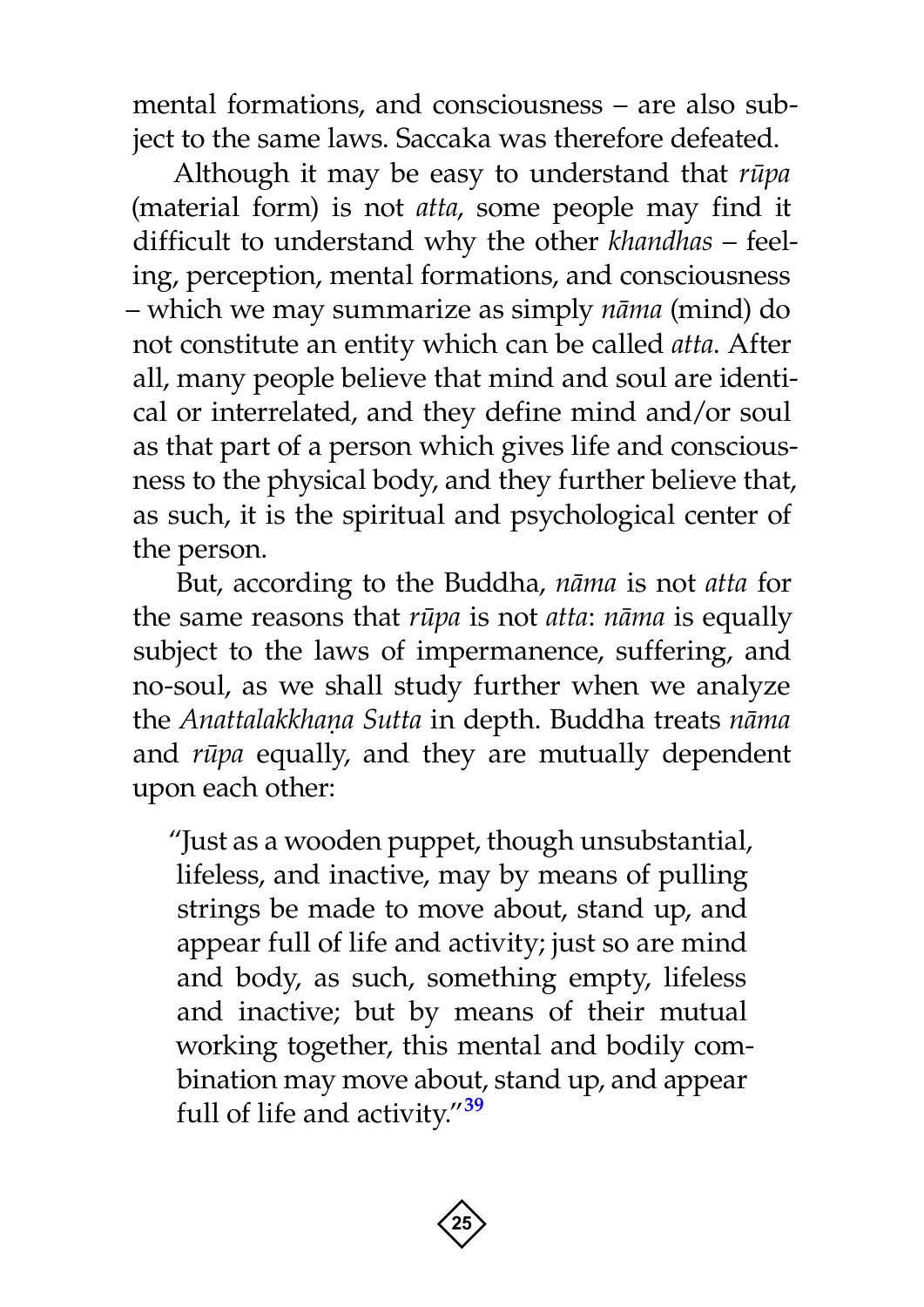Furthermore, we must remember that *nàma-råpa* or *khandhas* are merely abstract classifications made by the Buddha, and, as such, they have no real existence as groups. That is, there is never the functioning of an entire entity or group known as corporeality or feeling or perception or mental formations or consciousness, but only the functioning of individual representatives of these groups. For example, with one unit of consciousness, only one single kind of feeling can be associated. Two different units of perception cannot arise at the same moment, and only one kind of consciousness, for example seeing consciousness, can arise at one time. A smaller or larger number of mental formations can arise with every state of consciousness. The groups never arise as a totality; only constituents or bits from a certain group can arise depending on conditions. There are no integrally functioning groups which can be called a self or a mind.

Moreover, the single constituents of these apparent groups are all equally subject to the laws of impermanence, suffering, and no-soul.

Another way to study the question of why *nàma* is not *atta* is simply to go back to the definition of *khandhas* given by the Buddha in *Samyutta Nikāya*, XX, 56. Here we will see that the four *khandhas*, which can be classified simply as *nàma* (mind) are in no way to be understood as an abiding mind substance or as anything that can be called *atta*. Rather, the *khandhas* are completely interdependent, and the constituents of each group condition the arising of the others. There is no self-existing, abiding entity in any part of the

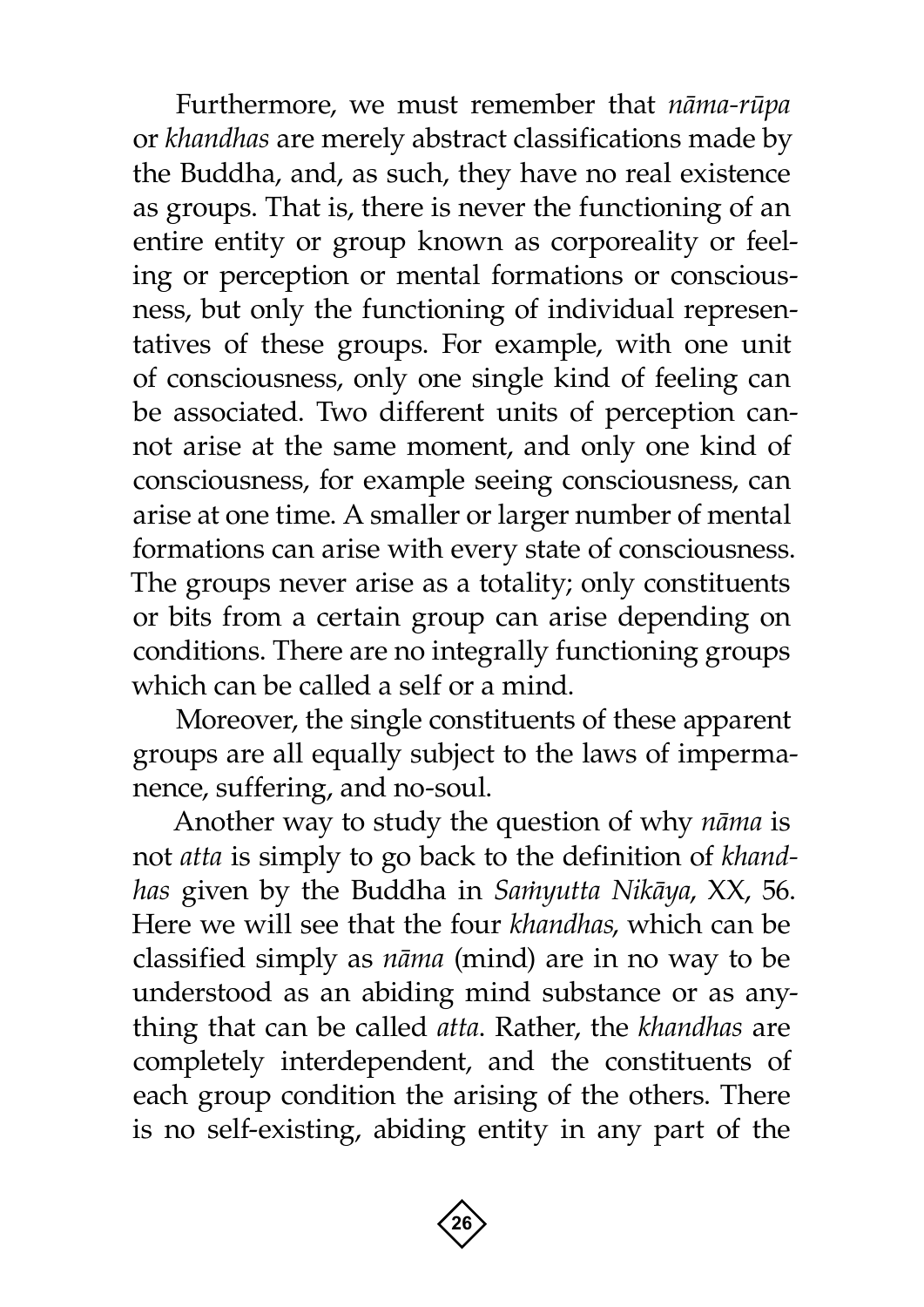following definition, but only constituents which mutually condition each other and arise only when they interact:

"What, 0 monks, is the corporeality-group? The four primary elements and corporeality depending thereon….

What, 0 monks, is the feeling-group? There are six classes of feeling: due to visual impression, to sound impression, to odour impression, to taste impression, to bodily impression, and to mind impression….

What, 0 monks, is the perception-group? There are six classes of perception: perception of visual objects, of sounds, of odours, of tastes, of bodily impressions, and of mental impressions….

What, 0 monks, is the group of mental formations?

There are six classes of volitional states: with regard to visual objects, to sounds, to odours, to tastes, to bodily impressions, and to mind objects….

What, 0 monks, is the consciousness-group? There are six classes of consciousness: eye-consciousness, ear-consciousness, nose-consciousness, tongue-consciousness, body-consciousness, and mind-consciousness."

Based on the above definitions, it is easy to see that nothing which can be called *atta* can be found in the workings of *råpa* or *nàma*.

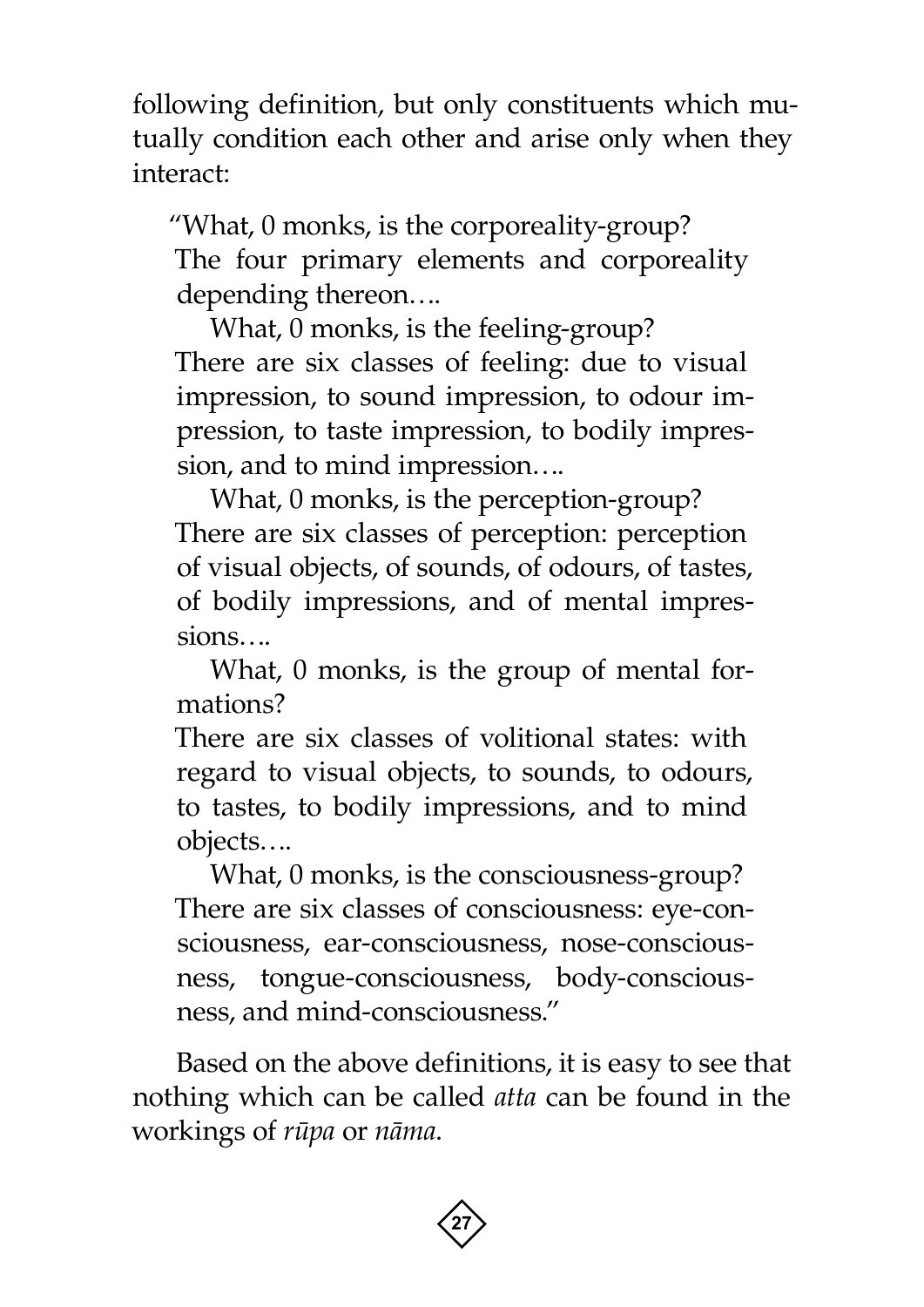Still another way in which the nature of *nàma* and *råpa* is analyzed is to be found in the *Abhidhamma*, which is highly recommended for anyone who wants to understand Buddhism thoroughly. This is the most comprehensive and analytical study of all phenomena given by the Buddha. Here Buddha analyzes *nàma* and *råpa* into three groups of absolute realities, which are 89 types of consciousness (*cittas*), 52 mental factors (*cetasikas*), and 28 material properties (*råpa*). Here too, there is no abiding mind substance or *atta*, but only the interdependent workings of the constituents of these groups.

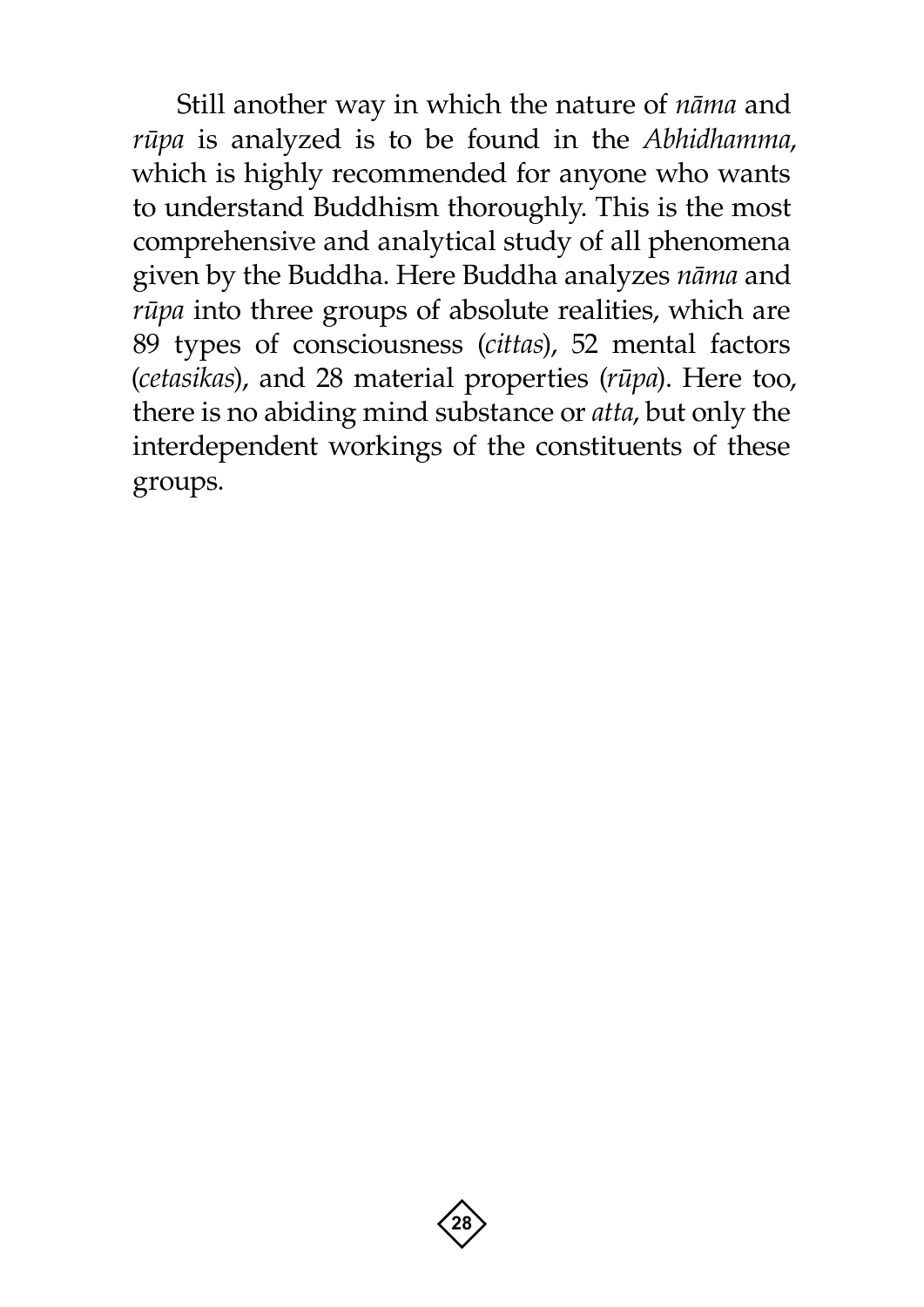# Misunderstanding Anattà

<span id="page-30-0"></span> $\mathbf{W}$ <sup>e</sup> will now discuss some of the attempts to place a doctrine of *atta* into Buddhism. Some scholars have tried to, in the words of Dr. Walpola Rahula, "smuggle" the idea of *atta* into the teachings of the Buddha. **[40](#page-66-4)**

<span id="page-30-1"></span>Let us now see how two scholars, Ananda K. Coomaraswamy and I. B. Horner, already discussed briefly, have mistranslated certain Pāļi terms to demonstrate that Buddha affirmed the existence of *atta*. They argue that Buddha did indeed claim that the five aggregates are not *atta*, but that He never directly denied the existence of *atta*. The five aggregates are not *atta*, but there is something apart from the five aggregates that we can call *atta*, self or soul, these scholars claim. **[41](#page-66-5)** Whenever Coomaraswamy and Horner see the word *atta*, they try to imagine that it means *eternal self* or *soul*.

<span id="page-30-3"></span><span id="page-30-2"></span>One of the passages they point to is found in *Dhammapada* (verse 160): "*Attà hi attano nàtho*." They translate it as "Self is the lord of self." **[42](#page-66-6)** They say that it means that the big Self is the lord of the little self. Actually, it means, "One is one's own lord or refuge," or, "One is one's own support." The second line of the verse reads, "*Ko hi nàtho paro siyà*?" or, "Who else can be the lord or refuge?" In Pāļi, the word *atta* can mean *self*, *soul*, or *eternal self,* in the Hindu sense, or it can simply be a part of a reflexive pronoun like *himself*, *yourself*, or *myself*. Thus when Buddha says "*Attà hi attano nàtho,* 

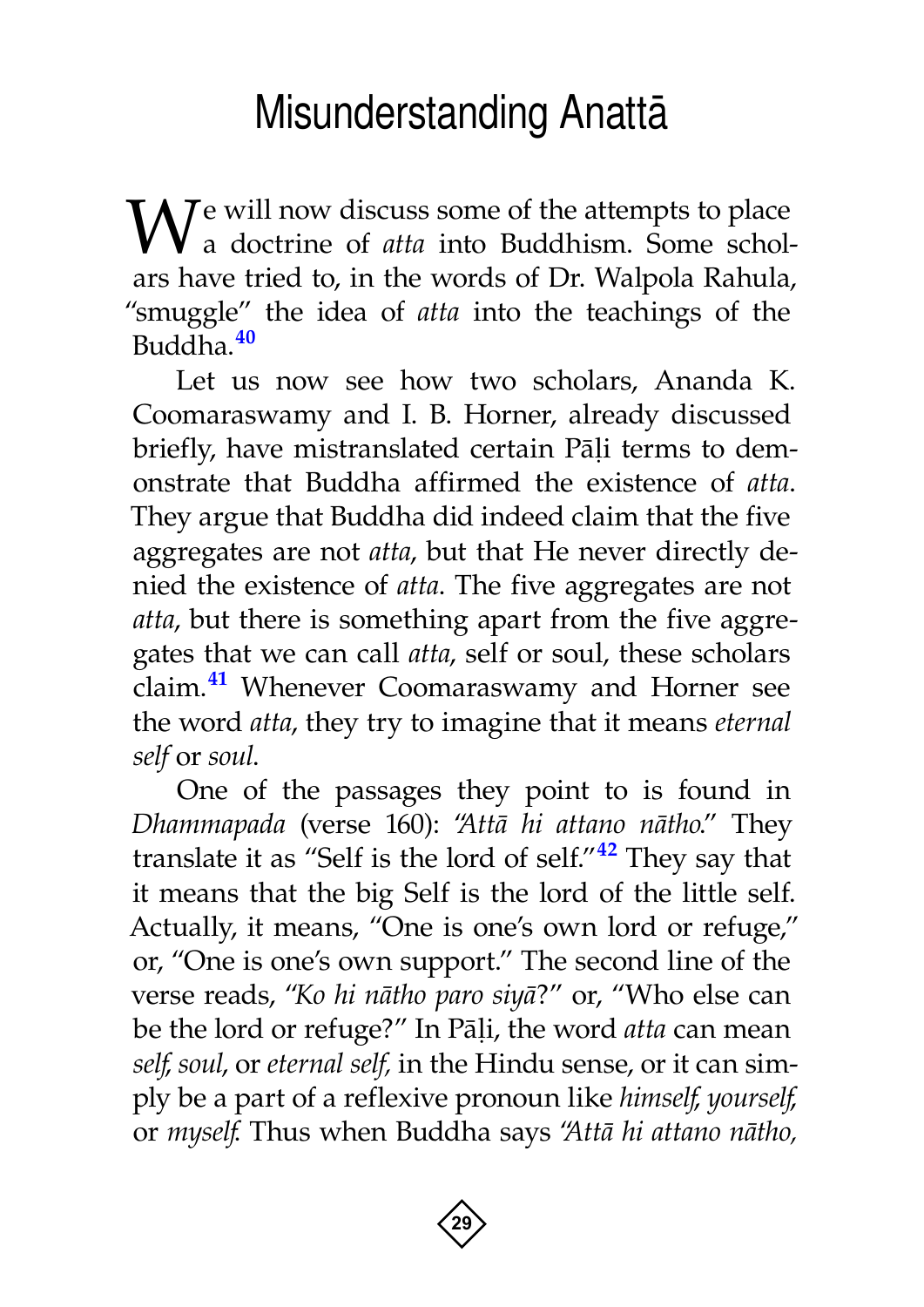*ko hi natho paro siyà*?" meaning "One is one's own lord or refuge; who else can be the lord or refuge", it is clear that *atta* means *oneself*, not *soul*. Buddha urges people to rely on themselves, on their own effort, and not to rely on others in their spiritual practice.

<span id="page-31-1"></span><span id="page-31-0"></span>Another passage which is misinterpreted in the book by Coomaraswamy and Horner is from the *Mahàparinibbàna Sutt[a](#page-66-7)***[43](#page-66-7)**: "*Attadãpà viharatha attasaraõà*  anaññasaraṇā." The meaning is, "Dwell having yourself as an island, having yourself as a refuge and not anyone else as a refuge." Here also they interpret *atta* to mean *soul* or *eternal self*. **[44a](#page-66-8)** They claim that Buddha was instructing us to make the soul our island or refuge. But in the next line, Buddha says, "*Dhammadãpà viharatha dhammasaraõà ana¤¤asaraõà*," which means, "Dwell having the *Dhamma* (Buddha's teachings) as an island, having the *Dhamma* as a refuge, nothing else as a refuge." Buddha is instructing his followers to rely on their own effort and on the teachings, especially as He was soon to be gone from this earth. The idea of *atta* as *soul* is completely foreign to this passage. Moreover, Buddha went on to say, "How is the monk to dwell making himself an island?" He then went on to describe the practice of the four foundations of mindfulness. The Buddha really meant that one should make *Satipaṭṭhāna* meditation (contemplation of the body, feelings, mind, and dhamma objects) one's refuge. There is no mention of soul whatsoever.

Another passage Coomaraswamy and Horner point to is the story in which Buddha spoke to some princes. There were thirty princes who were cousins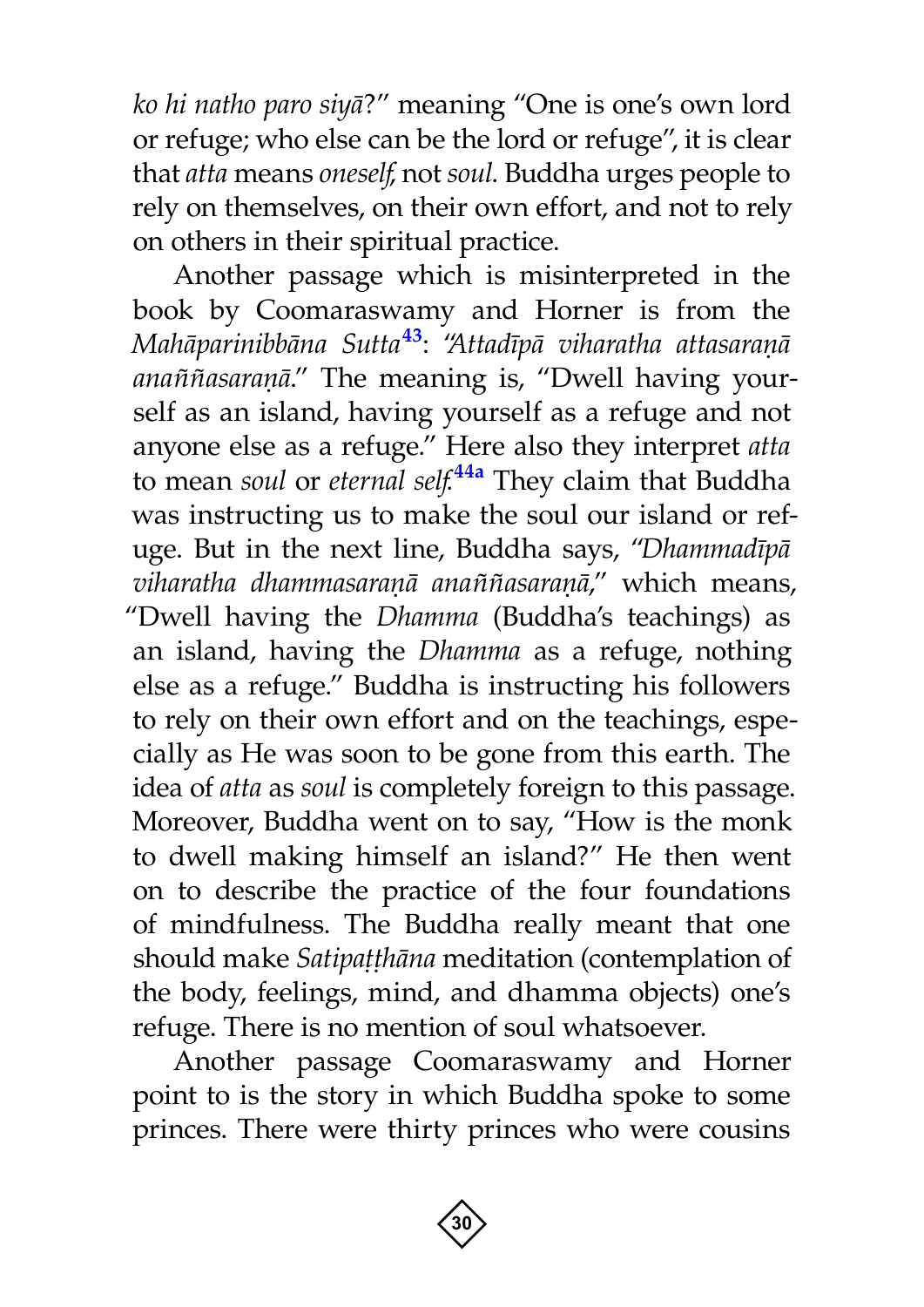of King Pasenadi of Kosala. Twenty-nine of them had wives, but one did not.

One day, they went to a park to amuse themselves, and they hired a woman for the unwed prince. When they were drunk and having fun, the hired woman took all of the valuables and ran away with them. They looked for her and met the Buddha. They asked Buddha if He had seen her and He said, "What do you think, young men? Which is better for you? To search after the woman or to search after yourselves (*attànaÿ gaveseyyàtha*)?" They replied that it would be better to search after themselves, and so Buddha told them to sit down and listen to a *Dhamma* talk. **[44b](#page-66-9)**

<span id="page-32-1"></span><span id="page-32-0"></span>Coomaraswamy and Horner interpret the word *atta* in that passage to mean *higher Self* or *soul*, **[45](#page-66-10)** and they want it to mean that Buddha told the princes to search after *atta*. But Buddha is telling the princes to turn away from chasing after worldly pleasures and to practice the self-discipline of the Noble Path. In that *Dhamma* talk, Buddha spoke about giving (*dàna*), moral conduct (*sãla*), the celestial world (*sagga*), the peril, vanity, and depravity of sense pleasures (kamānam ādīnavam, etc.), and the advantages of renunciation (*nekkhamme*   $\bar{a}$ nisama*in*). There is no mention whatsoever of searching for a soul, for *atta*.

<span id="page-32-3"></span><span id="page-32-2"></span>Another passage mistranslated by Coomaraswamy and Horner is one found in *Visuddhimagga*: "*buddhattà … Buddho*."**[46](#page-66-11)** They translate it as, "Buddha is awakened Self."<sup>[47](#page-66-12)</sup> But the correct translation of the Pāļi is, "He is the Buddha because he knows or he has known." The word *buddhattà* is not a compound of *buddha* and *atta*,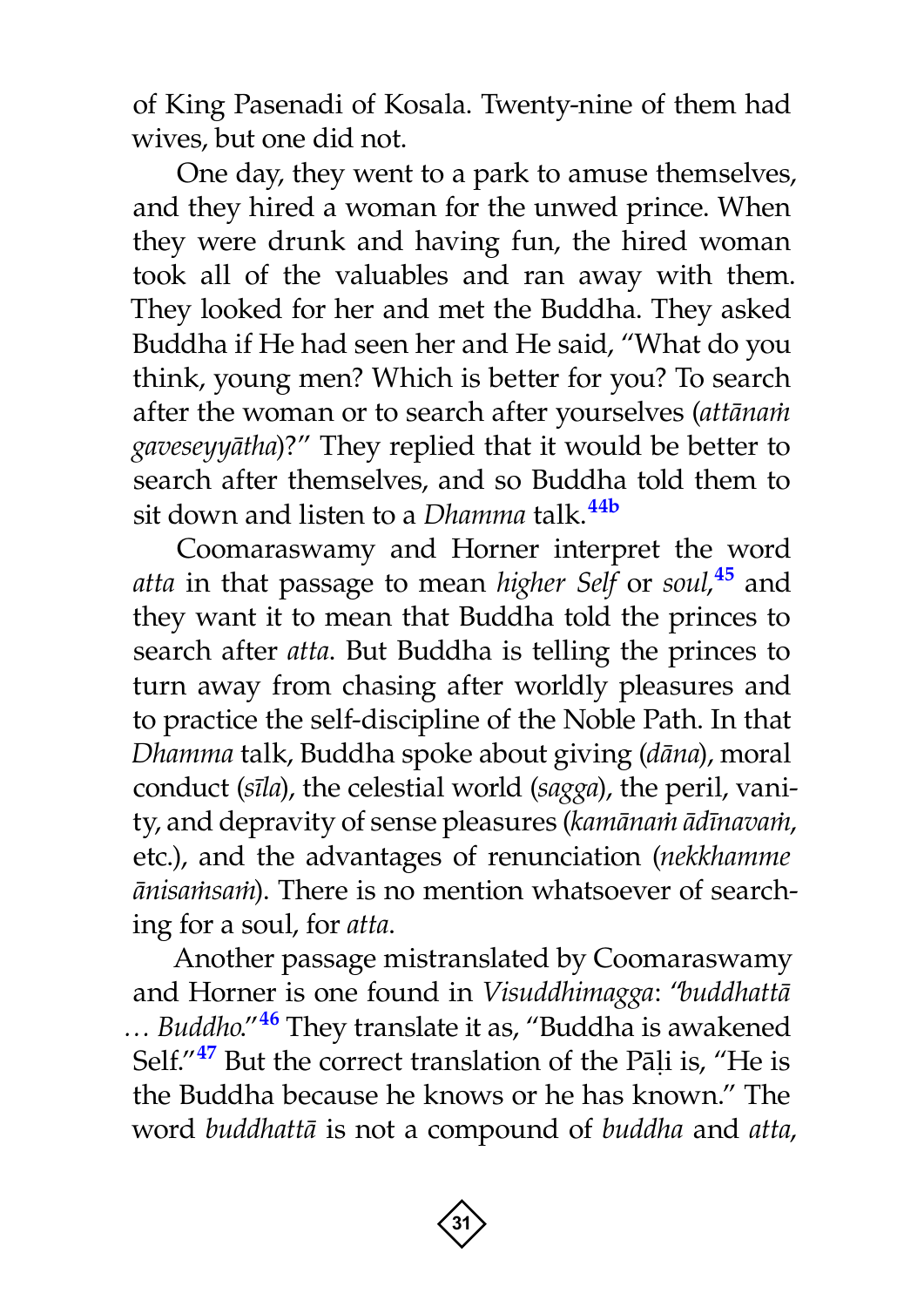but one word, *buddha*, with the suffix *-tta* combined with the ablative case termination, *à*, which means '*because of*'. The word *buddhattà* therefore means '*because of the state of being one who knows*'.

It would be better to say that one does not believe in the *anattà* doctrine and that Buddha was wrong about it than to try to say that Buddha taught a religion with *atta* in it. It is not accurate to say that Buddha did not deny *atta*. In fact, there are many places in the Pāļi canon where *atta* is denied by Buddha. For example, Buddha once said, "I do not see a soul theory which, if accepted, does not lead to the arising of grief, lamentation, suffering, distress, and tribulations." Buddha also said, "Since neither self nor anything pertaining to self can truly be found, is not the speculative view that the universe is *atta* wholly and completely foolish?" **[48](#page-66-13)** Buddha teaches that belief in *atta* is a wrong view (*ditthi* or *miccha-ditthi*) which will lead to misery. Wrong views must be rejected because they are a source of wrong and evil aspirations and conduct.

In *Majjhima Nikàya***[49a](#page-66-14)**, Buddha describes the belief in *atta* as an idea which leads to selfishness and pride: "The Perfect One is free from any theory (*ditthigata*), for the Perfect One has seen what corporeality is, and how it arises and passes away. He has seen what feeling… perception… mental formations… consciousness are, and how they arise and pass away. Therefore I say that the Perfect One has won complete deliverance through the extinction, fading away, disappearance, rejection and casting out of all imaginings and conjectures, of all inclinations to the vainglory of 'I' and 'mine'." **[49b](#page-66-15)**

<span id="page-33-1"></span><span id="page-33-0"></span>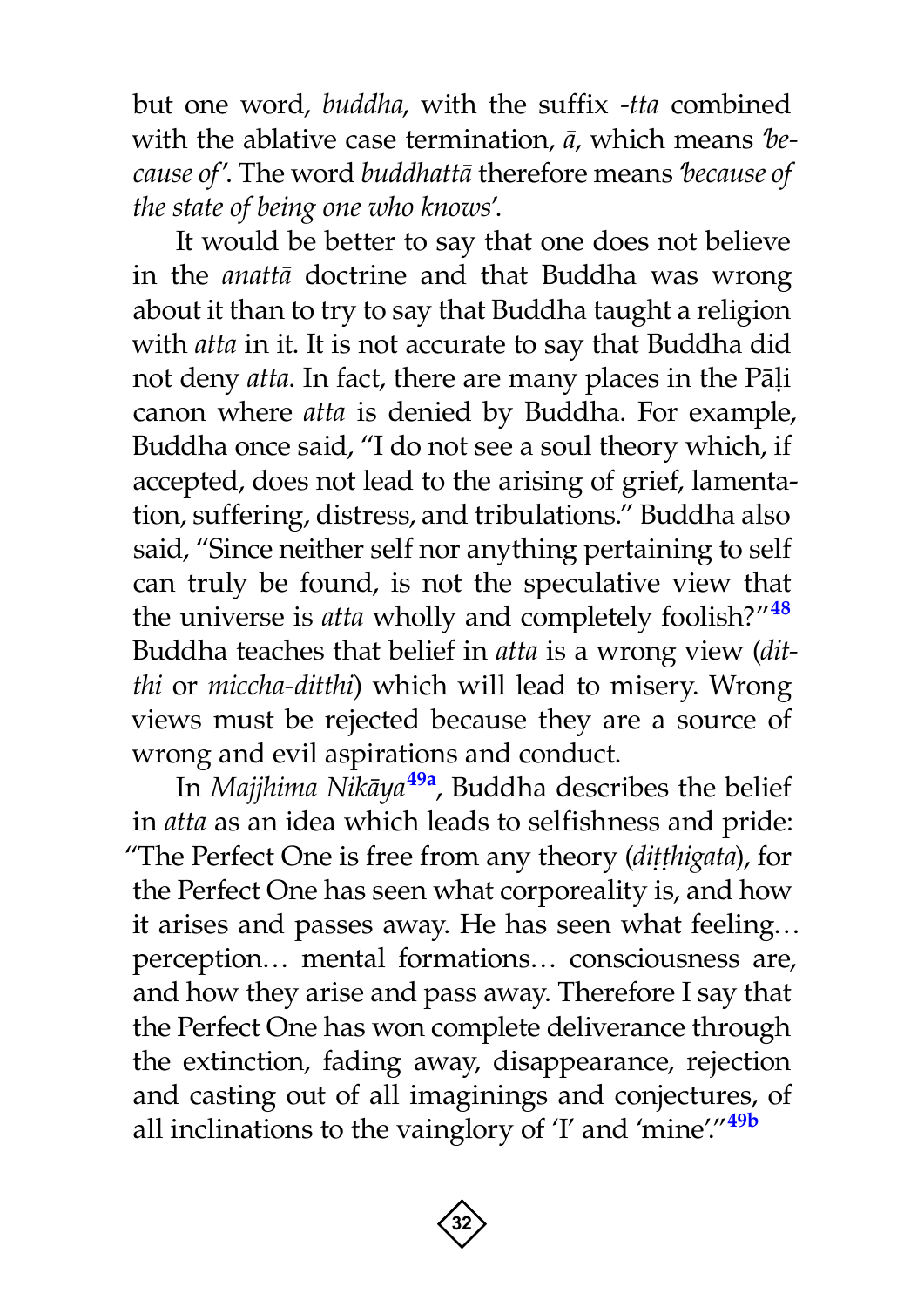In the famous *Brahmajàla Sutta* which is recommended for those who want to study an explanation of wrong views, Buddha describes and classifies all conceivable wrong views and speculations about reality. One of those wrong views is the belief that there exists an eternal self. Buddha says of this view: "Therein, bhikkhus, when those recluses and brahmins who are eternalists proclaim on four grounds the self and the world to be eternal – that is only the agitation and vacillation of those who do not know and do not see; that is only the agitation and vacillation of those who are immersed in craving."**[50](#page-66-16)**

<span id="page-34-2"></span><span id="page-34-1"></span><span id="page-34-0"></span>Coomaraswamy and Horner argue that Buddha's denial of *atta* refers only to the phenomenal self, and that His denial is really an affirmation of what they call the Great Self (*mah'atta*).**[51](#page-67-0)** They argue that Buddha stated that the five aggregates are not *atta*, but that He never categorically stated that there is no *atta*, no Self[.](#page-67-1)**[52](#page-67-1)** They claim that Buddha was only directing us not to see the real Self in the personal ego – a view identical to the Hindu view. They reason that Buddha's denial of certain things being *atta* indicates that He affirmed a true *atta* of a different nature. When Buddha said, "This is not *atta*," these scholars insert the following argument: "But a moment's consideration of the logic of the words will show that they assume the reality of a Self that is not any one or all of the 'things' that are denied of it."**[53](#page-67-2)**

<span id="page-34-3"></span>But let us say, for the sake of argument, that I have five animal horns here. If I say, "None of these horns is the horn of a rabbit," does it mean that there exists

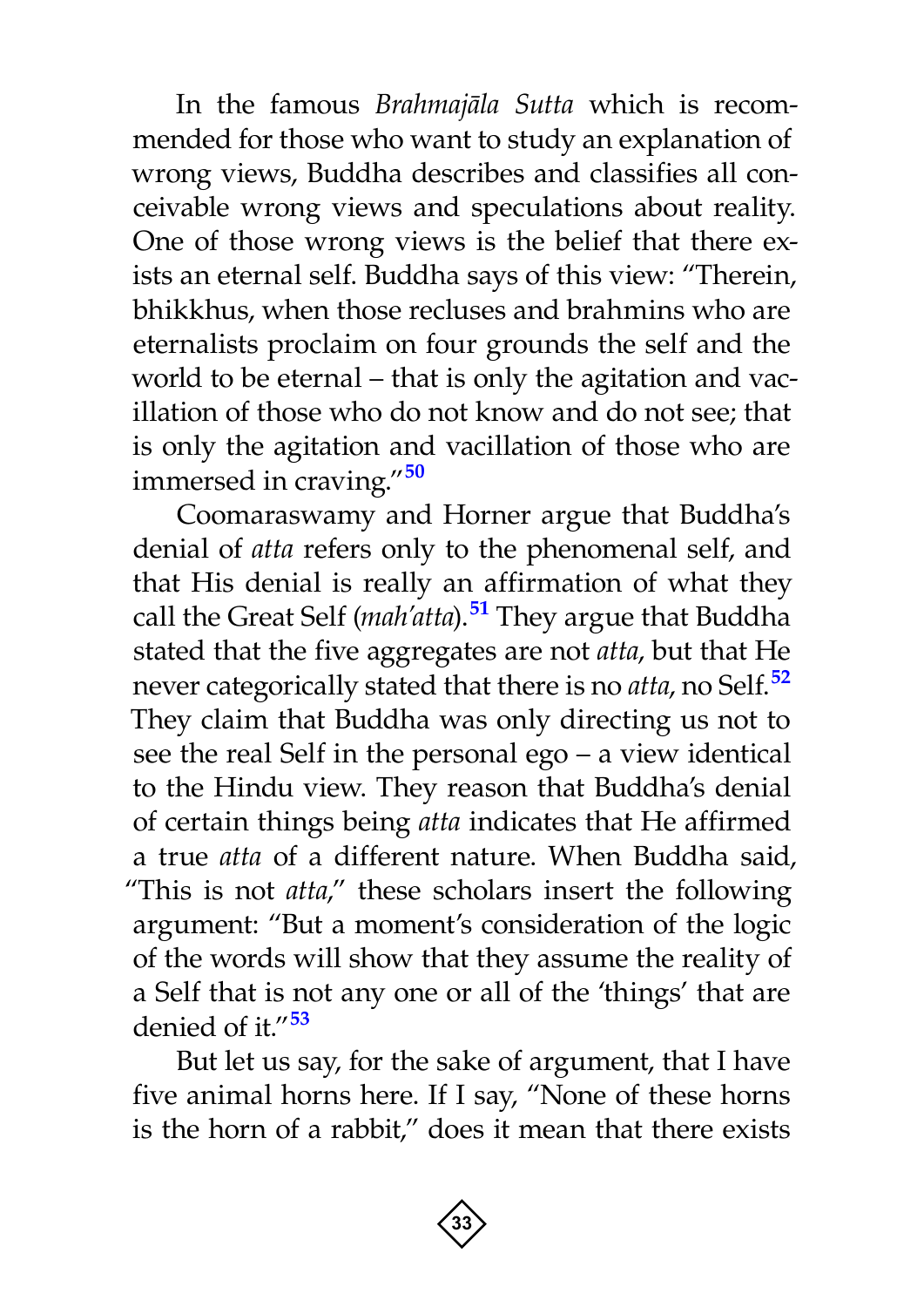somewhere else or in another form such a thing as a horn of a rabbit? No. A horn of a rabbit is just a designation, an abstraction, without any corresponding reality. Similarly, Buddha often said, "This is not *atta*. That is not *atta*. Nothing here is *atta*." Does that indicate that Buddha means that there exists somewhere something that can be called *atta*? No.

<span id="page-35-1"></span><span id="page-35-0"></span>I will conclude this section by explaining a very important statement found in *Patisambhidàmagga***[54](#page-67-3)** and in *Majjhima Nikàya***[55](#page-67-4)**: "*Sabbe saïkhàrà aniccà; sabbe saïkhàrà dukkhà* (not in *M.N.*); *sabbe dhammà anattà*." The first sentence means, "All conditioned things are impermanent." The second means, "All conditioned things are suffering." The third sentence, however, is different. Here, Buddha does not use the word *saïkhàrà*, but He uses *dhamma* instead. *Dhamma* here means all things without exception. So the third sentence means, "All things, conditioned or unconditioned, are *anattà*, are void of self and soul." This means that even *Nibbàna*, which is *asaïkhata*, unconditioned, is not *atta* or is void of *atta*. This statement unequivocally denies *atta* of any kind, even in Ultimate Truth and Enlightenment, even in *Nibbàna*.

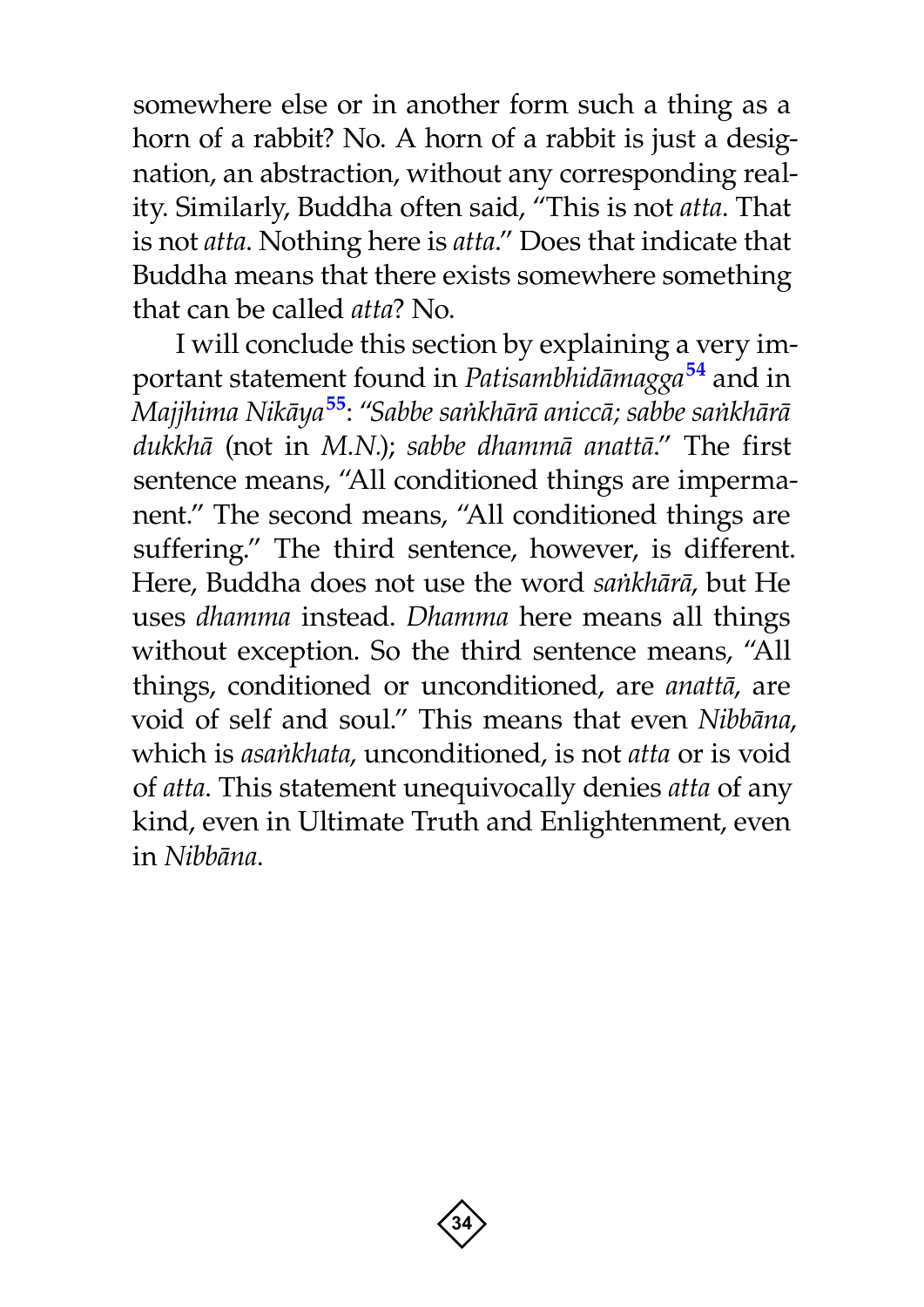# <span id="page-36-0"></span>Impermanence, Suffering and No-Soul

The doctrine of *anattā* is very important to Buddhists.<br>No realization of Truth can occur without the knowledge of the *anattà* (no-soul) nature of things. To realize Truth, one must practice meditation, and during meditation, the knowledge of *anattà* must arise. One needs the knowledge of *anicca*, *dukkha*, and *anattà*, that is, the knowledge of impermanence, of suffering, and of the no-soul nature of things. Until one experiences these characteristics in meditation, not just intellectually, but directly, one cannot make progress. *Vipassanà* (Insight) meditation deals directly with these characteristics. These characteristics run through all stages of *Vipassanà*. I will discuss *Vipassanà* later, but first we must explain what conceals the three characteristics from perception during meditation.

Impermanence is concealed by continuity. If one looks at a candle flame, one may think that it is the same flame from moment to moment. Actually, the flame is constantly disappearing and arising again every second. We have the illusion of one flame because of the idea and appearance of continuity.

The nature of suffering is concealed by changing into different postures. When we are sitting and feel some pain, we change posture and the pain goes away. Actually, we are changing postures constantly at every moment of our lives, but this is not apparent to us. The moment a tiny unpleasant sensation is felt, we change postures. The characteristic of no-soul is concealed by

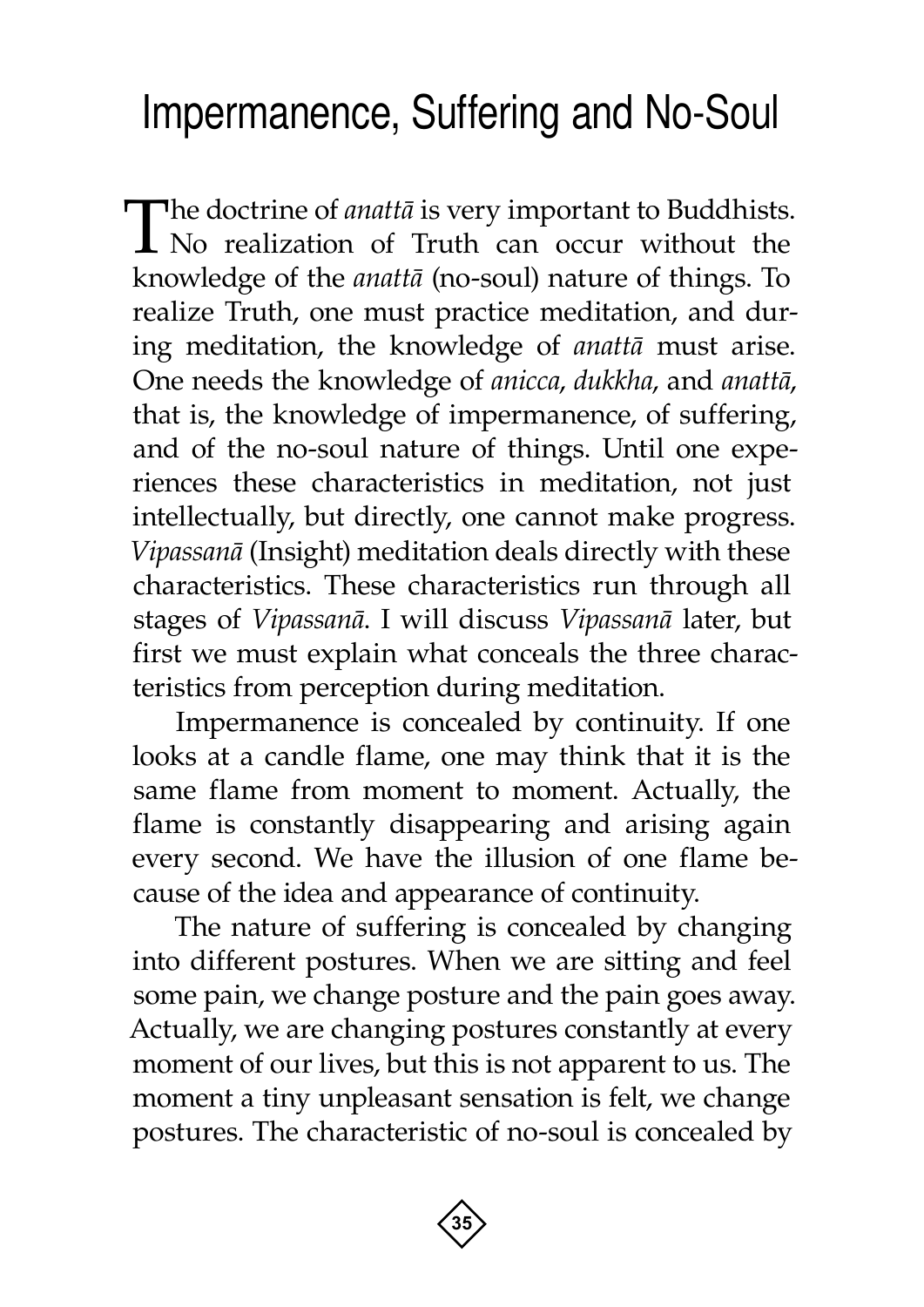the perception that things are compact and solid. We look at things and at ourselves as solid, compact things. Until we can break through the false perception that we are compact, we will not see the no-soul nature of things.

That is why there are meditational practices in which the four elements, earth, water, fire, and air are contemplated. Actually, the primary qualities of those elements are contemplated: earth is characterized by hardness or softness, water by fluidity or cohesion, fire by heat, and air by extending or supporting. If we can have the insight into phenomena as being composed of elements and their characteristics, then the idea of compactness will be weakened. We think that we are substantial, but if we have insight into our real nature, the nature of being composed of *nàma* and *råpa*, or more precisely, of elements and forces mutually dependent and interacting with each other, then the idea of a coherent, abiding, substantial self is weakened, and nothing we can call a self is found." **[56](#page-67-5)**

<span id="page-37-0"></span>The *anattà* doctrine is of primary importance to a Buddhist. In fact, *anattà* can only be understood when there is a Buddha or a Buddha's teaching in the world. No one but a Buddha can penetrate into the *anattà* nature of things because only through *Vipassanà* meditation, discovered by Buddha, can insight into *anattà* be realized. Even though great and profound thinkers are around, they still cannot penetrate into *anattà*, and other kinds of meditation, such as *Samatha* (Tranquility), may give you psychic powers or higher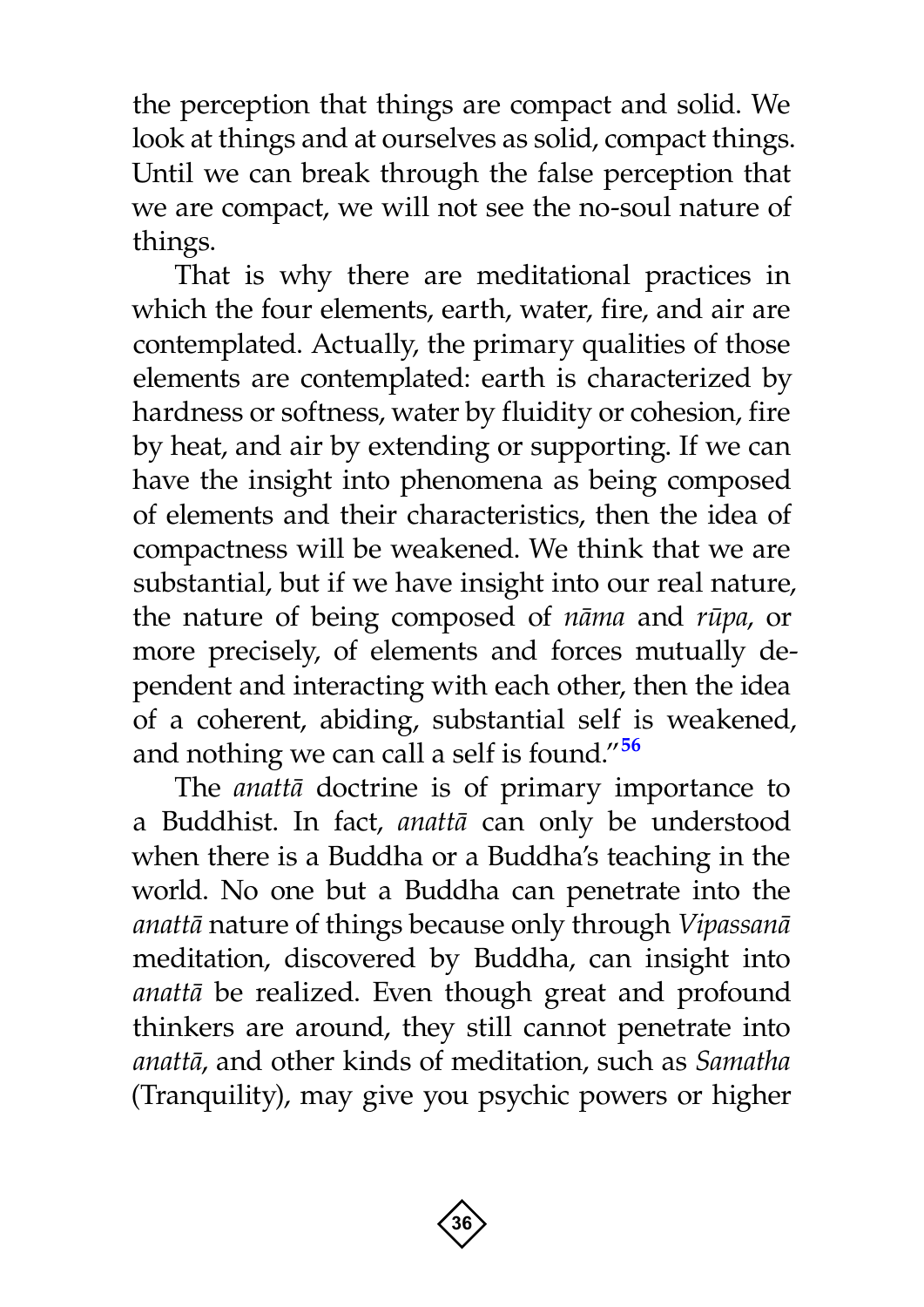states of consciousness, but they cannot lead you to the insight into *anattà*.

As I mentioned earlier, the belief in a soul was described by the Buddha as a major cause of suffering. The belief in *atta* of any kind, whether belief in a personal ego or in a spiritual self, is the cause of all *dukkhas* in this round of rebirths; the belief in *atta* is the root of greed, hatred, and delusion. Atheists may not believe in a spiritual soul, but they serve the desires of their personal ego and thus may commit deeds of greed, hatred, and delusion. The idea of *atta* is very hard to conquer, but still we must try because realization of *anattà* is the way to deliverance, while the persistence of the idea of *atta* is a major cause of misery. One cannot overemphasize the importance of *anattà*, as Nyanatiloka explains:

"Whosoever has not penetrated this impersonality of all existence, and does not comprehend that in reality there exists only this continually self-consuming process of arising and passing bodily and mental phenomena, and that there is no separate ego-entity within or without this process, he will not be able to understand Buddhism, i.e., the teaching of the Four Noble Truths… in the right light. He will think that it is his ego, his personality, that experiences suffering, his personality that performs good and evil actions and will be reborn according to these actions, his personality that will en-

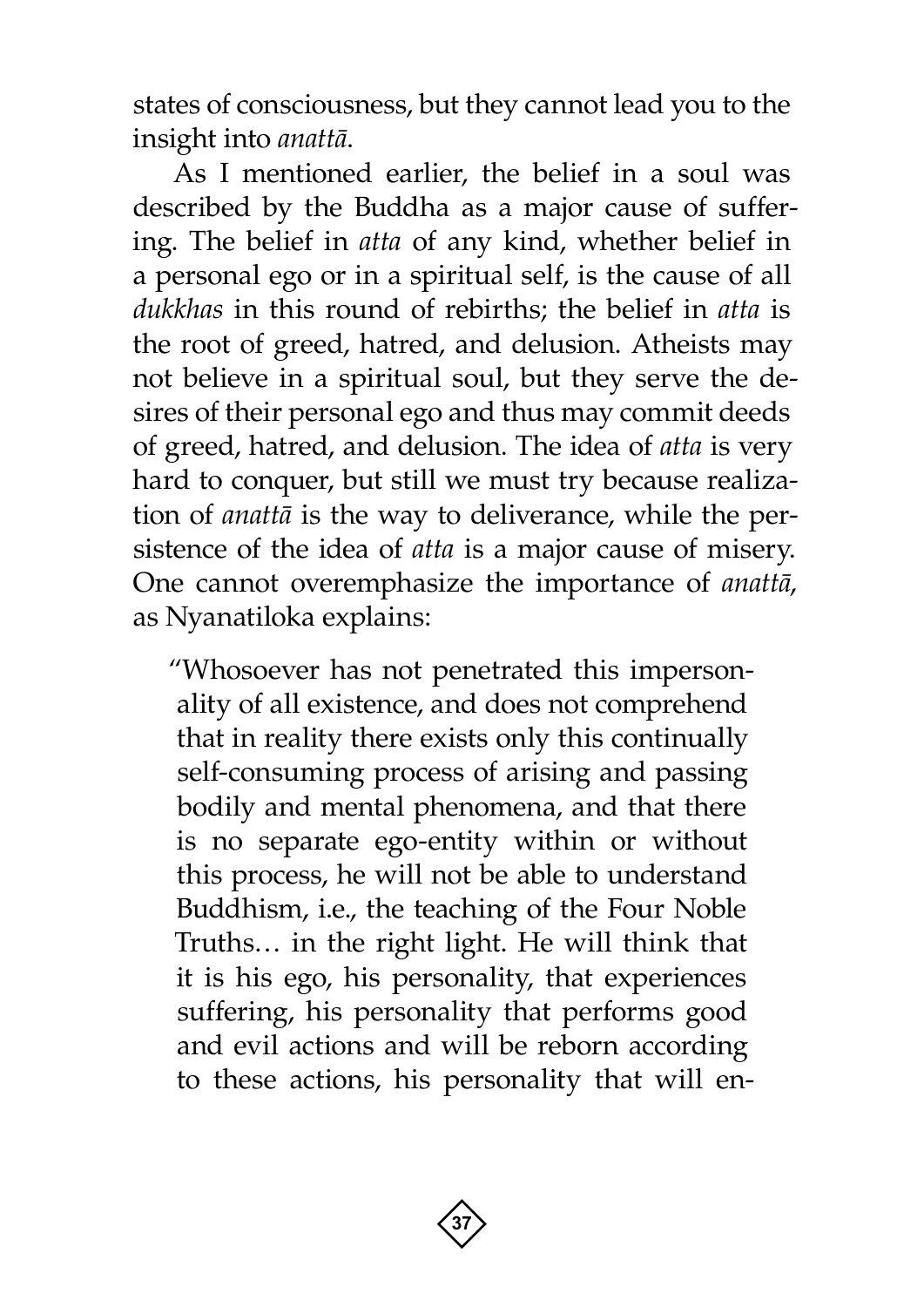<span id="page-39-0"></span>ter *Nibbàna*, his personality that walks on the Eightfold Path."**[57](#page-67-6)**

The words of Nyanatiloka bring up a very important point often asked about *Nibbàna*: In the absence of a soul, who or what is it that enters *Nibbàna*? This is a difficult subject. From what has been said so far in this lecture, we can certainly say that there is no *atta* or self which realizes *Nibbàna*. What realizes *Nibbàna* is insight-wisdom, *Vipassanà-panna*. It is not the property of a personal or universal self, but is rather a power developed through meditative penetration of phenomena.

<span id="page-39-2"></span><span id="page-39-1"></span>Yet another even more difficult question is: What happens to a *Tathàgata* (here in the sense of one who has realized *Nibbàna*) after death? Once again, Buddha gave his answer without recourse to any kind of spiritual entity such as *atta*. Buddha essentially replied that no words could possibly describe what happens to a *Tathàgata* after death: "A *Tathàgata* released from what is called body etc., is profound, immeasurable, hard to fathom, like the great ocean. It does not fit the case to say that he is reborn or not reborn, or reborn and not reborn, or neither reborn nor not reborn." Then He goes on to say, after being questioned further: "Profound is this doctrine, hard to see, hard to comprehend, calm, excellent, beyond the sphere of reasoning, subtle, intelligible only to the wise." **[58](#page-67-7)** Thus *Nibbàna*, the Absolute Noble Truth, the extinction of all continuity and becoming, the "Unborn, Unoriginated, Uncreated, Unformed". **[59](#page-67-8)** Reality is affirmed without reference to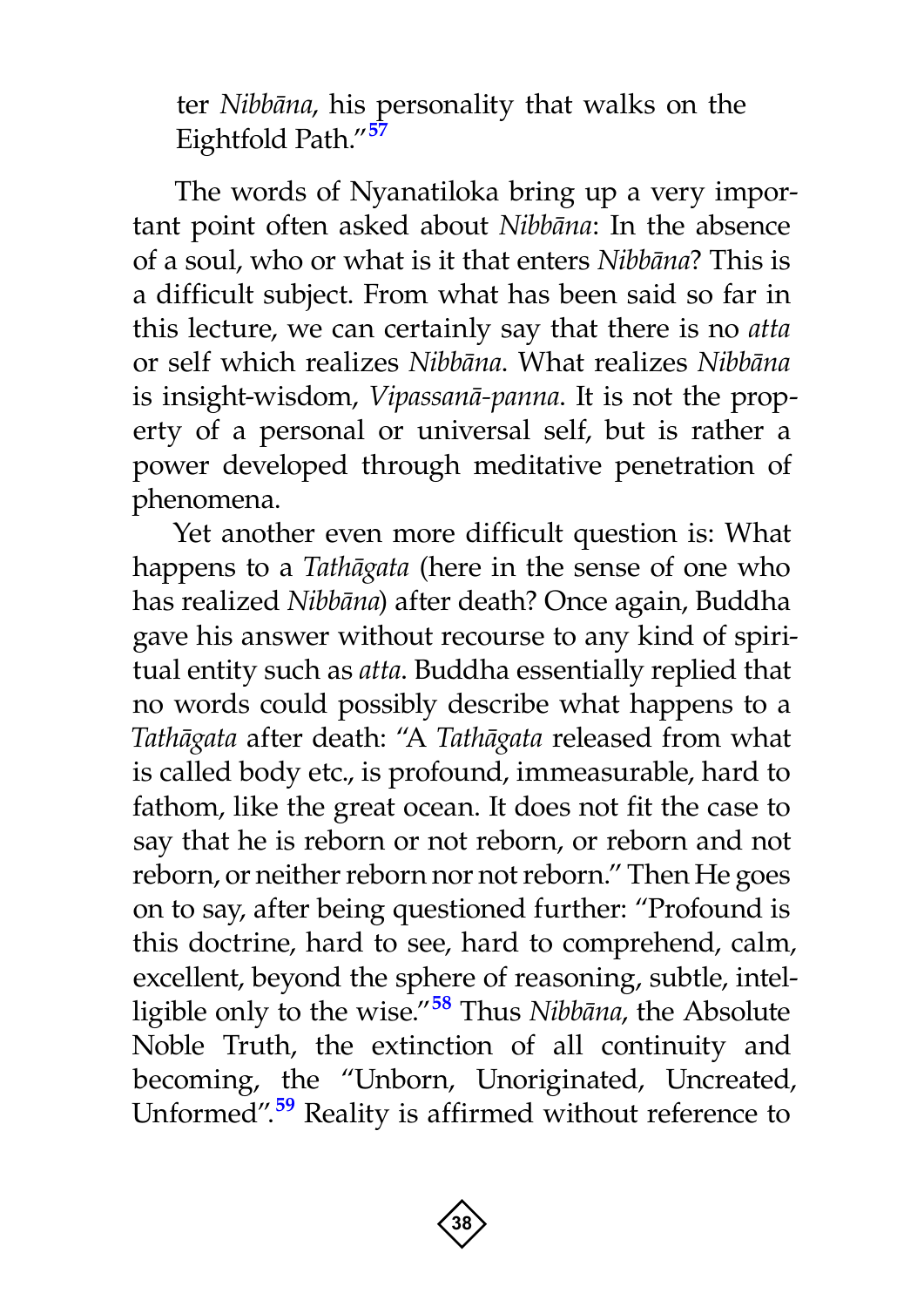*atta*. Likewise, the *Arahant* who realizes *Nibbàna* does so by means of a flash of insight which destroys forever all illusions of the existence of *atta*. I will conclude with some well-written words from Nyanatiloka:

One cannot too often and too emphatically stress the fact that not only for the actual realization of the goal of *Nibbàna*, but also for a theoretical understanding of it, it is an indispensable preliminary condition to grasp fully the truth of *anattà*, the egolessness and insubstantiality of all forms of existence. Without such an understanding, one will necessarily misconceive *Nibbàna* – according to one's either materialistic or metaphysical leanings – either as annihilation of an ego, or an eternal state of existence into which an ego or self enters or with which it merges. Hence it is said:

<span id="page-40-0"></span>"Mere suffering exists, no sufferer is found; The deed is, but no doer of the deed is there; *Nibbàna* is, but not the man who enters it; The path is, but no traveler on it is seen."**[60](#page-67-9)**

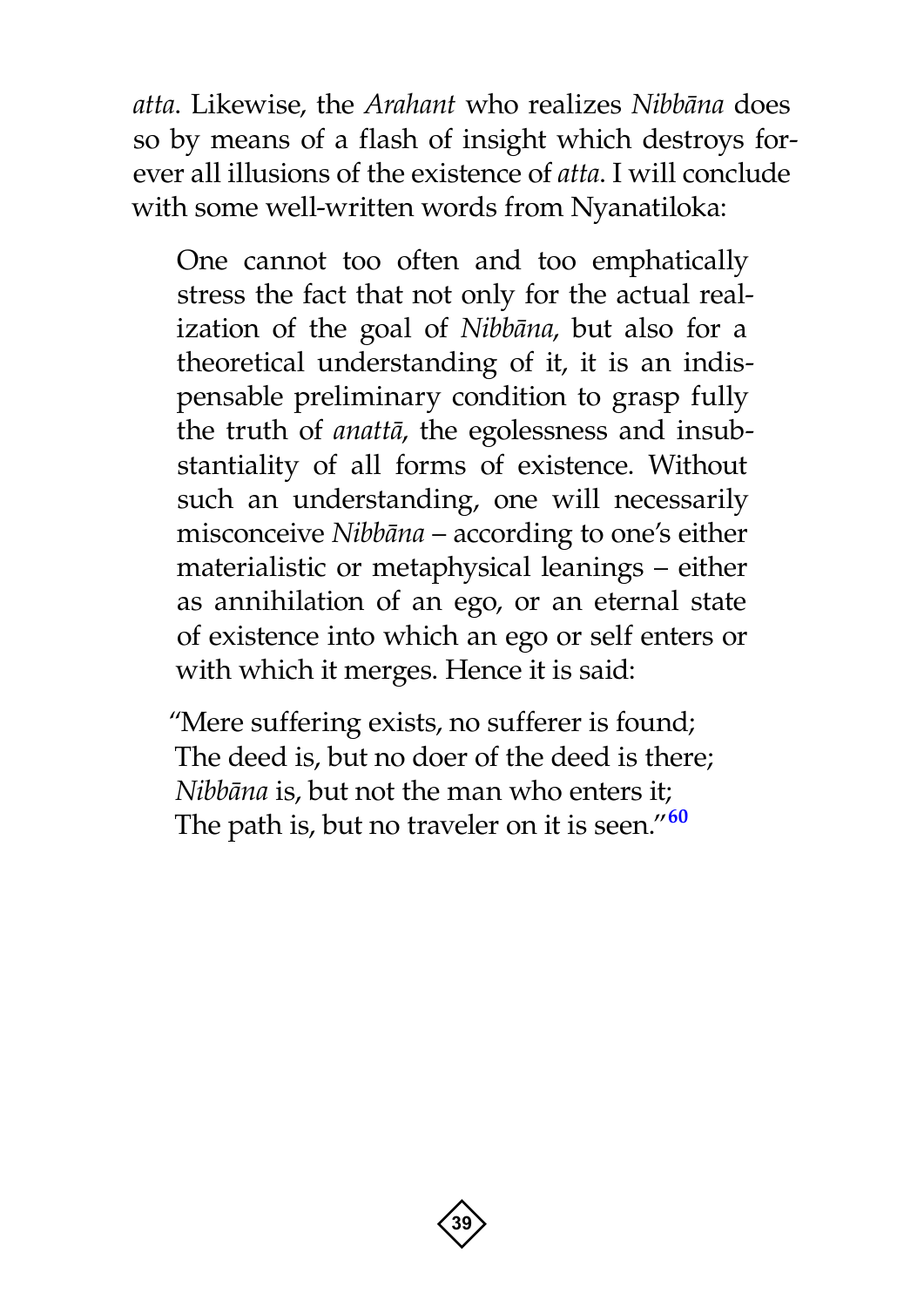# Direct Experience of Anattà

<span id="page-41-0"></span>The *anattā* doctrine is extremely difficult to comprehend. One can speculate or ponder about it – that is one kind of knowledge, acquired by listening to a lecture or by reading. One may also ponder over it more deeply in contemplation. But one can only really penetrate into it during *Vipassanà* meditation.

When yogis practice, they keep themselves aware of everything. When they see something, there are two things: the mind which sees and the object seen; apart from these, there is nothing. More specifically, seeing is a process which depends on four things: the eye, the visible object, light, and attention to the object. If one of these conditions is lacking, no seeing occurs. If one does not have eyes, no *atta* can make one see. Only when all conditions are met does seeing consciousness arise. No agent like *atta* is a part of this.

Likewise, when yogis note themselves thinking during meditation, they note "thinking, thinking, thinking," and they find only thinking and the mind which notes it – they do not find a self or ego or *atta*. They do not find that "I am thinking," unless they add this idea as an afterthought. They really only find that thinking is occurring. In this process, yogis can see the impermanence of mind and thought: one thought comes, then goes; another thought comes and goes, and this goes on and on. A new thought comes every moment, arising and disappearing. They directly see the impermanence of thought. They can also notice

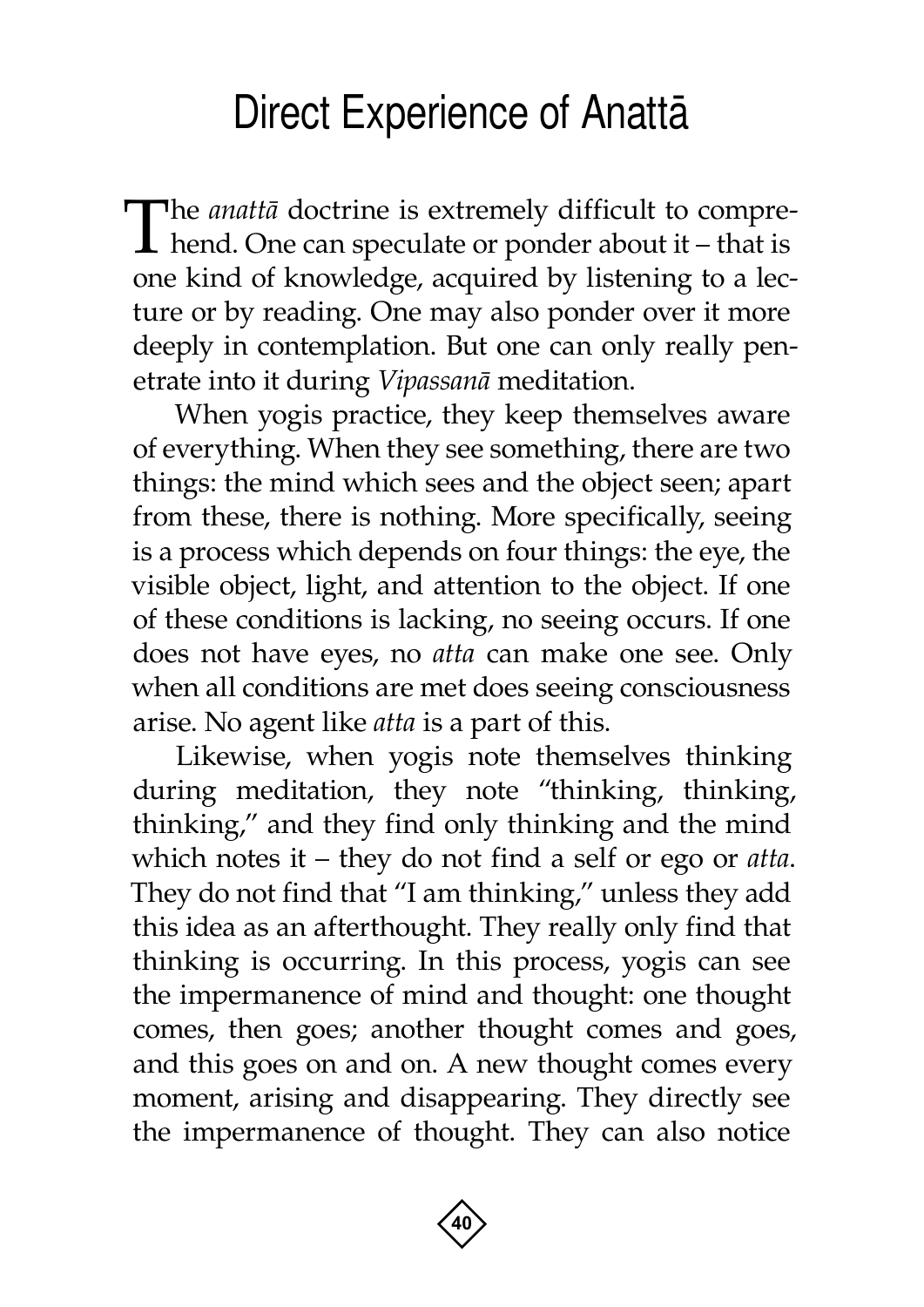the impermanence of material things, such as physical pain, by noting the arising and disappearing of the pain in the body. They can see that all things are oppressed by rise and fall, by arising and disappearing. This oppression of phenomena by arising and disappearing is the characteristic of *dukkha* (suffering).

Unwisely, we desire for things to be permanent, yet we realize that we have no power to make impermanent things permanent; we realize that we have no control or authority over things. No inner core, no *atta*, can be found in any observed phenomena. Yogis can discover this *anattà* nature of things in *Vipassanà* meditation, because gradually they bring awareness and concentration to a high degree and then they have penetrative knowledge into the true nature of mind and body.

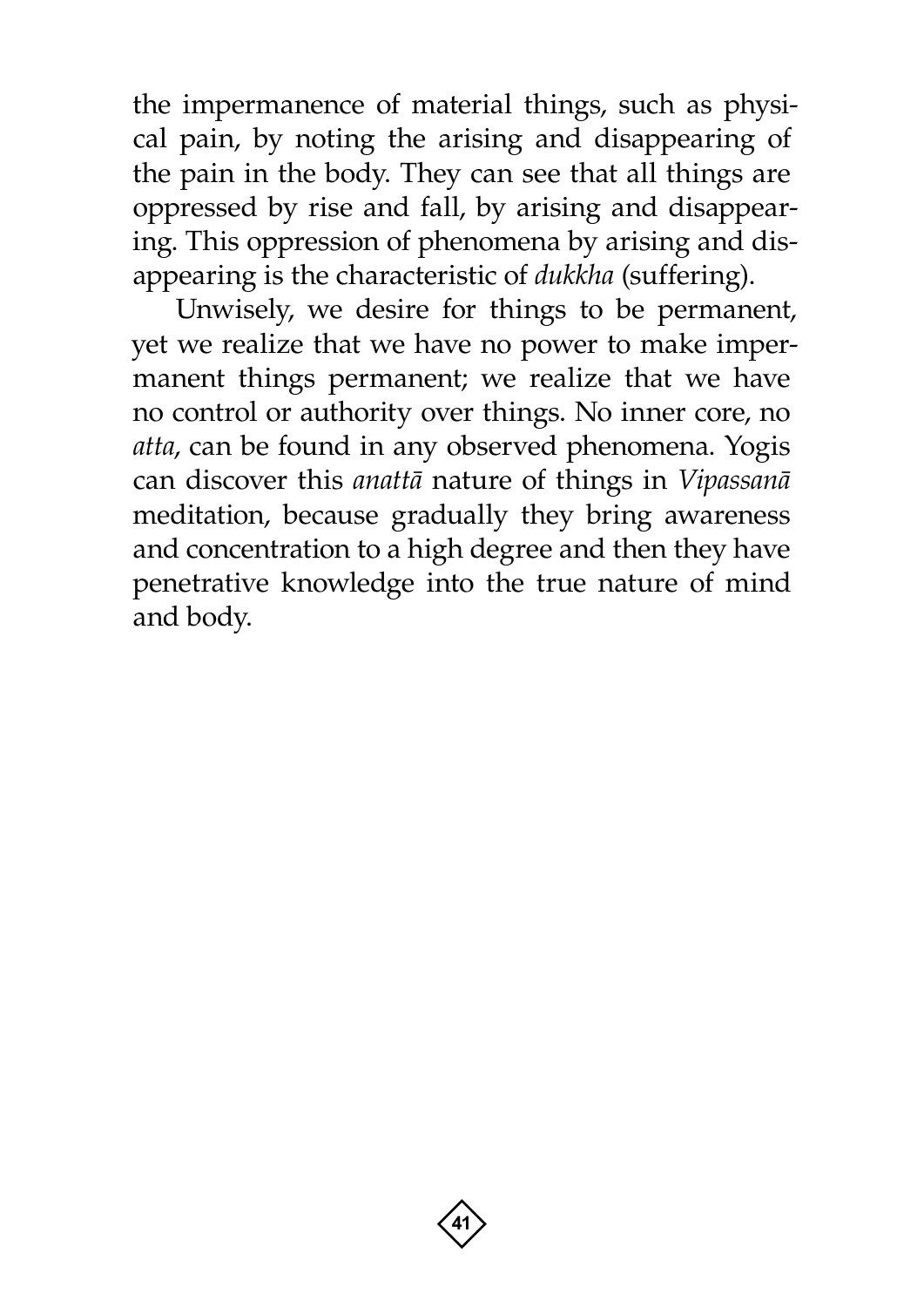# <span id="page-43-0"></span>Analysis of the Discourse on the Characteristic of No-Soul

Let us now study in more detail the *Sutta* which<br>teaches the doctrine of *anattā*, known as the *Anatta*lakkhaņa Sutta, "The Discourse on the Characteristic of No-Soul." This was the second sermon of the Buddha.

At the end of the first sermon, the Venerable Kondañña became a *Sotāpanna* (a person at the first stage of enlightenment) and then, according to the Commentaries, for example, the Commentary on *Vinaya*, the other four disciples became *Sotàpannas*, one on each of the four following days.

On the first day after the full-moon day in July, the monk Vappa became a *Sotàpanna*; on the second day, Bhaddiya; on the third day, Mahànàma; and on the fourth day, Assaji. After they became *Sotàpannas*, they all asked Buddha for ordination. Buddha ordained each of them by calling to them, "Come monks." On the fifth day after the full-moon day, the Buddha assembled them and preached to them this discourse on no-soul.

<span id="page-43-1"></span>This discours[e](#page-67-10)**[61](#page-67-10)** is even shorter than the first sermon on the Four Noble Truths. It was delivered at the Deer Park at Benares. Buddha called the disciples by saying, "Monks," and they replied, "Venerable Sir," and then the Buddha started.

We can divide the *Sutta* into five parts. In the first part, Buddha says that the five aggregates are not *atta*,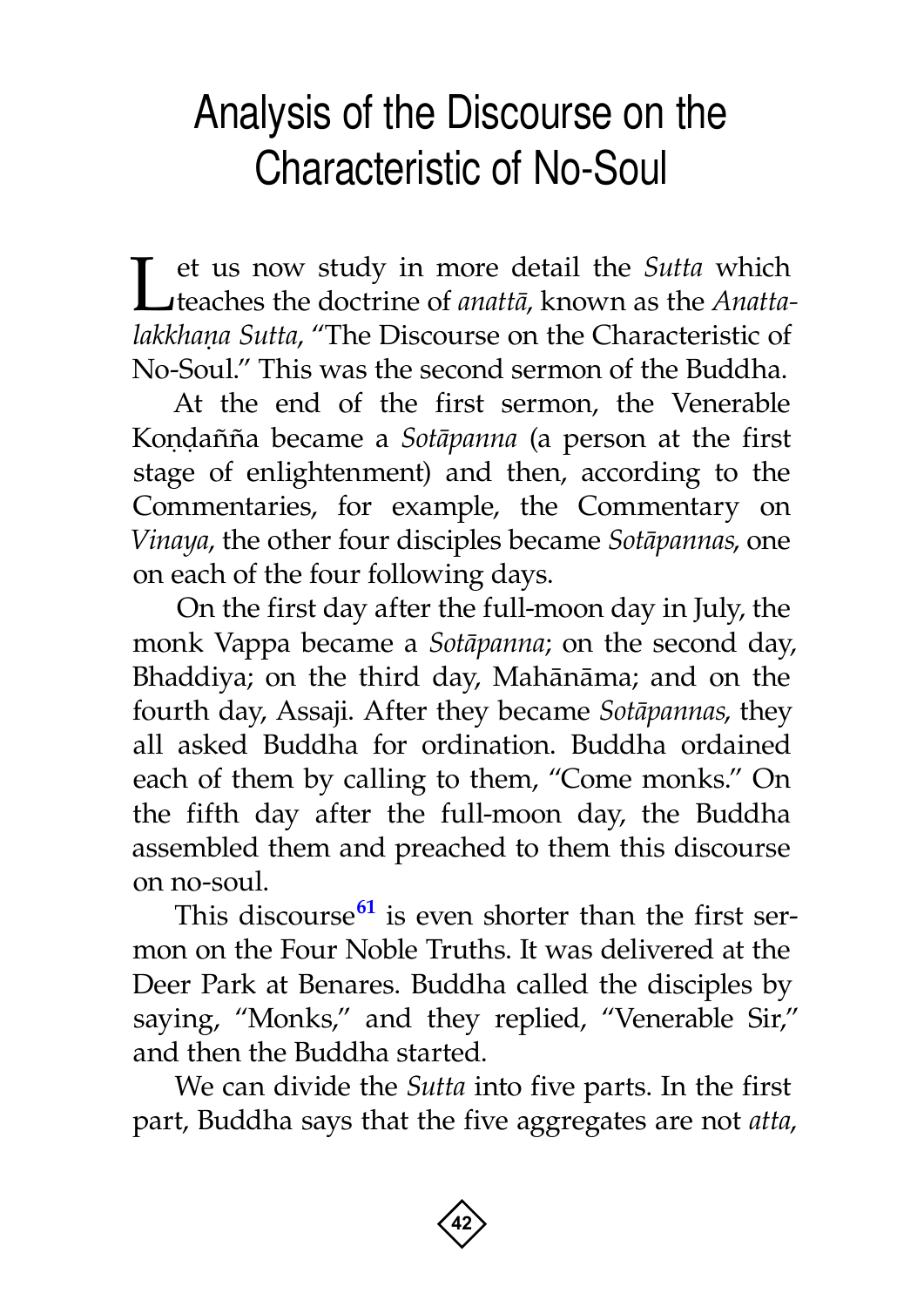not self or soul. In the second section, Buddha asks the monks if the five aggregates are permanent or impermanent, pleasurable or painful, and then He arrives at the conclusion that the nature of the five aggregates is *anattà*. In the third section, Buddha teaches that the five aggregates should not be taken as a soul or self or as belonging to oneself. In the fourth section, Buddha explains briefly the progress of *Vipassanà* meditation. The last section records that all five monks had attained the stage of *Arahant*. By the end of the *Sutta*, all five monks became *Arahants*, which is the highest stage of enlightenment.

Buddha says, "Bhikkhus, form is *anattà*, (form is not soul or self). Were form soul, then this form would not lead to affliction, and one could have it of form: 'Let my form be thus; let my form be not thus.' And since form is not soul, so it leads to affliction, and none can have it of form: 'Let my form be thus; let my form be not thus.'" Here the Pāļi word *rūpa* is translated as *form*. The word *form* is here used in the sense of *material properties* or just *matter*. The reader may recall that the first of the five aggregates is form or corporeality. But form cannot be *atta* because it is subject to affliction. *âtta* (self or soul) must have the meaning which we discussed earlier: that of *vasavattana*, something which has the power and autonomy to change the nature of things. No one likes pain and affliction in the body, but it cannot be changed. If form were *atta*, people could abolish pain, disease, and ugliness by merely wishing. But there is no core or director or soul inside or outside of people which has the power to accomplish such actions.

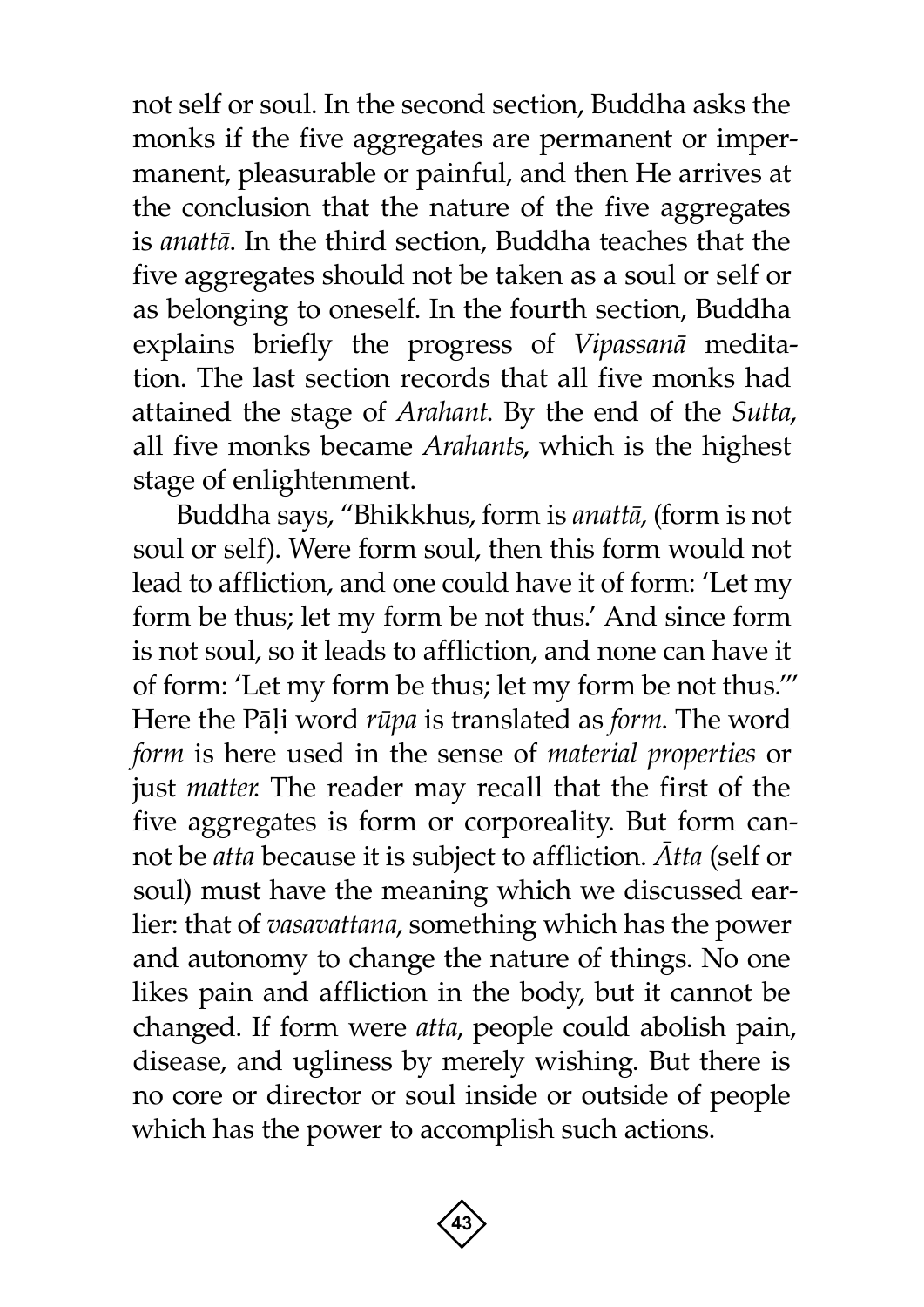Buddha considered the second aggregate and says: "Feeling is not soul. Were feeling soul, then this feeling would not lead to affliction, and one could have it of feeling: 'Let my feeling be thus; let my feeling be not thus.'" Then Buddha takes the third, fourth, and fifth aggregates: "Perception is not soul…. Mental formations are not soul…. Consciousness is not soul. Were consciousness soul, then this consciousness would not lead to affliction, and one could have it of consciousness: 'Let my consciousness be thus; let my consciousness be not thus.'" Consciousness cannot be *atta* because it is not under our control. Consciousness is unavoidably subject to afflictions – to sorrow, depression, and frustration. We cannot avoid being conscious of ugly sights, sounds, and sensations in the world, although we would like to arrange coming into contact with pleasant sensual objects only.

Likewise, in meditation, we would like to be conscious only of the meditation object, and we would like to achieve stillness of mind and concentration, but this is not easy, and we cannot will it. If consciousness were *atta*, we could will our consciousness to be still and concentrated, and then we could proceed to the higher states of mind – perhaps it would only take one day to advance to the higher stages of meditation! But in all cases, consciousness arises completely determined by circumstances and conditions, conditions which are not under our control. Therefore, consciousness cannot be *atta*.

In the second section of the *Sutta*, Buddha asks the monks some questions, which they answer. Buddha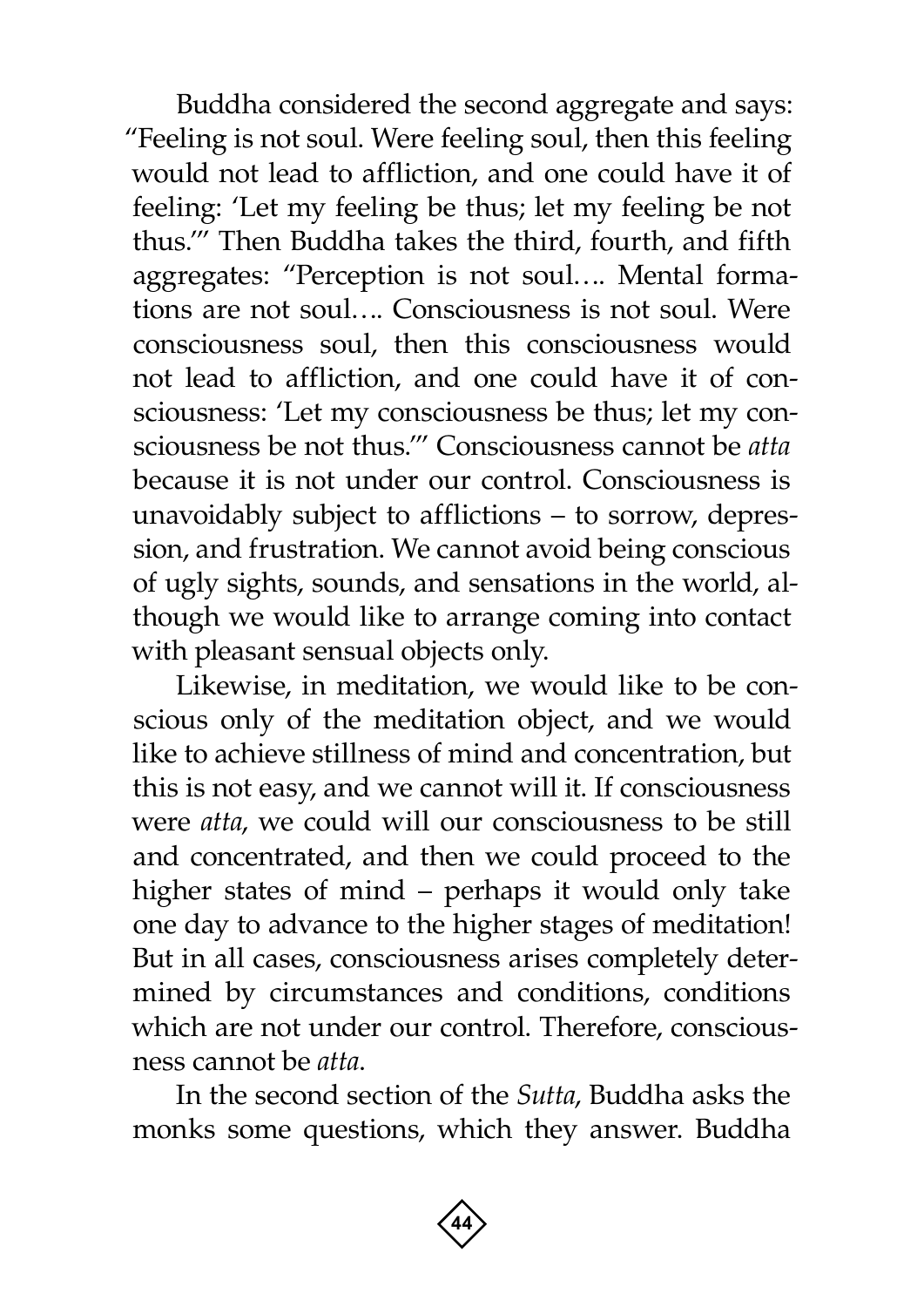says: "Bhikkhus, how do you conceive it: Is form permanent or impermanent?" Since they were already *Sotàpannas*, they had already seen that the five aggregates are impermanent, suffering, and no-soul, so they answered, "Impermanent, Venerable Sir." Now Buddha asks, "Is what is impermanent, painful, and subject to change fit to be regarded thus: 'This is mine. This is I. This is my soul?'" They answered, "No, Venerable Sir." Form is impermanent because it disappears. It comes into being and then vanishes. It has a beginning and an end. The monks had already realized by means of *Vipassanà* knowledge that form is impermanent. They had already seen the three marks of impermanence, which are the three phases of existence: arising, continuation, and dissolution.

Another way to state this process is to call it nonexistence after having been in existence, in Pāļi – *hutvā abhàvato*. Buddha then proceeds to explain that whatever is impermanent is also painful. The mark of pain (*dukkha*) is constant oppression by rise and fall, by arising and dissolution. This can be seen during meditation, when yogis take thoughts as objects and look at them closely. They see that the moment a thought is observed as an object, it disappears, and another thought takes its place. As meditators observe very closely with concentration, they see all objects in the mind arising and disappearing constantly, and this is seen as a kind of oppression by arising and disappearing. Phenomena are called oppressed by rise and fall because nothing is ever at peace; everything is menaced by an endless flux. In this sense, whatever is

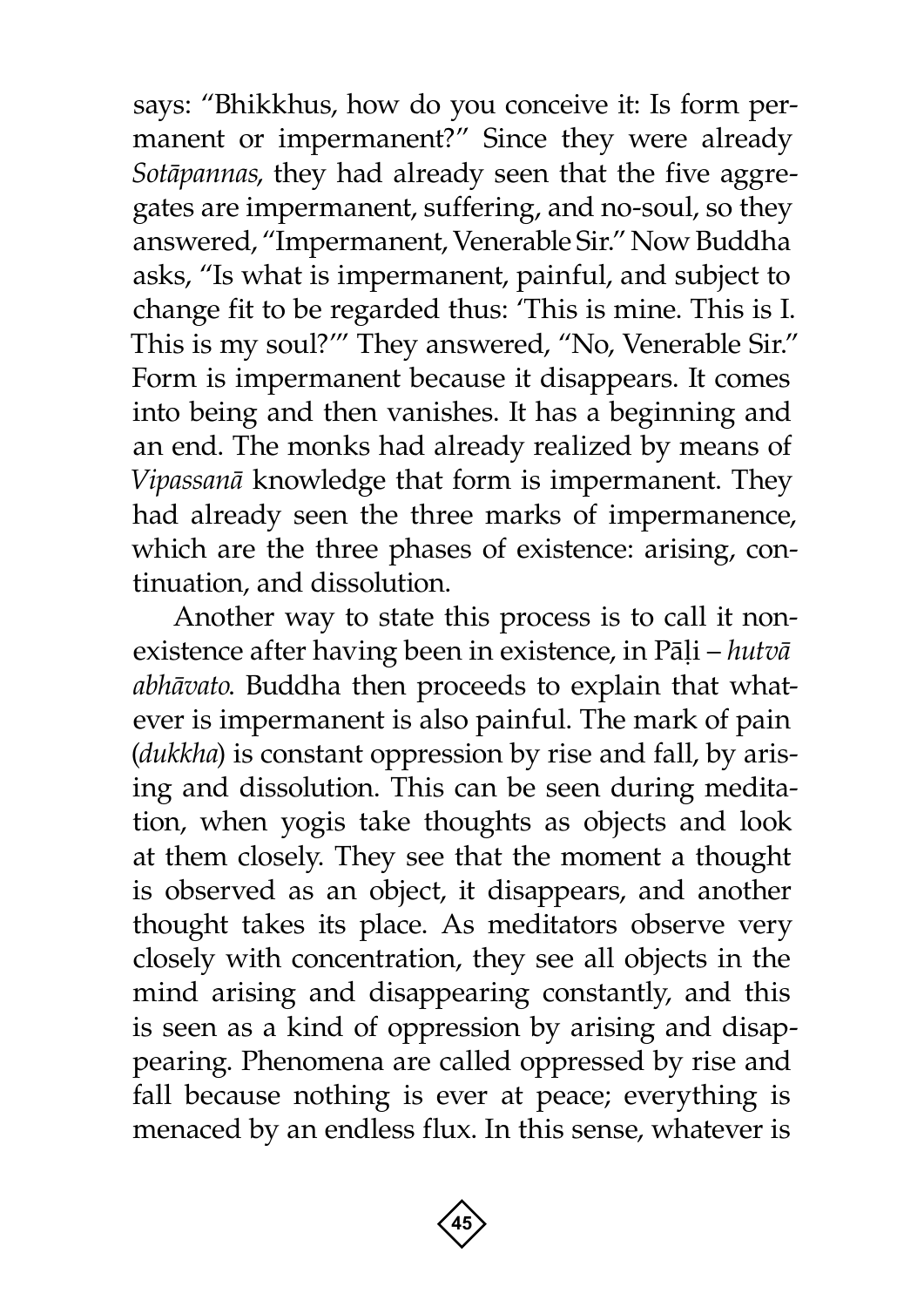impermanent is *dukkha*. *Dukkha* means more than just painful. *Dukkha* also comes from our desire for permanence. *Dukkha* means difficult to bear mentally and physically, and thus we call the impermanence of all phenomena *dukkha* (suffering).

In the third part of Buddha's questioning, He asks, "Is that which is impermanent and painful fit to be called 'mine, I, my self or soul?'" Buddha is here leading the monks to the discovery of *anattà*. Is something that is disappearing fit to be called *atta*? No. From *anicca* (impermanence) to *dukkha* (suffering), and finally to *anattà* (no-soul) the monks are led.

Let us review again the processes which hide impermanence, suffering, and no-soul. We, as unenlightened people, fail to see impermanence because we do not see the arising and disappearing of things. We are tricked by continuity, which hides the nature of impermanence. We look at things or at consciousness and see them as continuous. In order to see impermanence, we must observe closely the arising and disappearing of phenomena. We must penetrate, by means of concentration and insight developed in meditation, through the impression of continuity, which acts as a cover of impermanence. Let us think of a ring of fire. Someone has a torch and twirls it to create an impression of a circle of fire. But we know that there is really no ring of fire; it is just the impressions of individual positions of the fire at different places and at different times. But our mind takes the impressions as something continuous; rather, our mind connects the impressions and we deceive ourselves.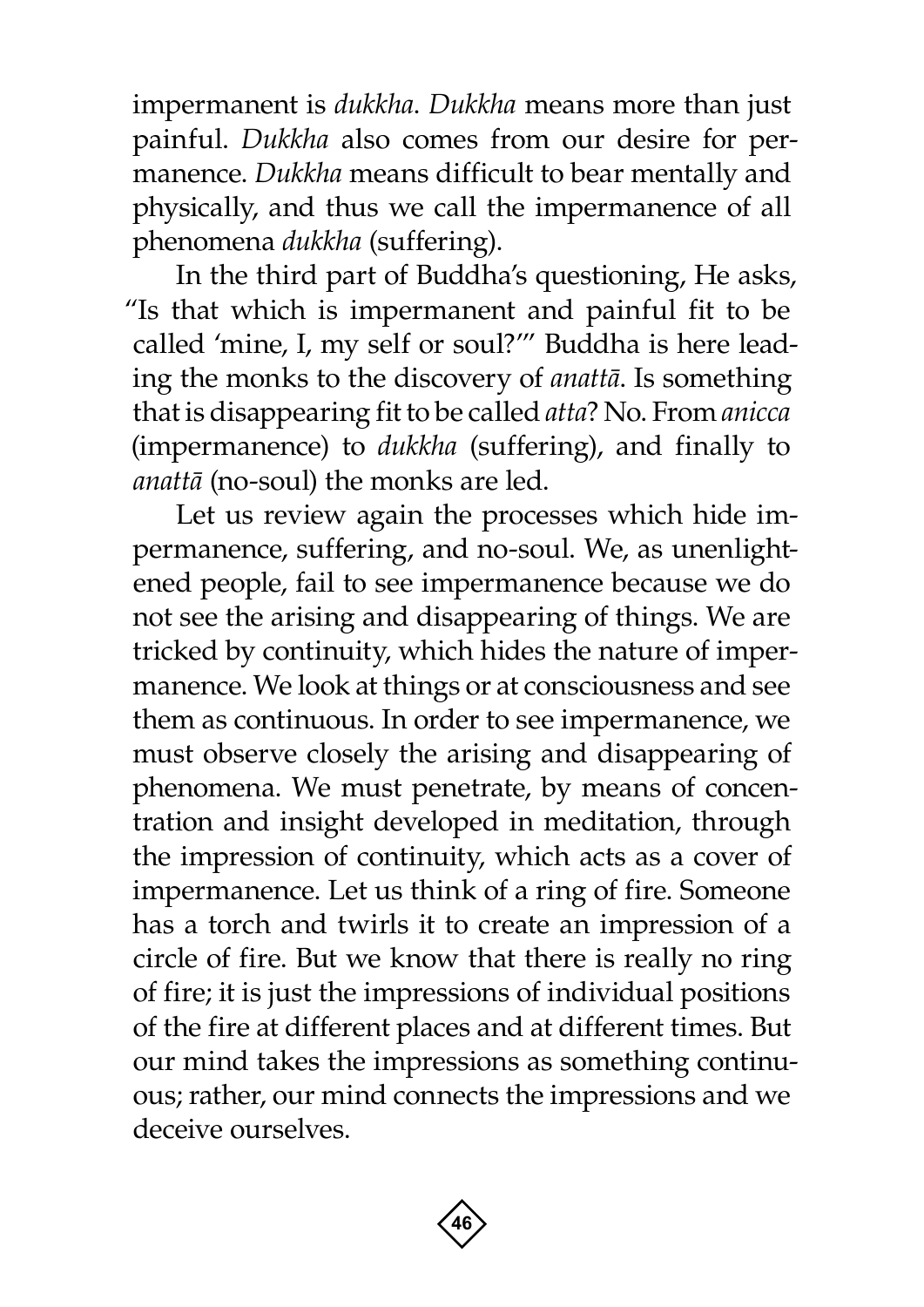If we could take a moving picture of the process and watch it at a slow speed, we would see the individual parts of the sequence of the apparent ring of fire. We would only see light at different places and not a circle. If we cannot pinpoint the components of things in order to see them arising and disappearing, we will continue to see things as whole entities. Let us note here that impermanence in this context means momentary impermanence. If we drop a cup which breaks, we say that it is impermanent. Or if a person dies, we say that the person is impermanent. These examples of impermanence are easy to see.

But when we use that term in the context of *Vipassanà* meditation, we mean the constant arising and disappearing of phenomena, and this can only be observed during *Vipassanà* meditation. Similarly, by *dukkha*, we do not mean ordinary pain or illness. We mean the constant oppression by arising and disappearing, and this can also be seen only in *Vipassanà* meditation, even in phenomena we call pleasurable.

Please recall that *dukkha* is concealed by postures; more specifically, there is always *dukkha* in the body, but we conceal that pain by changing postures. That is why we instruct meditators to sit very still while they are meditating. If yogis avoid changing postures often, they will achieve mindfulness and concentration, and they will observe the nature of *dukkha* directly.

*Anattà*, the no-soul nature of all things, is concealed by compactness. We usually see things as solid and compact. We have to train our minds through *Vipassanà* meditation to look at and analyze that compactness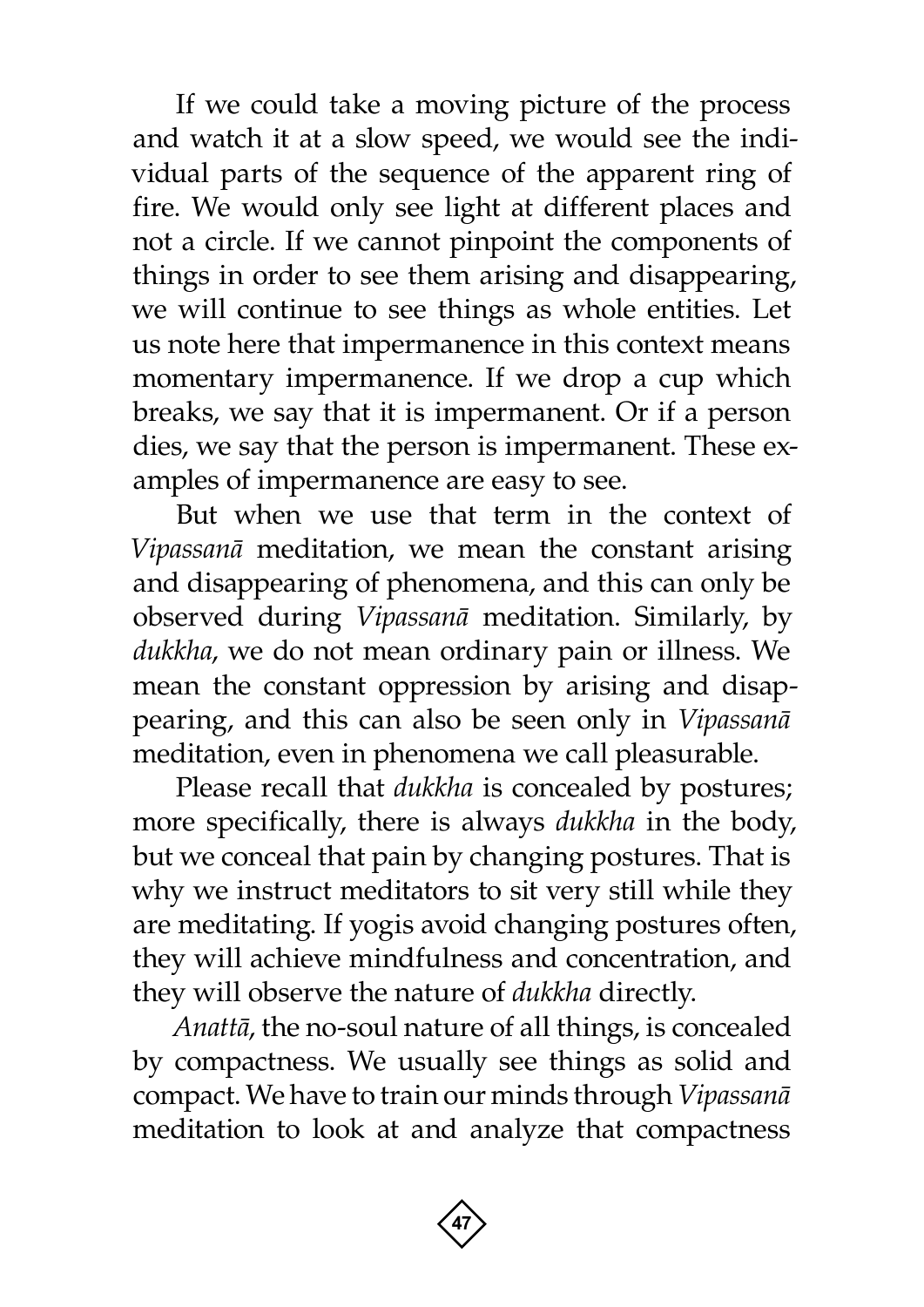more closely. Just as a scientist uses a microscope to look at things in a laboratory, so yogis must use concentration in *Vipassanà* meditation to penetrate into the unsubstantial, *anattà* nature of things. We must try to see through the apparently solid mass of mental and physical phenomena.

Regarding material things, we try to analyze and observe them as earth, water, fire, air, and other material properties. Regarding mental phenomena, we try to see that, for example, one phenomenon is contact, another feeling, and another perception, although these may have been experienced very rapidly as only one mental event. Both mental and physical phenomena are composed of only elements and forces, and thus have the nature of being *anattà* (unsubstantial). That is why we must try to observe everything very slowly in meditation in order to see that phenomena are not held together with a core, an *atta*.

For example, all mental states and material properties have their own functions. Contact has one function, feeling another, and perception still another. If we see these mental phenomena as one connected whole, we fail to see them as parts with specific functions, and we fail to see them as void of a central core, *atta*. These mental states actually have different ways of taking objects and responding to them. *Lobha* (attachment) has one kind of response; *dosa* (hatred) another. We must see the individual differences of these mental states. We need to analyze and observe deeply to see that mind and matter have individual functions and responses. On superficial observation and analy-

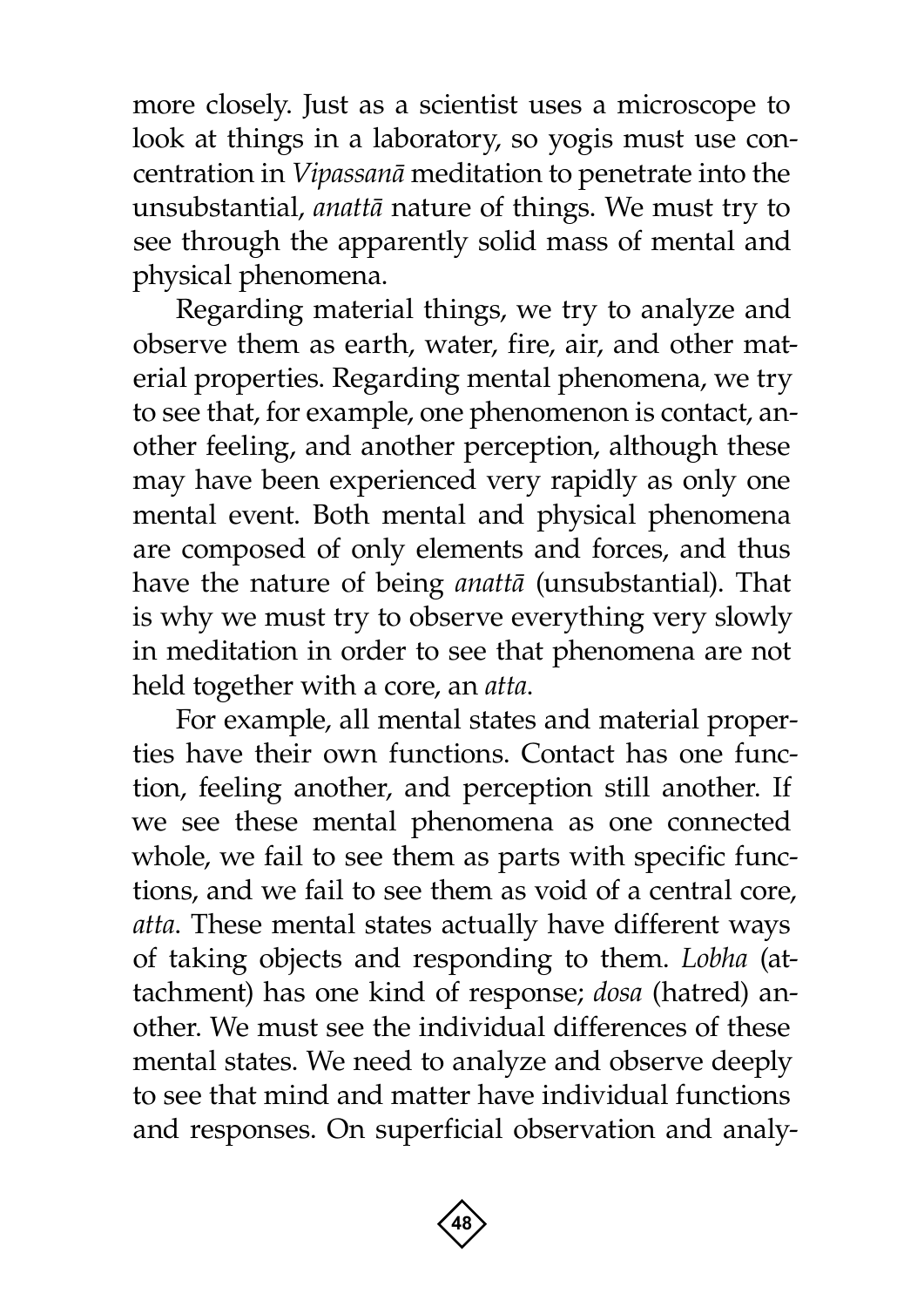sis, everything seems to be compact, whole, and substantial. All of us think that a book is very solid, but if we could look at this book under a microscope, it would appear full of holes, with empty spaces, like a sieve. *Vipassanà* is like using a microscope to see that all things are only elements and forces which are not unified by any kind of core, by any kind of *atta*.

In the third section of the *Sutta*, Buddha states that: 'Any kind of form, whether past, future, or presently arisen; whether in oneself or external; whether inferior or superior; whether far or near; must with right understanding be regarded thus: 'This is not mine; this is not I; this is not my self or soul.'" There can be different kinds of form, different kinds of matter, but none of them can be regarded as *atta* or as having *atta*. The same is true for feelings, perceptions, mental formations, and consciousness.

Next, Buddha explains to the monks the progress made by a meditator: "When a noble follower who has heard the truth sees thus, he finds estrangement in form, finds estrangement in feeling, finds estrangement in perceptions… in mental formations… in consciousness." This means that the meditator becomes weary of form, dispassionate about matter. The meditator realizes that the aggregates are impermanent, suffering, and no-soul.

"When he finds estrangement, passion fades out." Buddha is here describing stages of *Vipassanà* meditation in a very brief form with many stages left out. The disciple wants to be free from the five aggregates, so this person makes more effort. The meditator then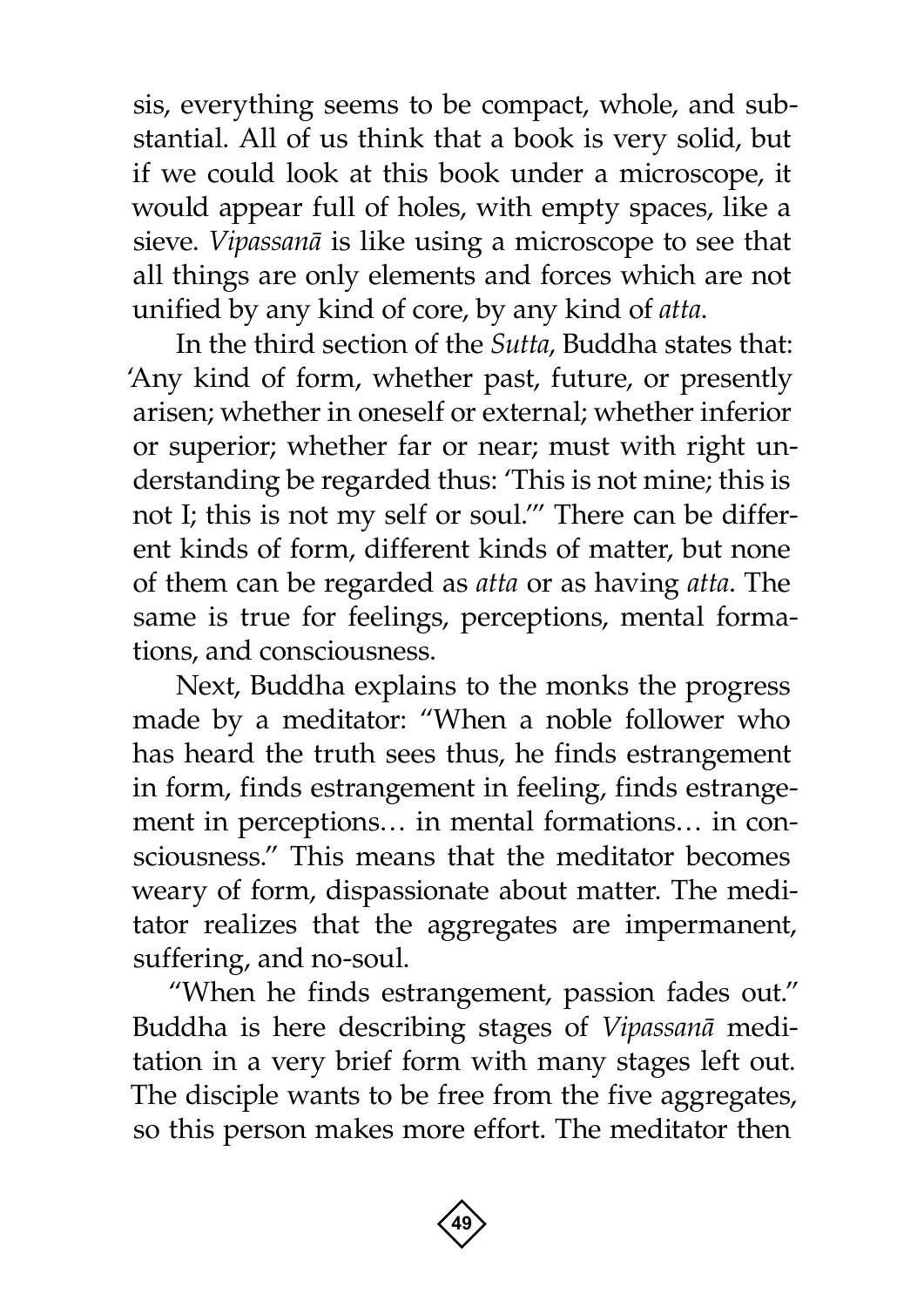arrives at equanimity about formations. When Buddha uses the phrase "finds estrangement," He is referring to all of the stages of *Vipassanà* up to the very highest stage. After finding estrangement, passion fades out in one moment, the moment of enlightenment. That is the moment known as *Path consciousness*, when some defilements of the mind are eradicated.

Buddha continues, "With the fading of passion, he is liberated." This means that the meditator has reached the two or three moments after Path consciousness known as *Fruition consciousness*.

"When liberated, there is knowledge that he is liberated." Here the meditator reflects on the Path, on Fruition, on *Nibbàna*, on defilements destroyed, and on defilements that are remaining.

"He understands: 'Birth is exhausted. The holy life has been lived out. What need to be done is done. Of this there is no more beyond.'" Like Buddha when He became enlightened, the meditator says similar words.

The discourse ends: "This is what the Blessed One said. The Bhikkhus were glad, and they approved His words. Now during this utterance, the hearts of the Bhikkhus of the group of five were liberated from taints, through clinging no more." This means that they had become *Arahants*. By understanding the doctrine of *anattà*, they were now free of all fetters, defilements, and impurities. They had reached the highest state of enlightenment. They had realized *Nibbàna* and were free from all rebirth.

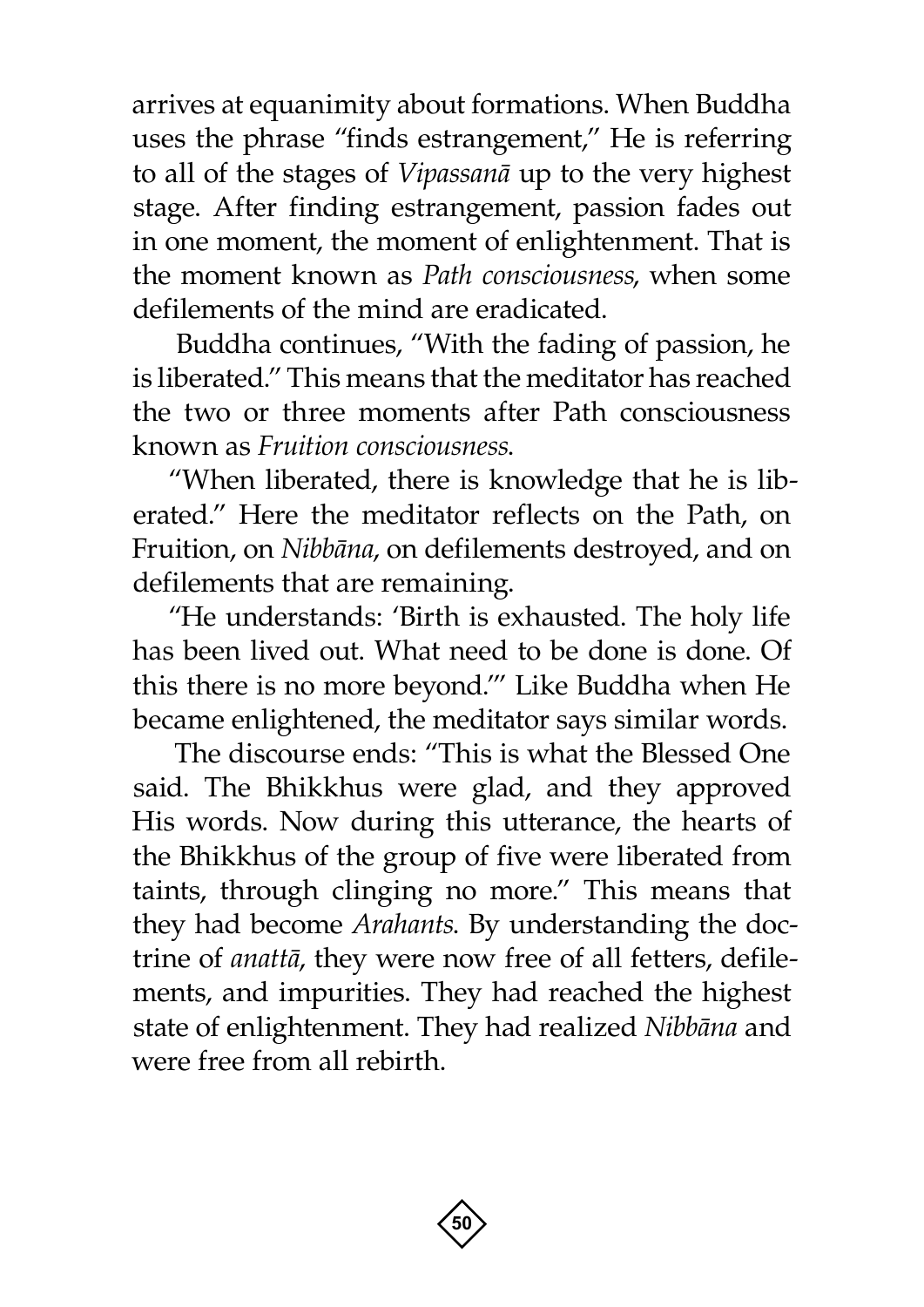# Questions and Answers

- <span id="page-52-0"></span>**Q**: *When you feel pain, you think that it is more permanent than thought. It is not permanent, but it does seem to be continuous*.
- **A**: Yes, it seems to be continuous and to last for a long time, but actually the pain arises and disappears at every moment. Because we cannot see it arising every moment, we think that it is one solid thing. But when you practice meditation and keep noticing the pain, you will get concentration, and then you will come to see that there are gaps in that pain. The same applies to sound, for example. If you note sound in your mind as it occurs, you will get concentration, and you will come to experience gaps in that sound: there is not really one continuous sound.

A person once told me about this level of concentration, which he achieved while he was meditating. Music was playing very loudly the whole night, so he could do nothing except concentrate on the sound by noting "hearing, hearing, hearing." He then achieved concentration and experienced the music in small bits; in other words, he was able to detect gaps in what seemed to be one continuous sound. The elements of the music actually arise and disappear every moment; nothing is ever the same for even two tiny milliseconds.

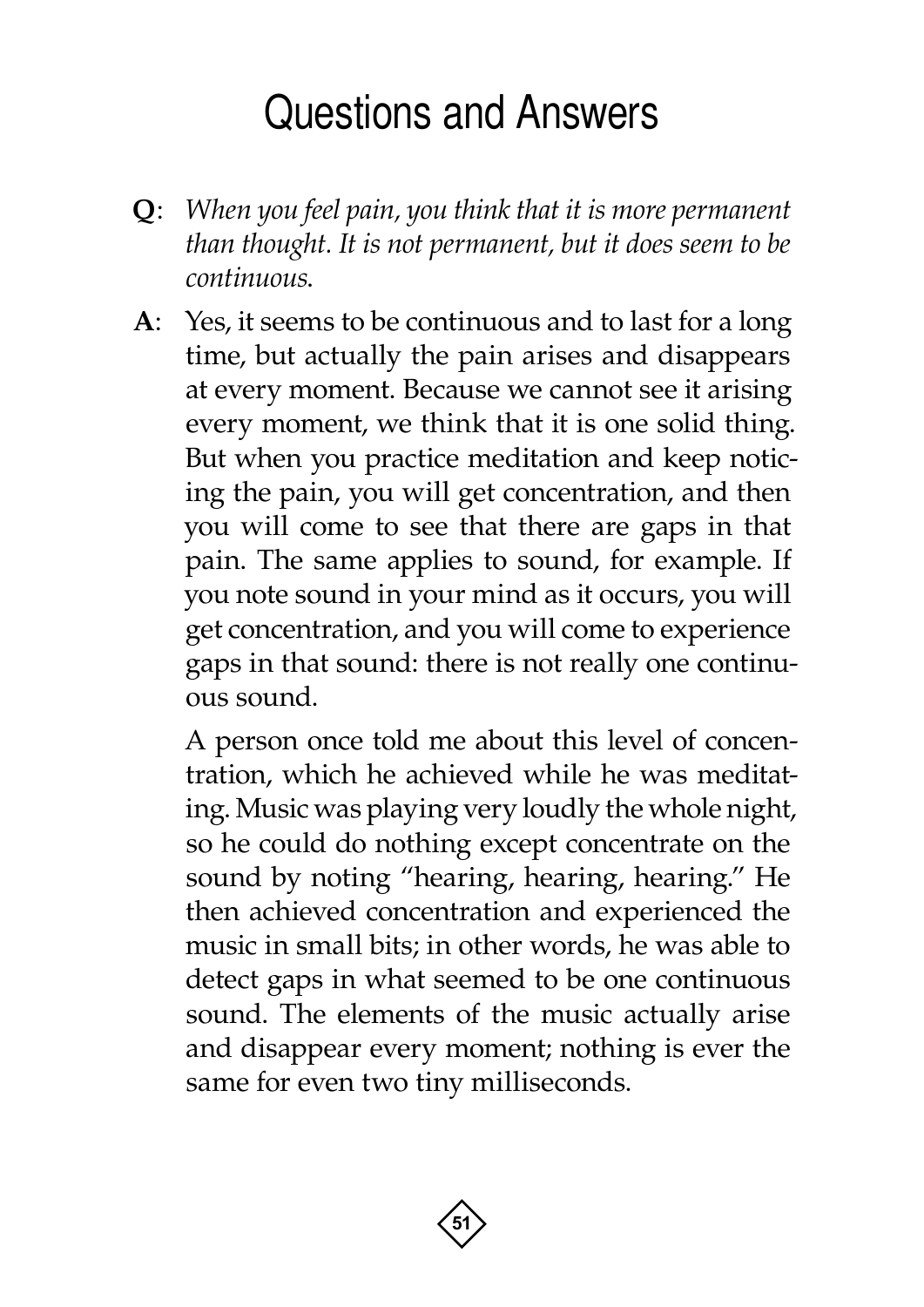- **Q**: *When I look at my own mental pain, I see a whole pattern of pain which I interpret according to psychology, which I have studied. I think I have a pretty good knowledge of what it is, but is that an obstacle to seeing the nature of pain?*
- **A**: All that is needed to see the nature of pain is to dwell with awareness on it, to make mental notes of it, and when you get enough concentration, you will penetrate into the nature of pain and see that it is impermanent.
- **Q**: *Even if I were to lose a lot of weight, cut my hair, and develop all new interests, others and myself would still know me as myself. Why is that, if there is no continuity?*
- **A**: That continuity is created only in our minds. Actually, there is no continuity, but there is the relationship of cause and effect. Many people ask: 'If there is no *àtman* to go to different worlds, how do Buddhists say that we have past and future lives?' The answer is that mental and physical phenomena arise and disappear at every moment. They arise, and then disappear, and in their place, other new phenomena arise. But the new phenomena that arise are not totally different or new because they have arisen due to some cause. *Kamma* causes the next life, and that next life is not totally new and different; neither is it the same or identical. The cause causes the effect to arise, and that effect is not the result of just any cause, but of a specific cause: a strong relationship exists between the cause and the effect. The cause can impart some

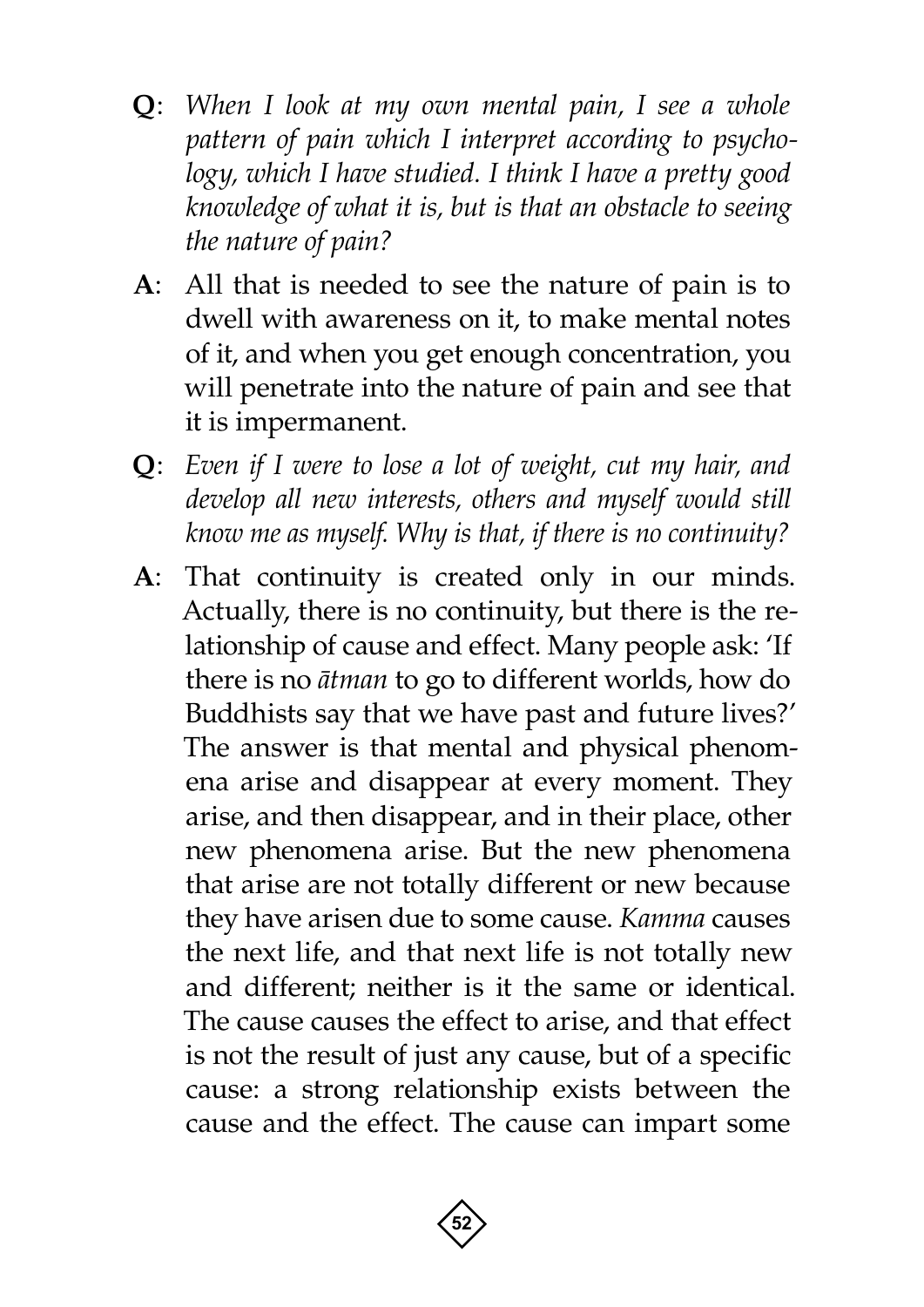of its similar qualities to the effect, impart in the sense of causing certain qualities to arise. In this way, we have the notion of continuity, but actually everything is newly arisen at every moment.

There is a Buddhist formula describing rebirth: *neither that person nor another*. This means a person is reborn in a future life, but that person is not the identical person who died here; neither is that person reborn as a totally new person.

The commentaries, such as *Visuddhimagga*, XVII, give some similies as examples. Suppose someone shouts into a cave. When the sound comes back, it is not the original sound, but without the original sound, there can be no echo. Or, suppose one lights a candle from another candle. It cannot be said that the flame has transferred itself to another candle. The flame in the second candle is not the same as that in the first one, but it came into being with the help of the first candle. Similarly, a seal leaves an impression on paper. The impression is not the same as the original seal, but neither is it unrelated to it.

We Buddhists do not accept permanence, but we accept a connection as cause and effect. Cause and effect go on and on, even in this lifetime, from moment to moment. This gives a person the impression of continuity, the impression of being the same person continually. Cause and effect go on and on throughout the lifespan until old age and death. But death is just a conventional term for the

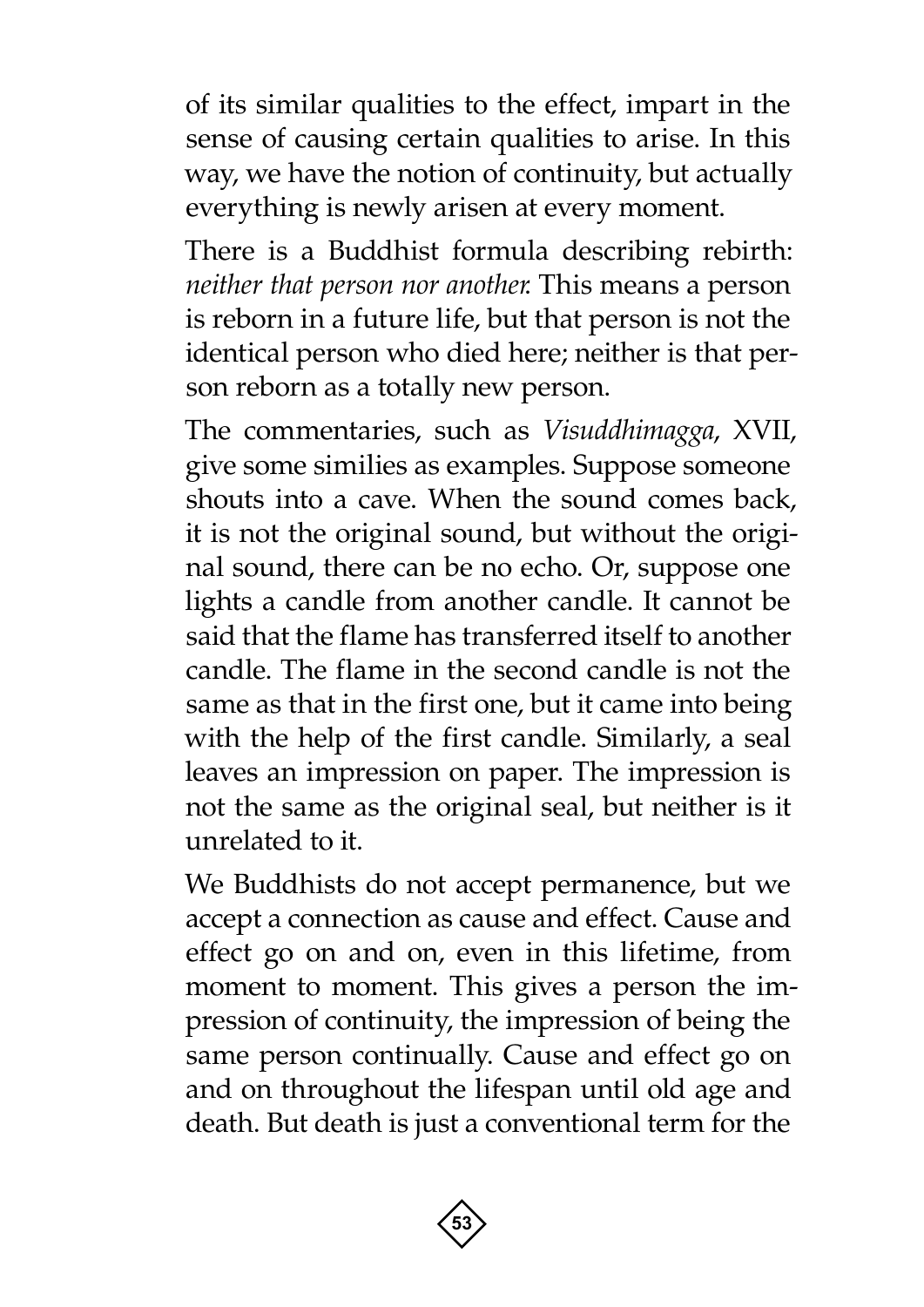disappearance of a certain psychophysical life process. But actually, we are dying and being reborn at every moment. Thoughts likewise die and come into being at every moment, as do physical properties. Thus, even when we are living as we do now, we are dying, but we do not call it dying. We call it dying only when we come to the end of one life. Immediately after the end of this life, there is the next life. Immediately after death, there is rebirth; there is no interim between death and rebirth.

Think of the midnight hour of the previous day. Only one second after that, we call it a new day, the next day. Actually time is just going on and on. One moment we call Sunday, and the next moment we call Monday. Similarly, life and death and rebirth go on continually.

- **Q**: *How does rebirth cease?*
- **A**: It ceases only when a person cuts off the root of this process. The roots are *lobha* (attachment), *dosa* (anger) and *moha* (ignorance). The *Arahants* have cut off this process altogether, so for them, no future rebirth occurs. They have no desire for the life-death process to continue.

It is like a lamp: when the oil is used up, the flame just disappears. Desire is like the oil; when desire is cut off, there is no new becoming.

**Q**: *But why does not an Arahant disappear at the moment of enlightenment?*

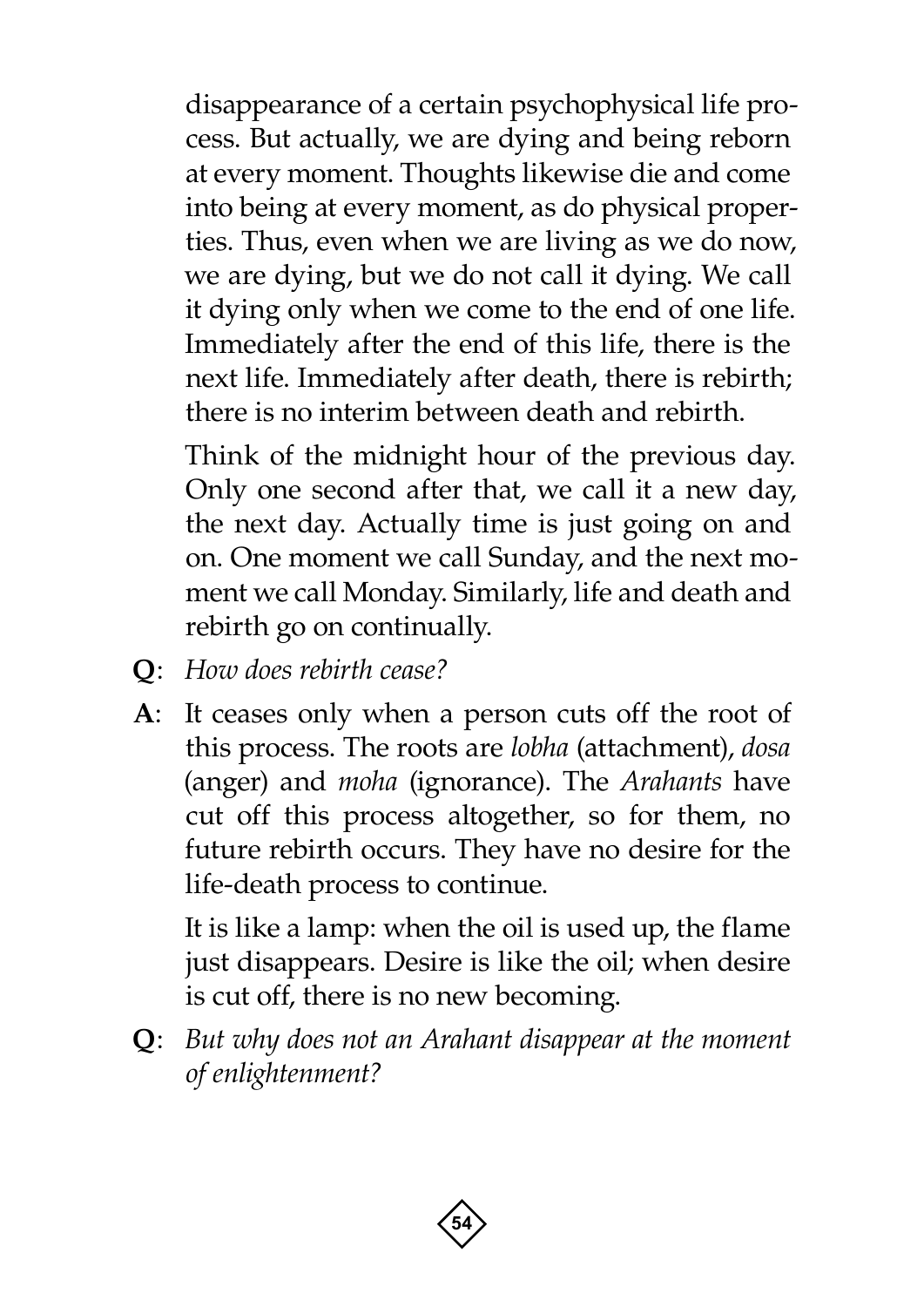**A**: That is because the present life, by which I mean the present body and mind, is the result of past *kamma*. Past *kamma* gives rise to this present life, and it must run its course. The *Arahant* does not acquire new *kamma*, but past *kamma* must have its effect.

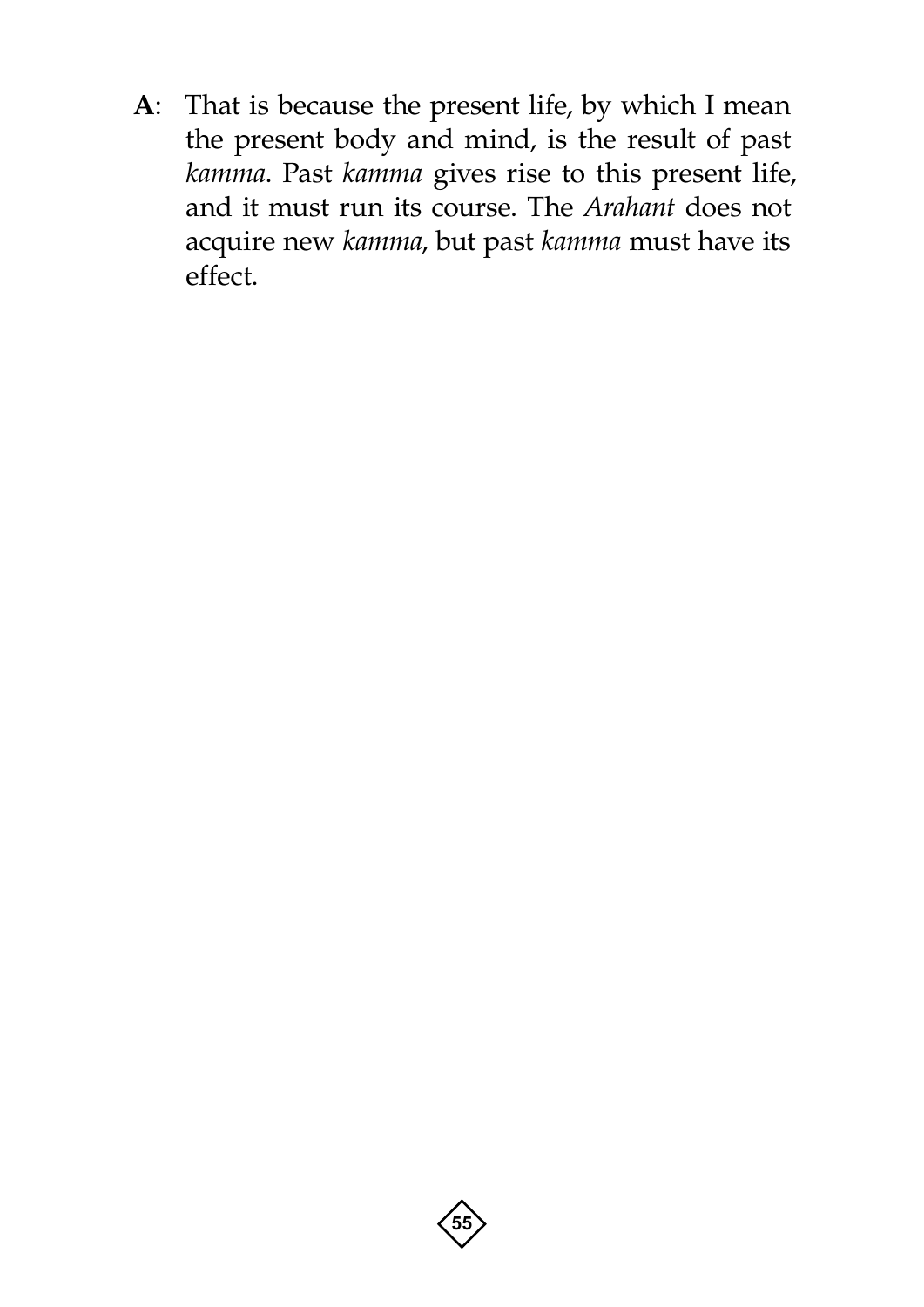# Anattalakkhaṇa Sutta

<span id="page-57-0"></span>Thus have I heard: The Exalted One was at one time<br>residing at Benares in the Deer Park at Isipatana. There the Exalted One addressed the group of five monks saying: "Monks," and they replied to Him, "Venerable Sir."

Then the Exalted One said:

"Form (*råpa* or matter) is not soul (*anattà*). If form, monks, were soul, then this form would not lead to affliction, and one would be able to say, 'Let my form be thus. Let my form not be thus.' But since form is not soul, so it leads to affliction, and no one can say, 'Let my form be thus. Let my form be not thus.'"

"Feeling (*vedanà*) is not soul. If feeling, monks, were soul, then this feeling would not lead to affliction, and one would be able to say, 'Let my feeling be thus. Let my feeling not be thus.' But since feeling is not soul, so it leads to affliction, and no one can say, 'Let my feeling be thus. Let my feeling not be thus.'"

"Perception (*sa¤¤à*) is not soul. If perception, monks, were soul, then this perception would not lead to affliction, and one would be able to say, 'Let my perception be thus. Let my perception not be thus.' But since perception is not soul, so it leads to affliction, and no one can say, 'Let my perception be thus. Let my perception not be thus.'"

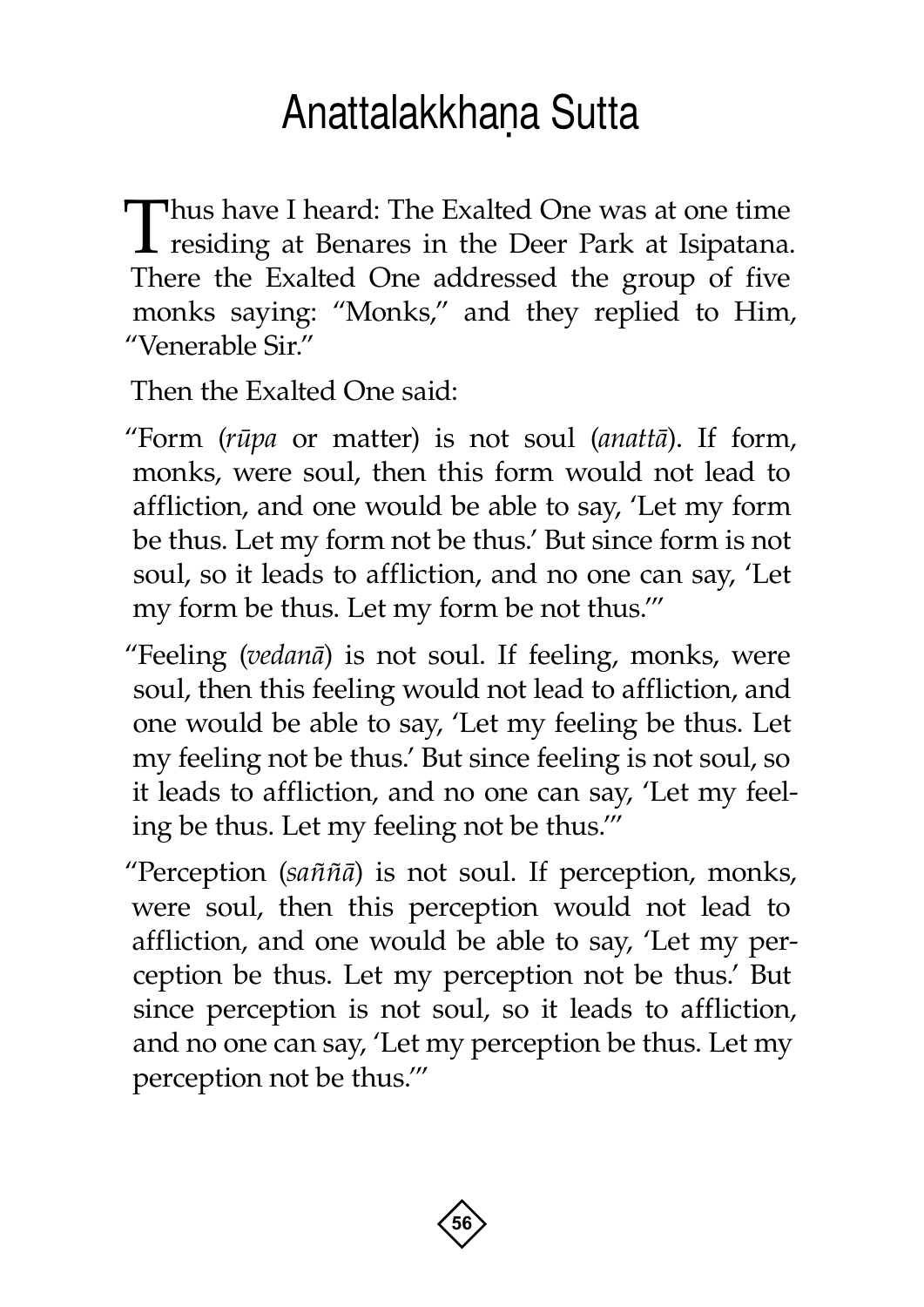"Mental formations (*saïkhàras*) are not soul. If mental formations, monks, were soul, then these mental formations would not lead to affliction, and one would be able to say, 'Let my mental formations be thus. Let my mental formations not be thus.' But since mental formations are not soul, so they lead to affliction, and no one can say, 'Let my mental formations be thus. Let my mental formations not be thus.'"

"Consciousness (*vi¤¤àõa*) is not soul. If consciousness, monks, were soul, then this consciousness would not lead to affliction, and one would be able to say, 'Let my consciousness be thus. Let my consciousness not be thus.' But since consciousness is not soul, so it leads to affliction, and no one can say, 'Let my consciousness be thus. Let my consciousness not be thus.'"

"Monks, what do you think? Is form permanent or impermanent?"

"Impermanent, Venerable Sir."

"Now what is impermanent, is it unsatisfactory (*dukkha*) or satisfactory (*sukha*)?"

"Unsatisfactory, Venerable Sir."

"Now what is impermanent, what is unsatisfactory, what is transitory  $-$  is it fit to be perceived thus: 'This is mine; this is I; this is my soul'?"

"No, Venerable Sir."

"Monks, what do you think? Is feeling permanent or impermanent?"

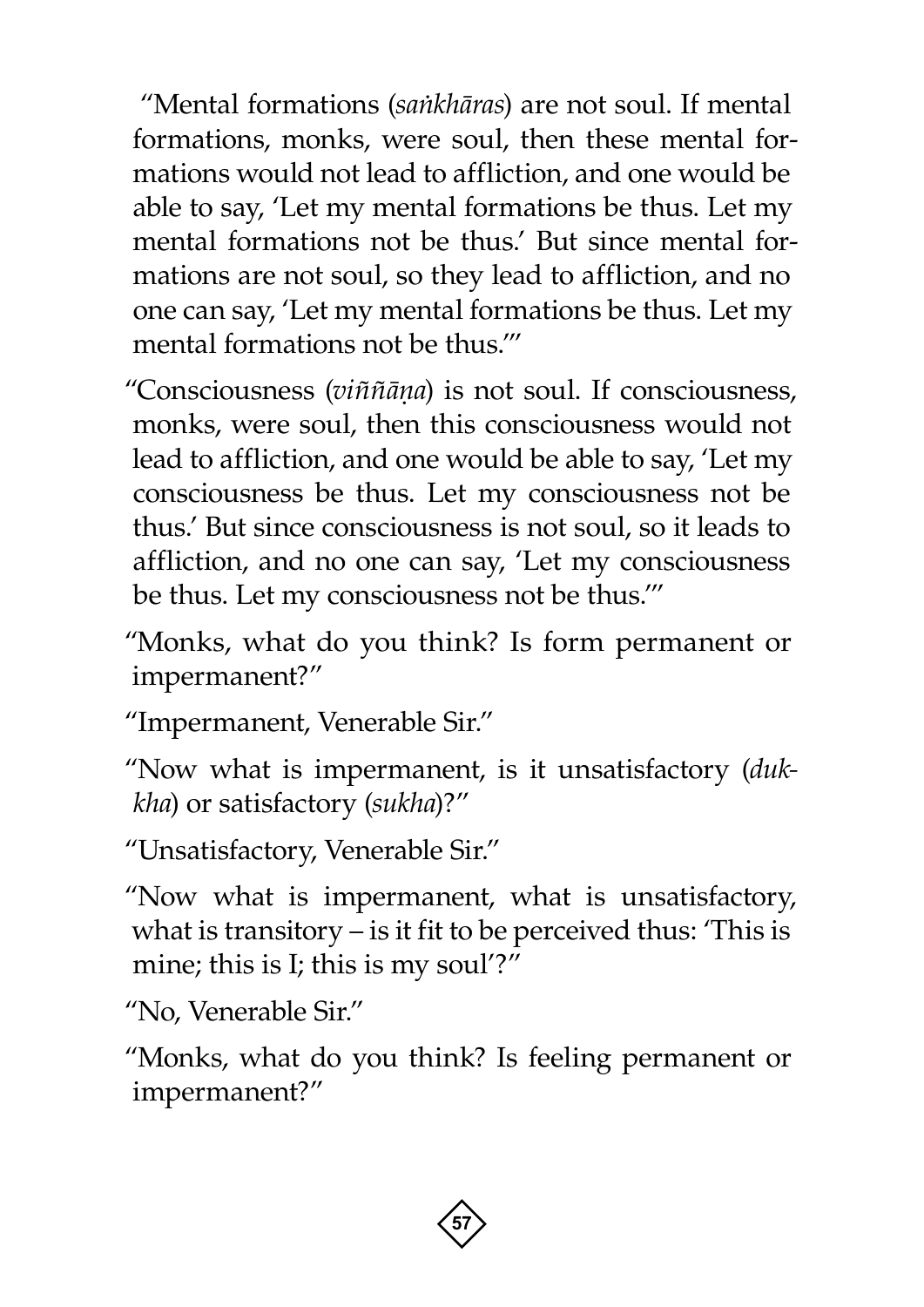"Impermanent, Venerable Sir."

"Now what is impermanent, is it unsatisfactory or satisfactory?"

"Unsatisfactory, Venerable Sir."

"Now what is impermanent, what is unsatisfactory, what is transitory  $-$  is it fit to be regarded thus: This is mine. This is I. This is my soul'?"

"No, Venerable Sir."

"Monks, what do you think? Is perception permanent or impermanent?"

"Impermanent, Venerable Sir."

"Now what is impermanent, is it unsatisfactory or satisfactory?"

"Unsatisfactory, Venerable Sir."

"Now what is impermanent, what is unsatisfactory, what is transitory  $-$  is it fit to be regarded thus: This is mine. This is I. This is my soul'?"

"No, Venerable Sir."

"Monks, what do you think? Are mental formations permanent or impermanent."

"Impermanent, Venerable Sir."

"Now what is impermanent, is it unsatisfactory or satisfactory?"

"Unsatisfactory, Venerable Sir."

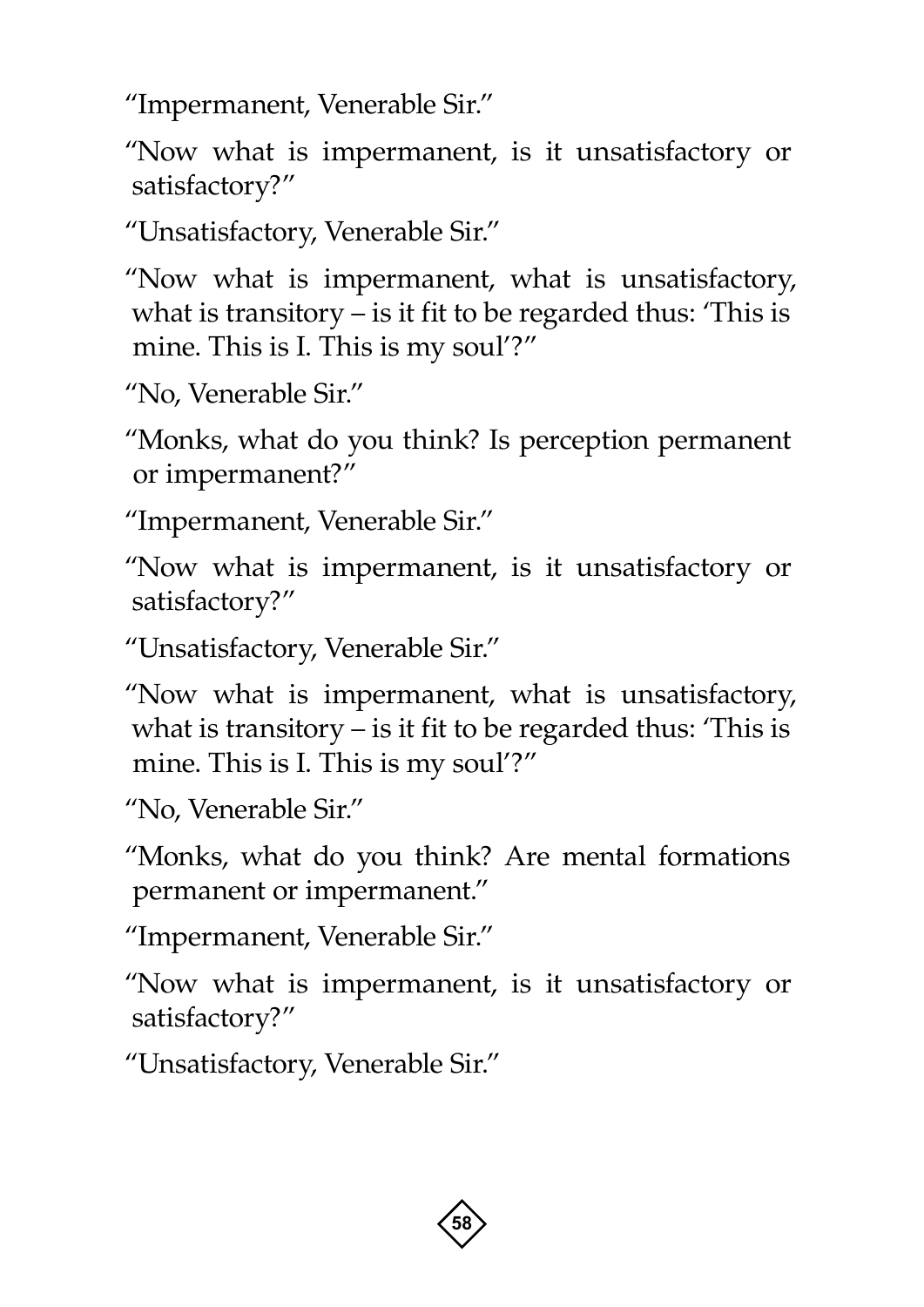"Now what is impermanent, what is unsatisfactory, what is transitory  $-$  is it fit to be regarded thus: 'This is mine. This is I. This is my soul'?"

"No, Venerable Sir."

"Monks, what do you think? Is consciousness permanent or impermanent?"

"Impermanent, Venerable Sir."

"Now what is impermanent, is it unsatisfactory or satisfactory?"

"Unsatisfactory, Venerable Sir."

"Now what is impermanent, what is unsatisfactory, what is transitory  $-$  is it fit to be regarded thus: 'This is mine. This is I. This is my soul'?"

"No, Venerable Sir."

"So, monks, whatever perception, whether past, future, or present; whether gross or subtle; whether in oneself or in others; whether inferior or superior; whether far or near; must with right understanding of things as they really are, be regarded thus: 'This is not mine. This is not I. This is not my soul.'"

"So, monks, whatever mental formations, whether past, future, or present; whether gross or subtle; whether in oneself or in others; whether inferior or superior; whether far or near; must, with right understanding of things as they really are, be regarded thus: 'This is not mine. This is not I. This is not my soul.'"

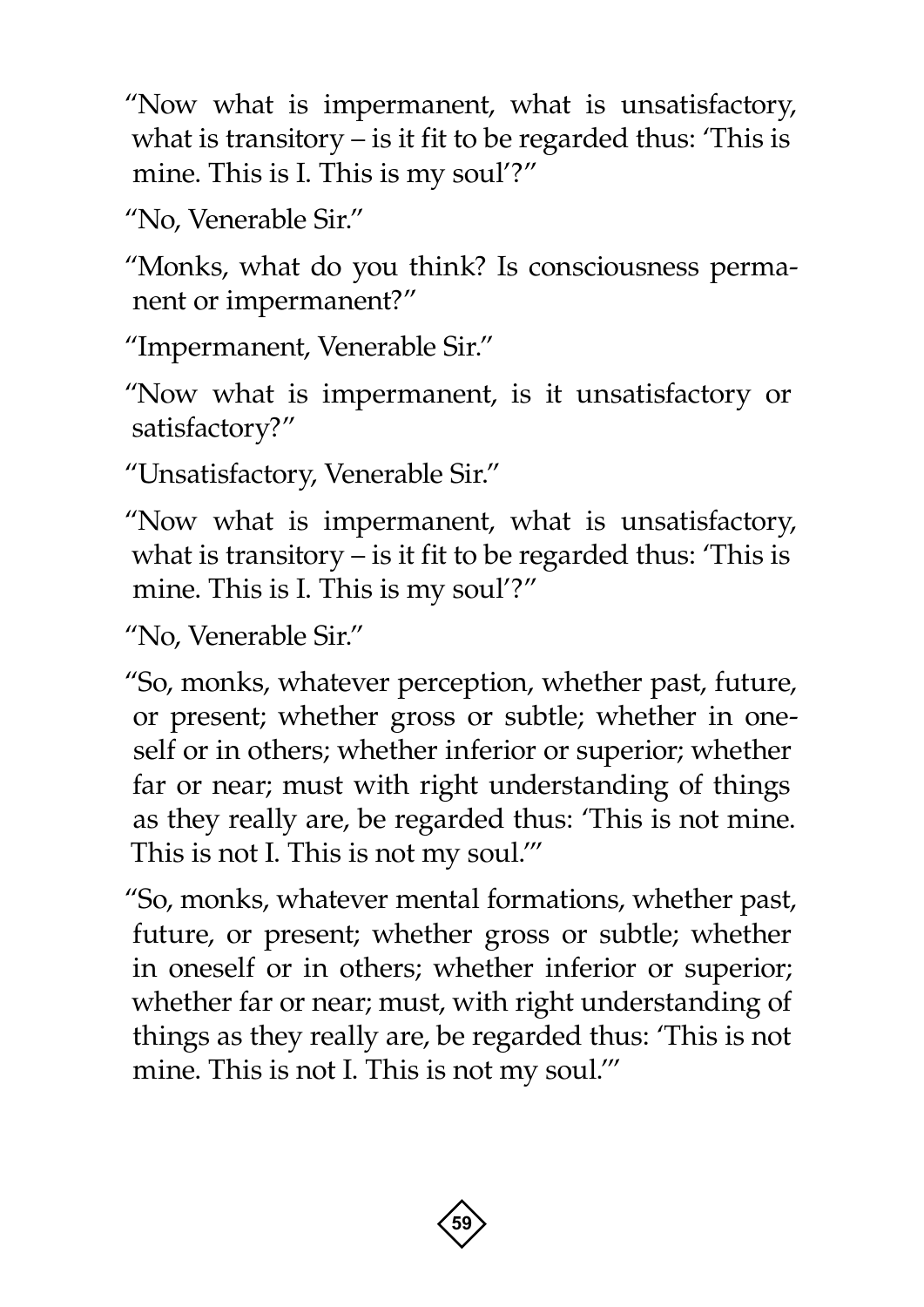"So, monks, whatever consciousness, whether past, future, or present; whether gross or subtle; whether in oneself or in others; whether inferior or superior; whether far or near; must, with right understanding of things as they really are, be regarded thus: 'This is not mine. This is not I. This is not my soul.'"

"Seeing thus, monks, the learned disciple of the Noble Ones becomes weary of form, weary also of feelings, weary also of perception, weary also of mental formations, and weary also of consciousness. Being weary, he becomes detached; being detached, he becomes free; being free, the knowledge arises, 'I am free.'"

"And he knows, 'Rebirth is no more; I have finished practicing the life of purity; done is what should be done; of this there is no more beyond.'"

This is what the Exalted One said. Delighted, the group of five monks rejoiced at the Exalted One's words.

And while this discourse was being given, the minds of the group of five monks were liberated from defilements through clinging no more.

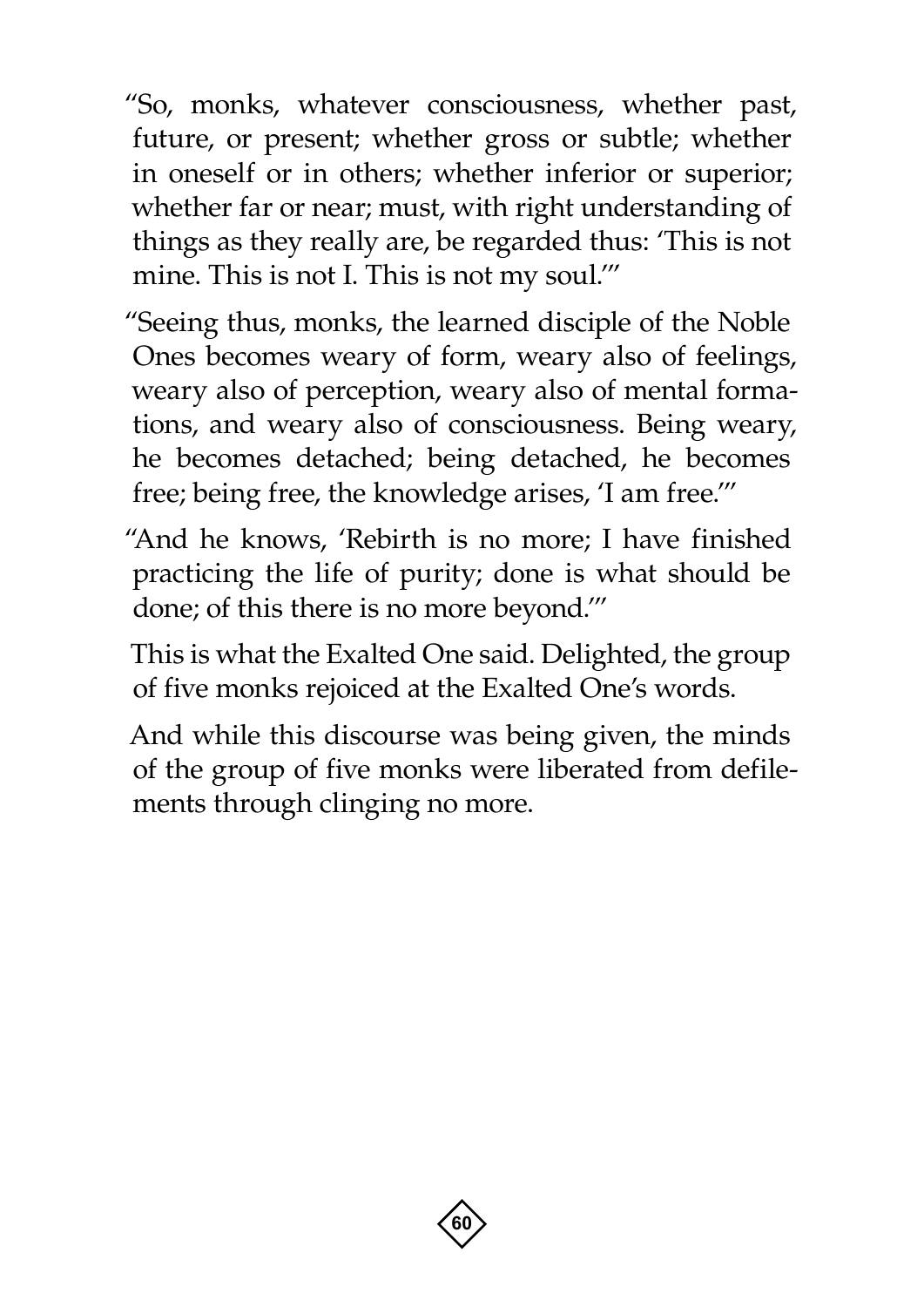# **Bibliography**

<span id="page-62-0"></span>*All references to Pàëi works are from the Pali Text Society's (England) editions*.

- Alphonso-Karkala, J. B. (Ed.) An Anthology of Indian Literature Baltimore: Penguin Books, 1971
- Blofeld, J. (Ed.) The Zen Teaching of Huang Po London: The Buddhist Society, 1958
- Bodhi, B. (Ed.) A Comprehensive Manual of Abhidhamma Kandy: Buddhist Publication Society, 1993
- Bodhi, B. (Ed.) The Discourse on the All-Embracing Net of Views: *The Brahmajala Sutta and its Commentaries* Kandy: Buddhist Publication Society, 1978
- Brandon, S. G. F. (Ed.) A DICTIONARY OF Comparative Religion New York: Scribner's, 1970
- Chaplin, J. P. DICTIONARY OF PSYCHOLOGY New York: Dell, 1975
- Coomaraswamy, A. & Horner, I. B. (Eds.) The Living Thoughts of Gotama the Buddha London: Cassell, 1948
- Crim, K. (Ed.) Abingdon Dictionary of Living **RELIGIONS** Nashville, 1981

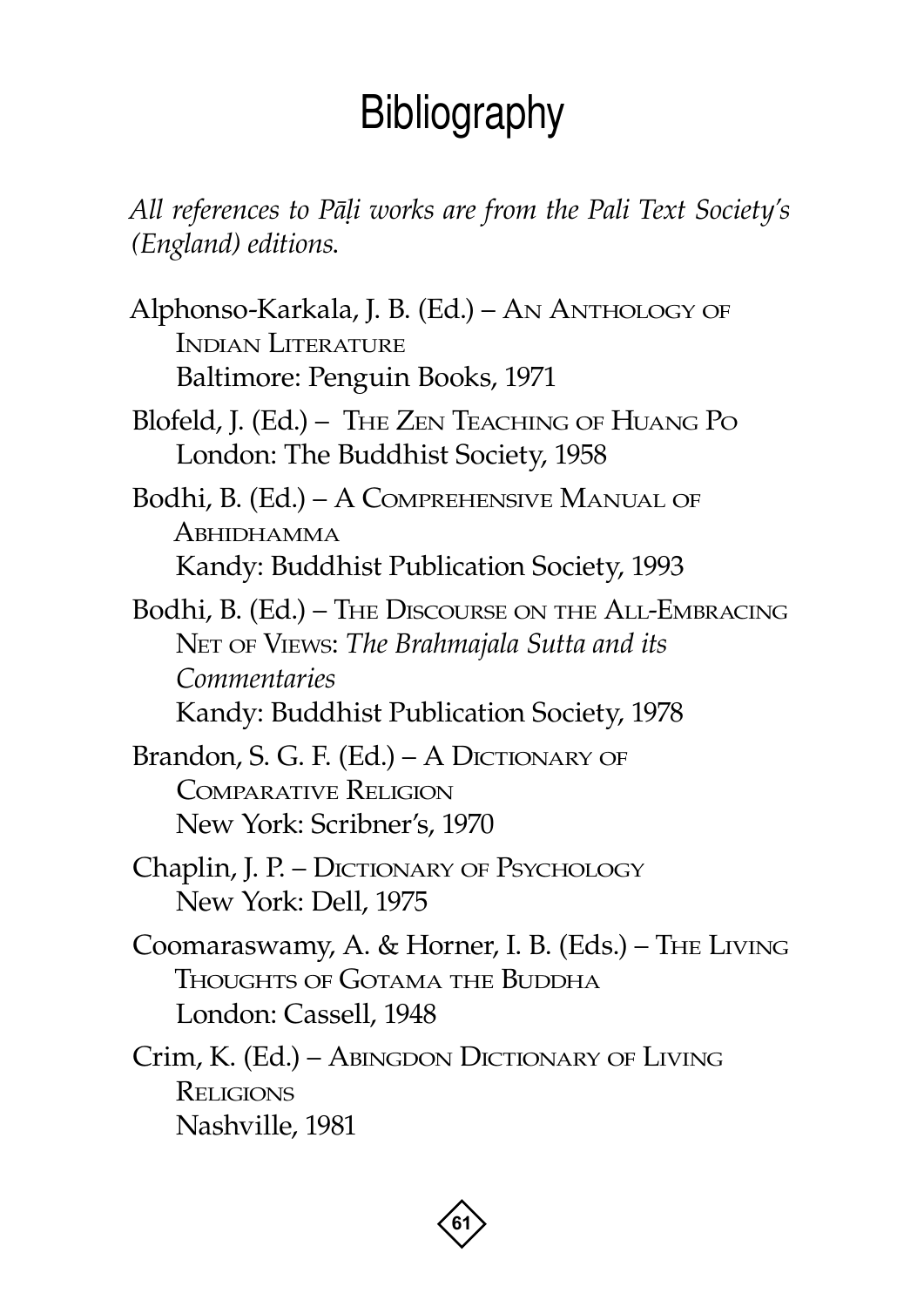von Glasenapp, H. - VEDANTA AND BUDDHISM, THE MIDDLE WAY London: The Buddhist Society, February, 1957.

Kennedy, R. (Ed.) – The International Dictionary of Rel<sub>IGION</sub>

New York: Crossroads, 1984

- Malalasekera, G. P. The Truth of Anatta Kandy: Buddhist Publication Society, 1966
- Manchester, F. & Prabhavananda, S. (Eds.) The Upanishads New York: Mentor, 1957
- Nanamoli, B. (Ed.) The Path of Purification: *Visuddhi Magga* Kandy: Buddhist Publication Society, 1975
- Narada, M. H. A Manual of Abhidhamma Colombo, 1979
- Nyanatiloka BUDDHIST DICTIONARY Kandy: Buddhist Publication Society, 1980
- Rahula, W. What the Buddha Taught New York: Grove Press, 1959
- "Soul" The Encyclopedia Americana Danbury, Connecticut: Grolier, Inc., 1990, Vol. 25
- Watson, D. A DICTIONARY OF MIND AND SPIRIT London: Andre Deutsch, 1991

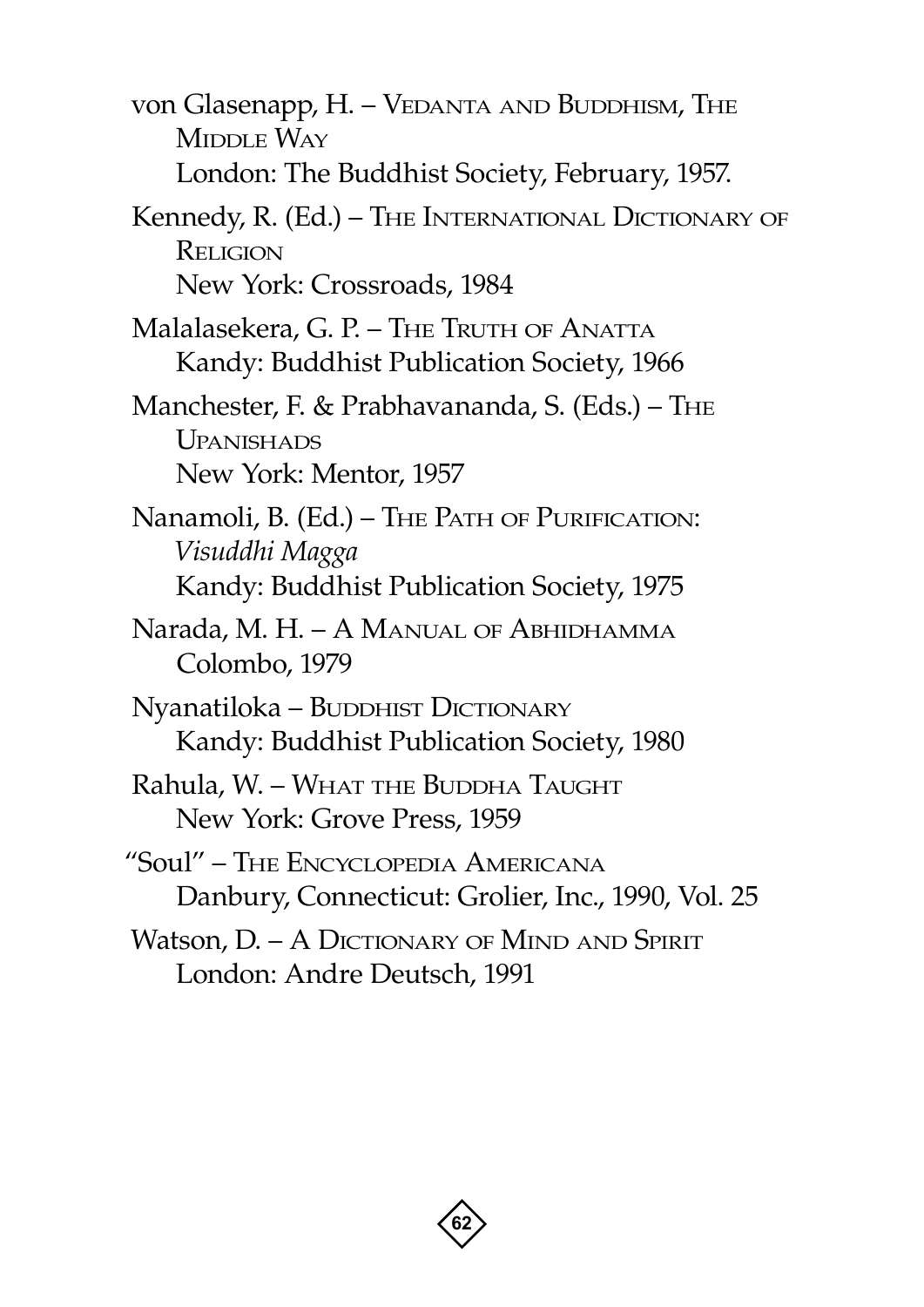# **Endnotes**

- <span id="page-64-1"></span><span id="page-64-0"></span>**1 A** Manual of Abhidhamma  $(p, 1)$   $\leftarrow$  [BACK](#page-10-0)
- <span id="page-64-2"></span>**2 A Comprehensive Manual of Abhidhamma** *by* Bhikkhu Bodhi (Ed.) (pp. 3-9) ← [BACK](#page-11-0)
- <span id="page-64-3"></span>**3 Abingdon Dictionary of Living Religions** *by* Crim, K. (Ed.) (p. 699) ← [BACK](#page-11-1)
- <span id="page-64-4"></span>**4 The International Dictionary of Religion** (p. 177) ← [BACK](#page-11-2)
- <span id="page-64-5"></span>**5 A Dictionary of Mind and Spirit** (p. 314) **E[BACK](#page-12-0)**
- <span id="page-64-6"></span>**6 Buddhist Dictionary**, 1980 (p. 14)  $\leftarrow$  **[BACK](#page-12-1)**
- <span id="page-64-7"></span>**7 The Truth of Anatta**,  $1966$  (p. 2)  $\leftarrow$  **[BACK](#page-12-2)**
- <span id="page-64-8"></span>**8 Dictionary of Psychology** *by* J. P. Chaplin, 1975 (p. 476) ç**[BACK](#page-12-3)**
- <span id="page-64-9"></span>**9** *Ibid.*, (p. 165) ← [BACK](#page-13-0)
- <span id="page-64-10"></span>**10 Dictionary of Psychology** (pp. 380-381) ← [BACK](#page-13-1)
- <span id="page-64-11"></span>**11** *Ibid.*, (p. 381)  $\epsilon$ [BACK](#page-13-2)
- <span id="page-64-12"></span>**12 Buddhist Dictionary** (p. 196) ← **[BACK](#page-13-3)**
- <span id="page-64-13"></span>**13** *Ibid.*, (p. 170)  $\epsilon$ [BACK](#page-13-4)
- <span id="page-64-14"></span>**14** *Ibid.*, (p. 85)  $\epsilon$ [BACK](#page-13-5)
- <span id="page-64-15"></span>**15 The Truth of Anatta**  $(p, 1) \leftarrow$ [BACK](#page-13-6)
- <span id="page-64-16"></span>**16 Buddhist Dictionary** (pp. 45-46) ← **[BACK](#page-13-7)**
- <span id="page-64-17"></span>**17** The Truth of Anatta (pp. 24-25) ← [BACK](#page-14-0)
- <span id="page-64-18"></span>**18 Buddhist Dictionary** (p. 196) **FRACK**
- <span id="page-64-19"></span>**19 S.v. 10** *in* **Buddhist Dictionary** (p. 98) ← **[BACK](#page-15-0)**
- <span id="page-64-20"></span>**20 A Dictionary of Mind and Spirit** (p. 314) **FRACK**

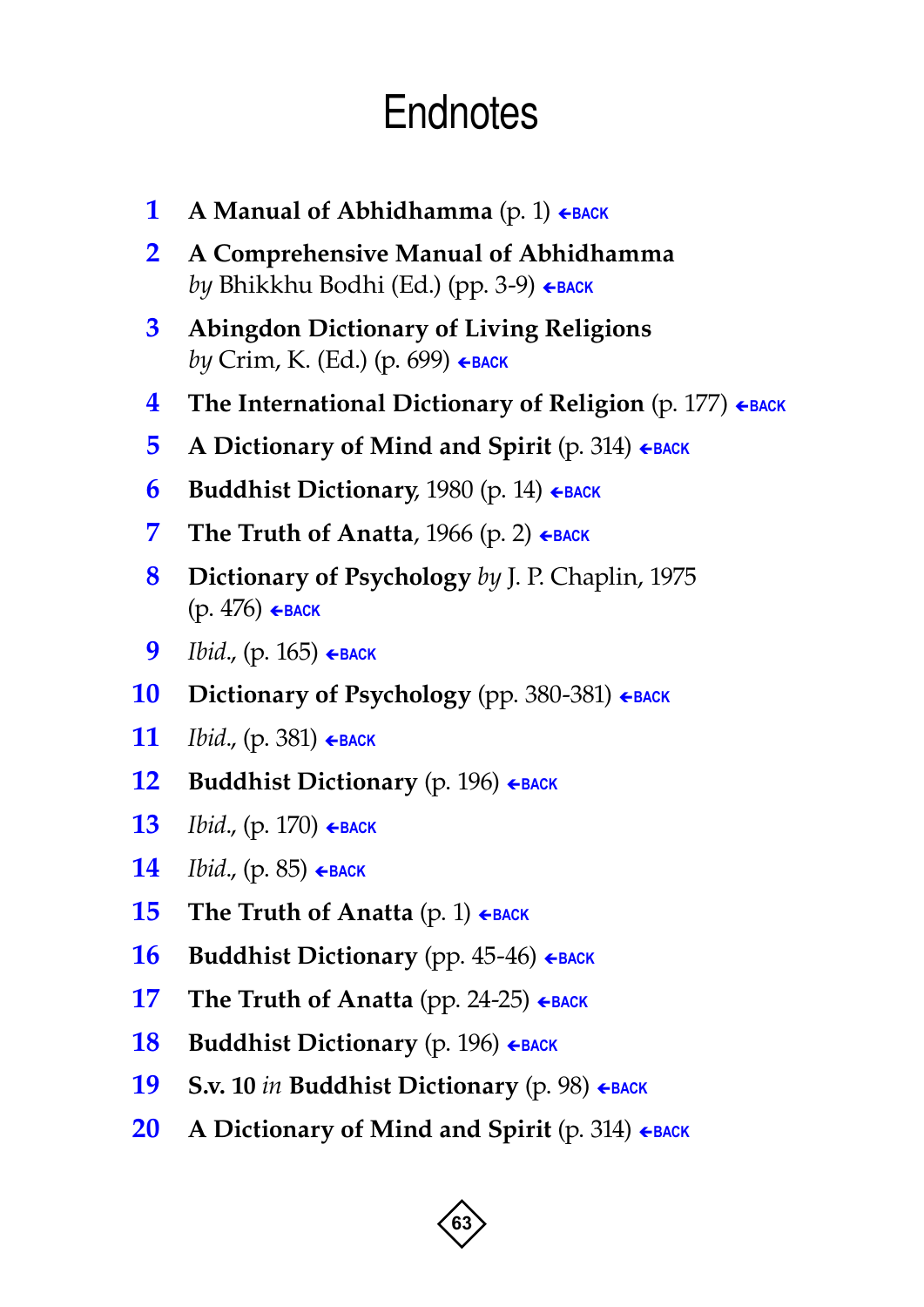- <span id="page-65-0"></span>**21 The International Dictionary of Religion** (p. 177) ← [BACK](#page-16-2)
- <span id="page-65-1"></span>**22 The Encyclopedia Americana** (**Vol. 25**), *by* "Soul" (p. 236) ç**[BACK](#page-16-3)**
- <span id="page-65-2"></span>**23 A Dictionary of Comparative Religion**, *by* S. G. F. Brandon (Ed.) (pp. 587-88) ← [BACK](#page-17-0)
- <span id="page-65-3"></span>**24 Vedanta and Buddhism:** *The Middle Way* (p. 154) ← [BACK](#page-17-1)
- <span id="page-65-4"></span>**25** The Zen Teaching of Huang Po (p. 109) ← [BACK](#page-19-0)
- <span id="page-65-5"></span>**26 Samyutta Nikāya** *by Pāli Text Society*, London  $(IV, 400f)$   $\leftarrow$  [BACK](#page-19-1)
- <span id="page-65-6"></span>**27 The Living Thoughts of Gotama the Buddha**, *by* A. Coomaraswamy & I. B. Horner (Eds.) (p. 21); Mrs. Rhys Davids *as quoted in* **The Truth of Anatta**, *by* G. P. Malalasekera (p. 24) ← [BACK](#page-21-0)
- <span id="page-65-7"></span>**28 The Upanishads**, *by* F. Manchester & S. Prabhavananda [ç](#page-21-1)**[BACK](#page-21-1)**
- <span id="page-65-8"></span>**29 An Anthology of Indian Literature**, *by* J. B. Alphonso-Karkala ç**[BACK](#page-21-2)**
- <span id="page-65-9"></span>**30 The Discourse on the All-Embracing Net of Views:**  *The Brahmajala Sutta and its Commentaries*, *by*  Bhikkhu Bodhi (Digha Nikaya, I) ← [BACK](#page-21-3)
- <span id="page-65-10"></span>**31** The Upanishads (Chaps. IX-X)  $\leftarrow$  [BACK](#page-22-0)
- <span id="page-65-11"></span>**32** *Ibid.*, (Chap. III) ← [BACK](#page-22-1)
- <span id="page-65-12"></span>**33** *Ibid.*, Brihadaranyaka Upanishad (Chap. X) ← [BACK](#page-22-2)
- <span id="page-65-13"></span>**34** *Ibid*., *please see the* Mundaka Taittiriya, and Svetasvatara Upanishads (Chaps. V, VII & XII) ← [BACK](#page-22-3)
- <span id="page-65-14"></span>**35 The Upanishads**, Brihadaranyaka and Chandogya Upanishads (Chaps. IX-X); **An Anthology of Indian**  Literature, *by* J. B. Alphonso-Karkala (Chap. 2) ← [BACK](#page-23-0)

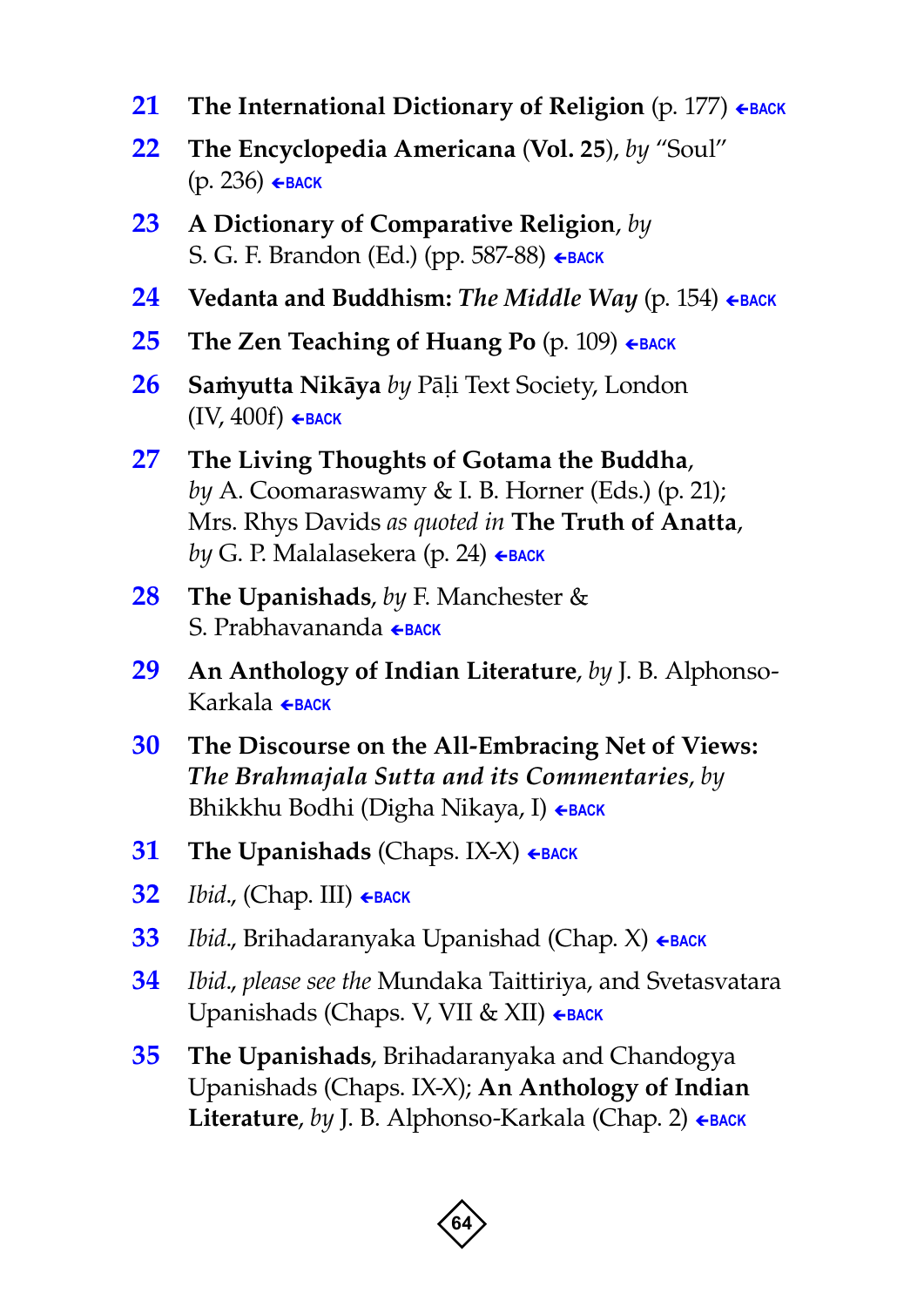- <span id="page-66-0"></span>**36** An Anthology of Indian Literature (p. 115) ← [BACK](#page-23-1)
- <span id="page-66-1"></span>**37 Majihima Nikaya** *by* Pali Text Society, London (Sutta 25) ç**[BACK](#page-24-0)**
- <span id="page-66-2"></span>**38 An Anthology of Indian Literature** (pp. 124-140) ← [BACK](#page-25-0)
- <span id="page-66-3"></span>**39 Digha Nikaya** (23) *as quoted in* **Buddhist Dictionary** *by*  Bhikkhu Nyanatiloka (p. 122) ← [BACK](#page-26-0)
- <span id="page-66-4"></span>**40 What the Buddha Taught** *by* Dr. Walpola Rahula (p. 55) ç**[BACK](#page-30-1)**
- <span id="page-66-5"></span>**41 The Living Thoughts of Gotama the Buddha**  $(p. 21)$   $\leftarrow$  **[BACK](#page-30-2)**
- <span id="page-66-6"></span>**42** *Ibid.*, (р. 147) ← ВАСК
- <span id="page-66-7"></span>**43 Digha Nikaya** *by* Pali Text Society, London (No. 16) ç**[BACK](#page-31-0)**
- <span id="page-66-8"></span>**44a The Living Thoughts of Gotama the Buddha** (p. 151-52) ç**[BACK](#page-31-1)**
- <span id="page-66-9"></span>**44b Vinaya Mahavagga** (Ⅰ)  $\epsilon$ [BACK](#page-32-0)
- <span id="page-66-10"></span>**45 The Living Thoughts of Gotama the Buddha** (p. 5-6) ç**[BACK](#page-32-1)**
- <span id="page-66-11"></span>**46 Visuddhimagga (***The Path of Purification***)** (Chapter VII) ç**[BACK](#page-32-2)**
- <span id="page-66-12"></span>**47 The Living Thoughts of Gotama the Buddha** (p. 26-27) ç**[BACK](#page-32-3)**
- <span id="page-66-13"></span>**48 Majjhima Nikaya** (22) ← [BACK](#page-33-0)
- <span id="page-66-14"></span>**49a** *Ibid.*, (Discourse No. 72) ← [BACK](#page-33-1)
- <span id="page-66-15"></span>**49b** *Ibid.*, (Discourse No. 72) ← [BACK](#page-33-1)
- <span id="page-66-16"></span>**50 The Discourse on the All-Embracing Net of Views** *by*  Bhikkhu Bodhi (p. 84) ← [BACK](#page-34-0)

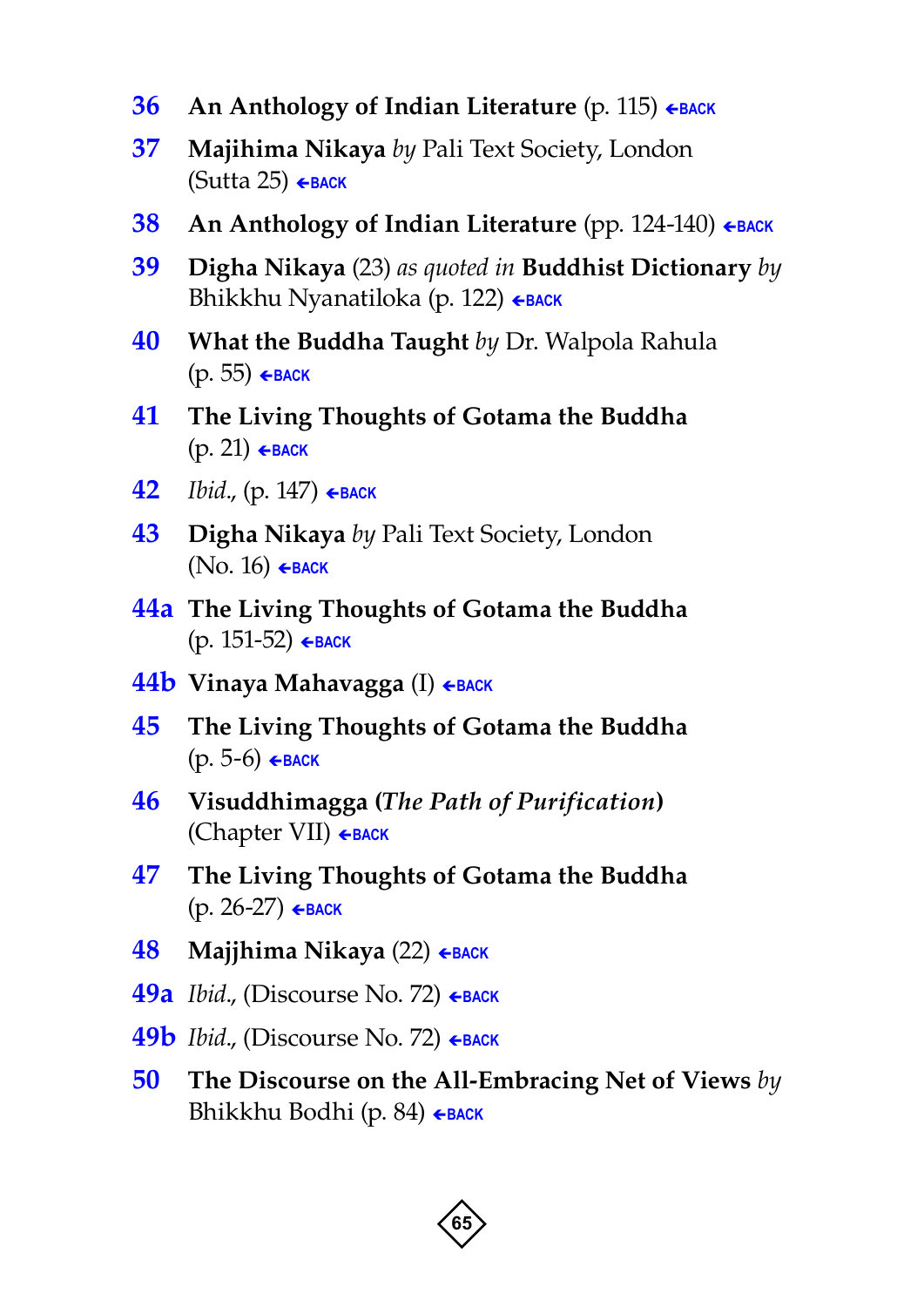- <span id="page-67-0"></span> **The Living Thoughts of Gotama the Buddha** (р. 5 & pp. 21-27) ← васк
- <span id="page-67-1"></span>*Ibid.*, (р. 27) ← васк
- <span id="page-67-2"></span>*Ibid.*, (р. 21) ← ВАСК
- <span id="page-67-3"></span>Pali Text Society, London (p. 4) ← [BACK](#page-35-0)
- <span id="page-67-4"></span>Discourse No. 35 (Vol. I, р. 228) ← ВАСК
- <span id="page-67-5"></span> *Please see* **Visuddhimagga**, *trans. by* Bhikkhu Nanamoli, (Chap. XXI: "Description of Purification by Knowledge and Vision of the Way") *for a comprehensive discussion of the above mentioned meditational practices which lead to*  development of understanding.  $\epsilon$ [BACK](#page-37-0)
- <span id="page-67-6"></span>**Buddhist Dictionary** (p. 15) ← [BACK](#page-39-0)
- <span id="page-67-7"></span> **Majjhima Nikaya** (I, 487); *also discussed in* **The Truth of**  Anatta *by* G. P. Malalasekera (pp. 26-7) ← [BACK](#page-39-1)
- <span id="page-67-8"></span>**Udana** (VIII, 3) ← **[BACK](#page-39-2)**
- <span id="page-67-9"></span> **Visuddhimagga** (XVI); *entire quote from* **Buddhist Dictionary** *by* Bhikkhu Nyanatiloka (p. 125) ← [BACK](#page-40-0)
- <span id="page-67-10"></span>**Samyutta Nikaya** (XXII, 59) and **Vinaya Pitaka** (I) ← **[BACK](#page-43-1)**

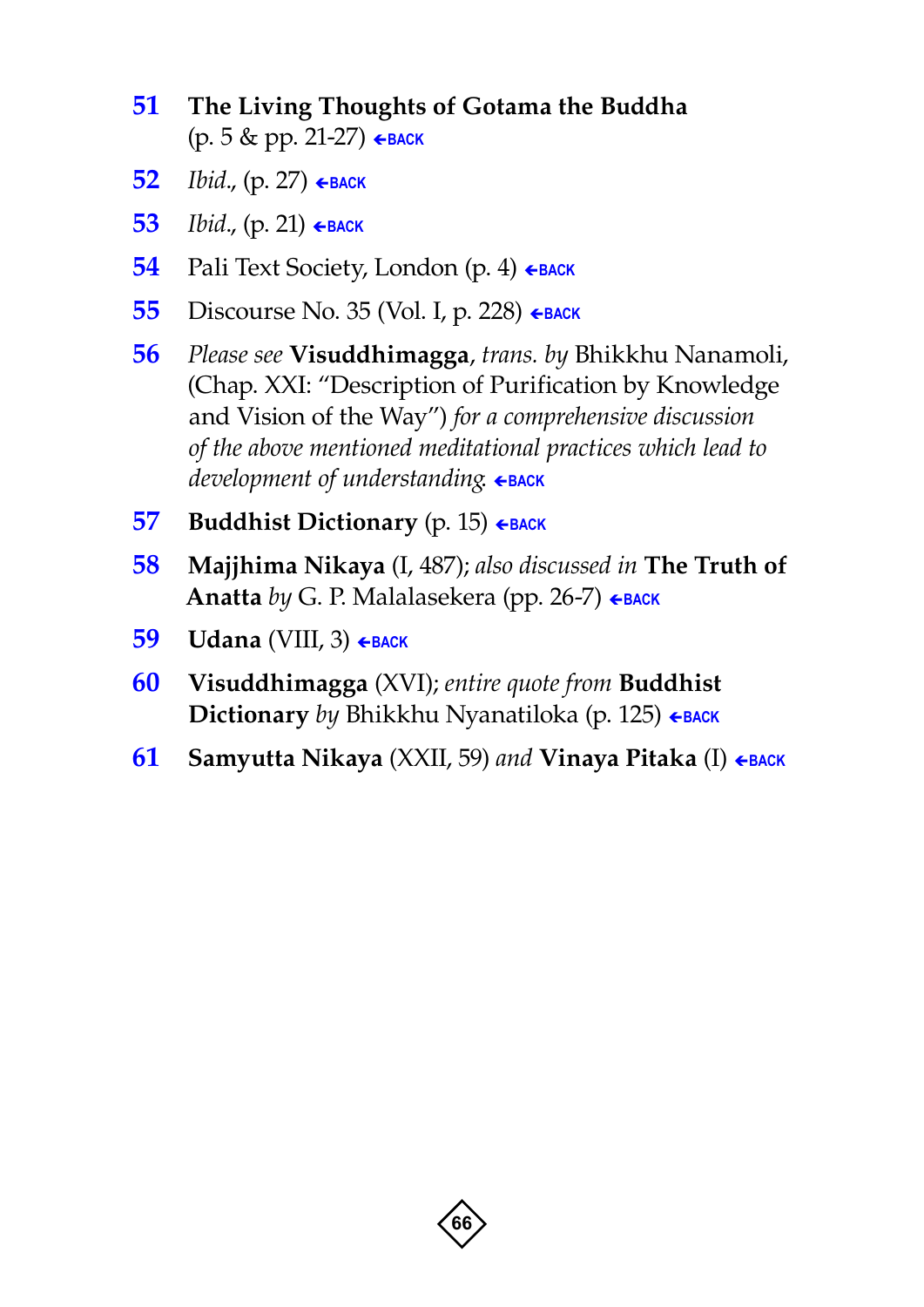# <span id="page-68-0"></span>Other Inward Journey Publications

An Inward Journey book comes to you as a free Dhamma book. This book is published by Inward Path Publisher (IPP) which aims at disseminating the noble teachings of Wisdom and Compassion of the Buddha to a wide segment of readers through the printing of Dhamma books and booklets. Below are some of the titles available:

#### IJ001/97

**From Womb To Womb** *Metamorphosis of a mother* – *by* Francis Story ISBN 983-9439-00-6

#### IJ002/97

### **The Way To The Happiness Of Peace**

*Understanding the Basics of Insight Meditation* – *by* Sayadaw U Pandita ISBN 983-9439-01-4

### IJ003/97

**Seeding The Heart** *Lovingkindness Practice with Children* – *by* Gregory Kramer ISBN 983-9439-02-1

#### IJ004A & 4B/97

### **Animal Magnetism**

*The Attraction of Spiritual Leaders* – *by* Francis Story ISBN 983-9439-03-0

### IJ005/97

### **The Intense Wish To Be Free**

*An Interview with Meditation Teacher Sharon Salzberg* – *by* Lenore Friedman ISBN 983-9439-04-9

### IJ007/97

**One Truth Only** *A Compilation of Passages from* Mahasi Sayadaw*'s Discourses (Revised & Expanded Edition)* ISBN 983-9439-05-7

IJ008/98

**Precepts** *The Guardians of the World* – *by* Sandy Eastoak, Julie Quinn & Sulak Sivaraksa ISBN 983-9439-15-4

### IJ009/98

**Truth Heals** *Issues Through the Moss* – *by* Mali Bagøien, with an introduction by Ajahn Thante ISBN 983-9439-07-3

### IJ010/99

**The Many Faces Of Death** – *by* Jacqui James ISBN 983-9439-35-9

IJ011/98

**Tuccho Pothila** *Venerable Empty Scripture* – *by* Ajahn Chah ISBN 983-9439-06-5